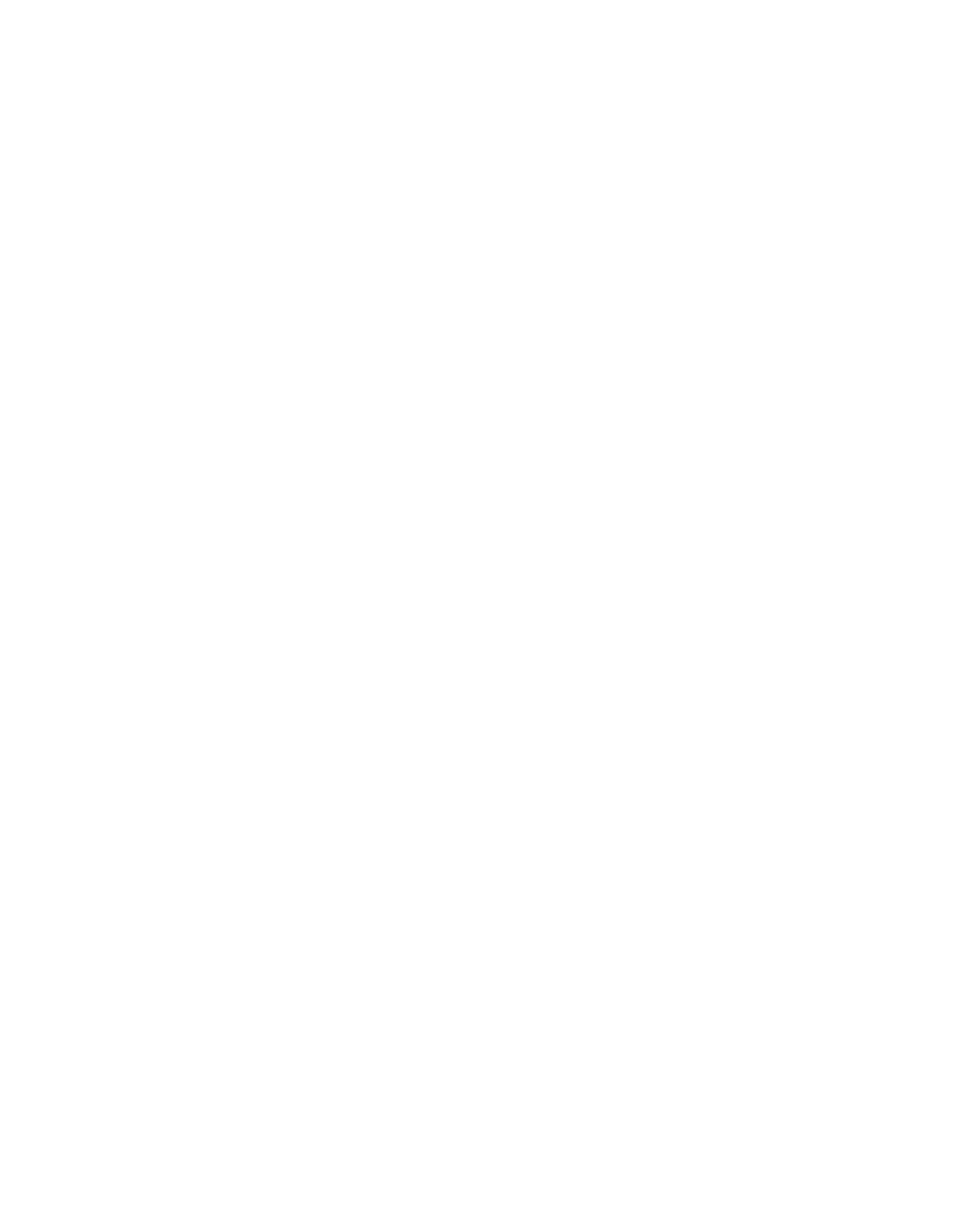## **Contents**

|                  | 1 Installation<br>11                                                      | 3<br>$\overline{3}$                                      |
|------------------|---------------------------------------------------------------------------|----------------------------------------------------------|
| $\mathbf{2}$     | Quickstart<br>2.1<br>2.2<br>2.3                                           | 5<br>5<br>5<br>7                                         |
| 3 <sup>1</sup>   | <b>Authentication</b><br>3.1<br>3.2<br>3.3                                | $\boldsymbol{9}$<br>9<br>10<br>10                        |
| $\blacktriangle$ | <b>API</b><br>4.1<br>4.2<br>4.3<br>4.4<br>4.5<br>4.6<br>4.7<br>4.8<br>4.9 | 11<br>11<br>11<br>11<br>12<br>12<br>14<br>15<br>17<br>18 |
| 5                | <b>CRUD</b><br>5.1<br>5.2<br>5.3<br><b>READ</b><br>5.4<br>5.5             | 19<br>19<br>19<br>21<br>21<br>22                         |
| 6                | <b>Customizing</b><br>6.1<br>6.2<br>6.3<br>6.4<br>6.5                     | 25<br>25<br>27<br>28<br>29<br>30                         |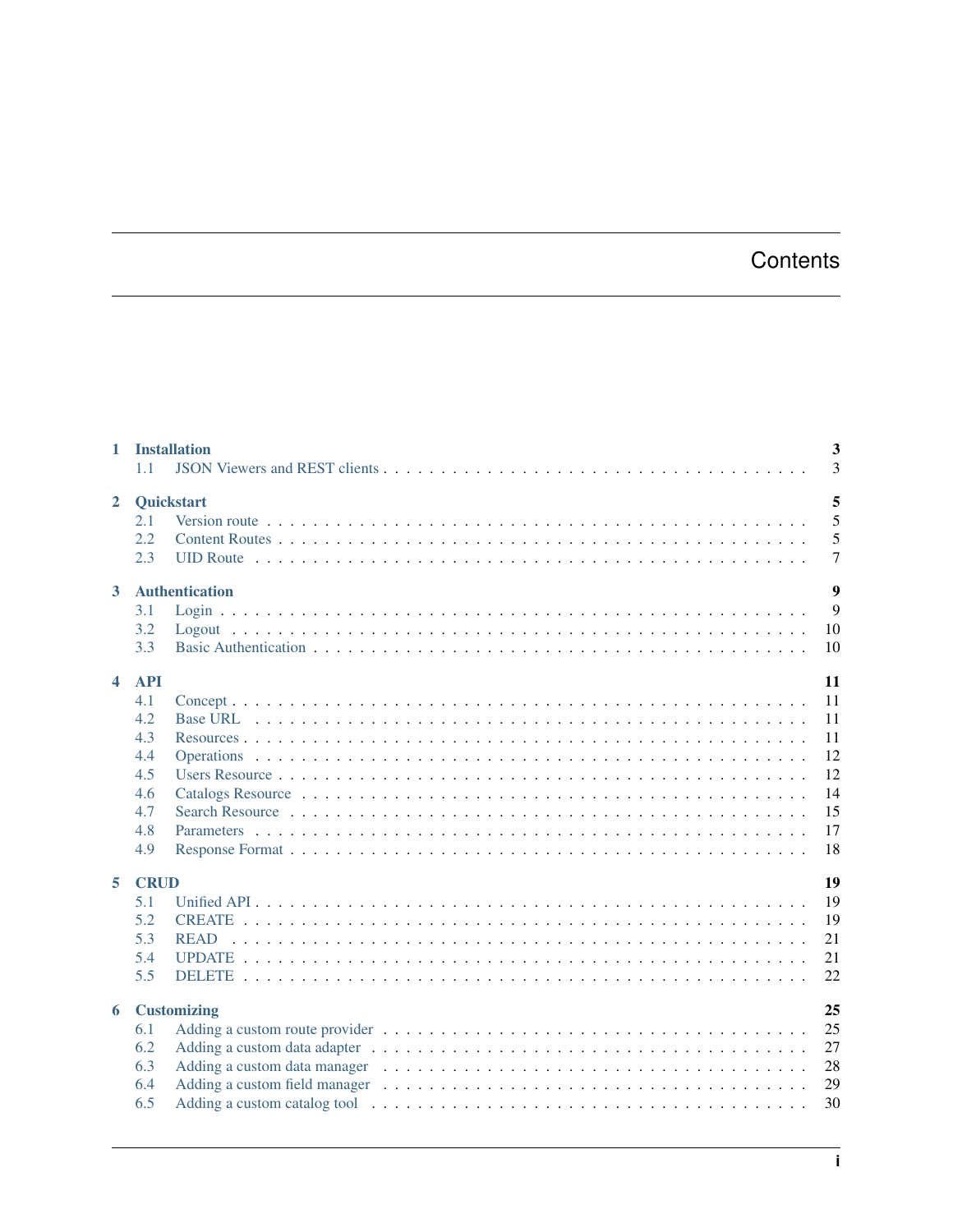|                | 6.6<br>6.7<br>6.8<br>6.9 | 32<br>33<br>35<br>37                                                                                                                                                                                                                 |
|----------------|--------------------------|--------------------------------------------------------------------------------------------------------------------------------------------------------------------------------------------------------------------------------------|
| $\overline{7}$ | <b>Doctests</b>          | 41                                                                                                                                                                                                                                   |
|                | 7.1                      | 41                                                                                                                                                                                                                                   |
|                | 7.2                      | 42                                                                                                                                                                                                                                   |
|                | 7.3                      | 43                                                                                                                                                                                                                                   |
|                | 7.4                      | 45                                                                                                                                                                                                                                   |
|                | 7.5                      | 46                                                                                                                                                                                                                                   |
|                | 7.6                      | 49                                                                                                                                                                                                                                   |
|                | 7.7                      | 55                                                                                                                                                                                                                                   |
|                | 7.8                      | 56                                                                                                                                                                                                                                   |
|                | 7.9                      | 60                                                                                                                                                                                                                                   |
|                | 7.10                     | Test Setup reconservative and the set of the set of the set of the set of the set of the set of the set of the set of the set of the set of the set of the set of the set of the set of the set of the set of the set of the s<br>60 |
| 8              | <b>Changelog</b>         | 63                                                                                                                                                                                                                                   |
|                | 8.1                      | 63                                                                                                                                                                                                                                   |
|                | 8.2                      | 63                                                                                                                                                                                                                                   |
|                | 8.3                      | 63                                                                                                                                                                                                                                   |
|                | 8.4                      | 64                                                                                                                                                                                                                                   |
|                | 8.5                      | 64                                                                                                                                                                                                                                   |
|                | 8.6                      | 64                                                                                                                                                                                                                                   |
|                | 8.7                      | 64                                                                                                                                                                                                                                   |
|                | 8.8                      | 64                                                                                                                                                                                                                                   |
|                | 8.9                      | -64                                                                                                                                                                                                                                  |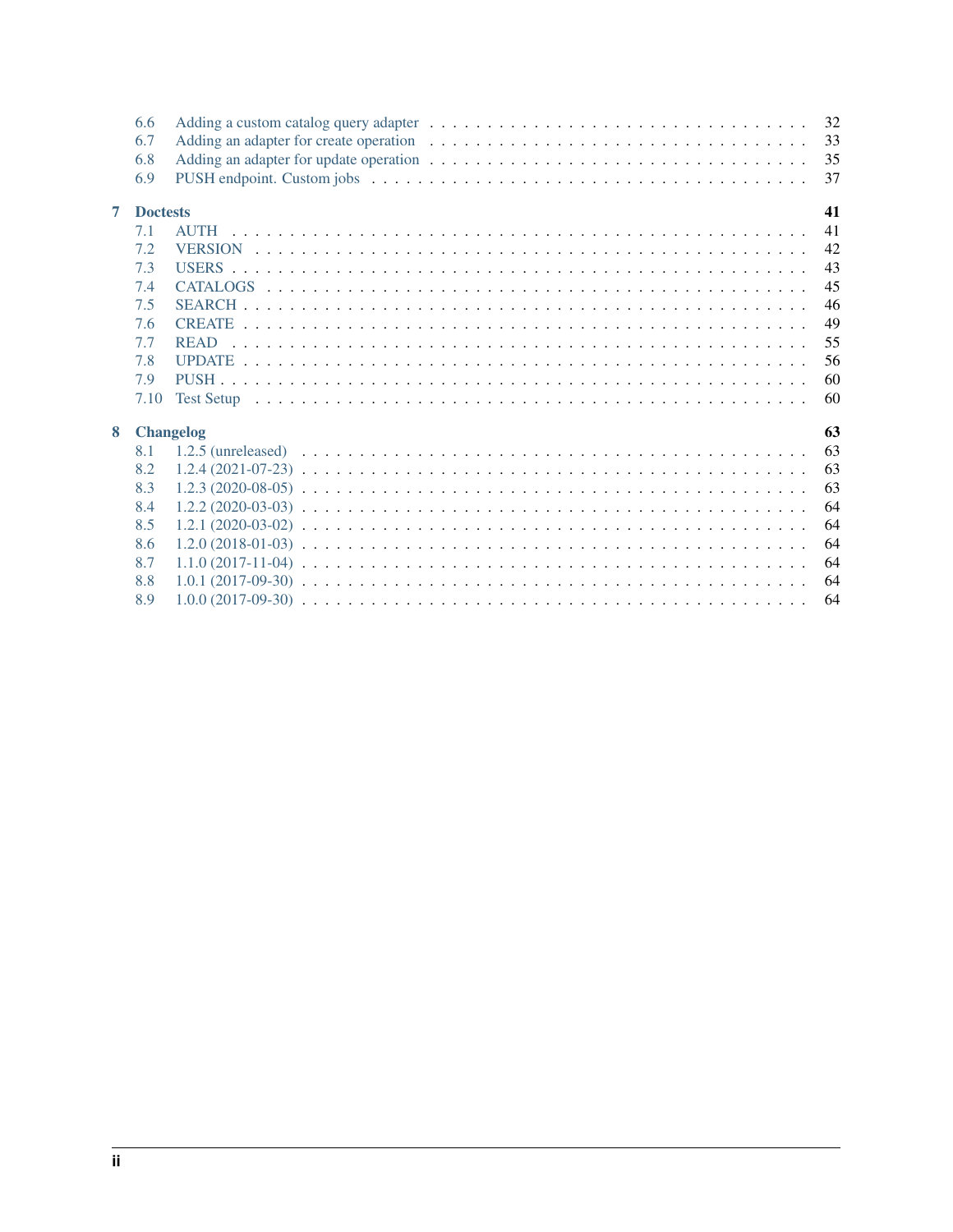This add-on is a RESTful JSON API for [SENAITE LIMS,](https://www.senaite.com) that allows to Create, Read and Update (CRU operations) through http GET/POST requests. It uses JSON as the format for data representation.

The development of SENAITE JSONAPI was strongly driven by the experience gained while developing [plone.jsonapi.routes,](https://pypi.python.org/pypi/plone.jsonapi.routes) with which SENAITE JSONAPI shares most of the underlying software design solutions. The main difference between them is that [plone.jsonapi.routes](https://pypi.python.org/pypi/plone.jsonapi.routes) is a Plone-specific RESTful JSON API, while *senaite.jsonapi* is SENAITE-specific. For these very same reasons, this documentation is an adapted version of [plone.jsonapi.routes's documentation,](https://plonejsonapiroutes.readthedocs.io/) with the consent of it's author.

This documentation is divided in different parts. We recommend that you get started with *[Installation](#page-6-0)* and then head over to the *[Quickstart](#page-8-0)*. Please check out the *[API](#page-14-0)* documentation for internals about *senaite.jsonapi*.

Table of Contents: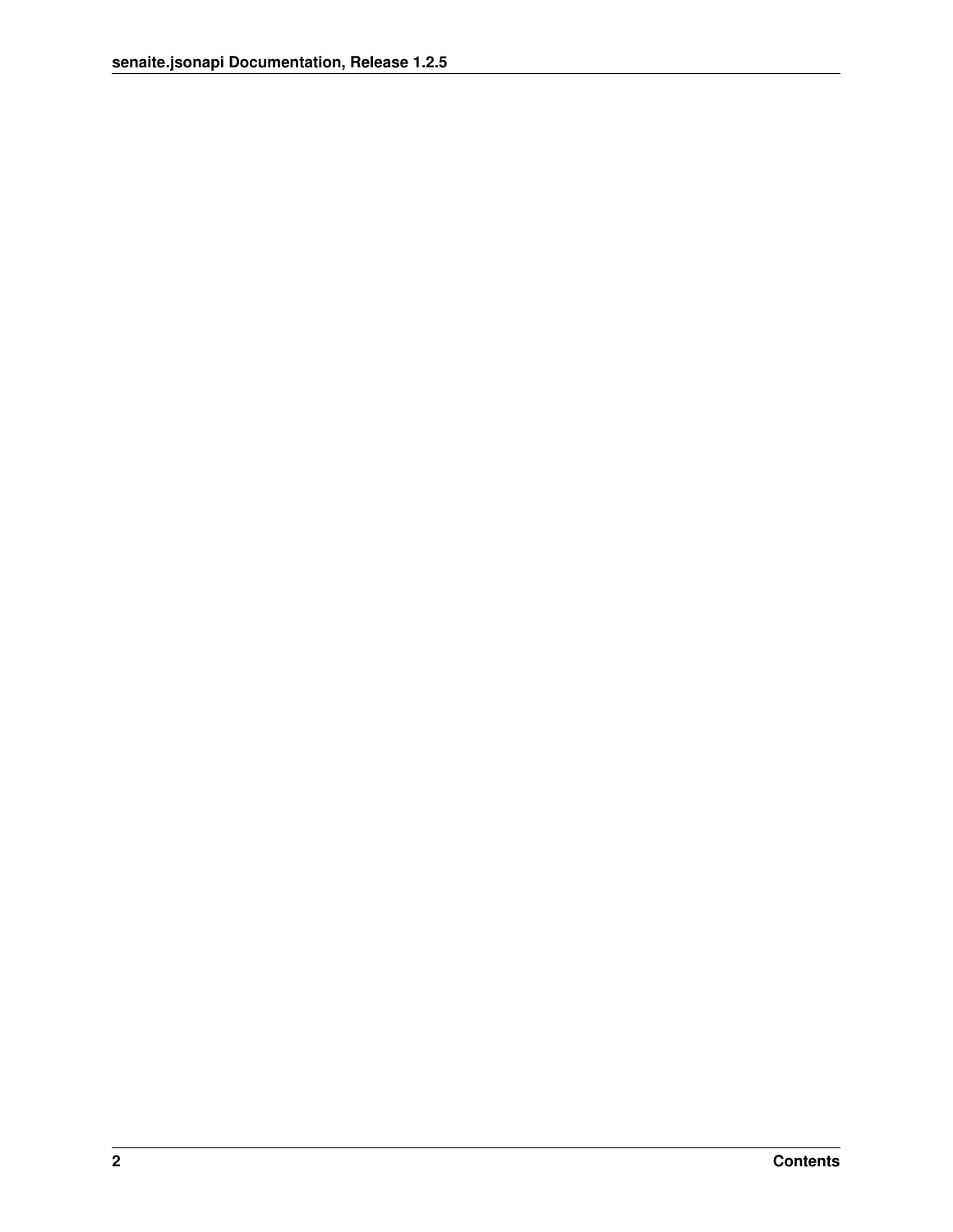# CHAPTER 1

## Installation

<span id="page-6-0"></span>To install senaite.jsonapi in your SENAITE instance, simply add this add-on in your buildout configuration file as follows, and run *bin/buildout* afterwards:

```
[buildout]
...
[instance]
...
eggs =
    ...
    senaite.jsonapi
```
With this configuration, buildout will download and install the latest published release of [senaite.jsonapi from Pypi.](https://pypi.org/project/senaite.jsonapi)

The routes for SENAITE LIMS content types get registered on startup. The following URL should be available after startup:

<http://localhost:8080/senaite/@@API/senaite/v1>

## <span id="page-6-1"></span>**1.1 JSON Viewers and REST clients**

There are plenty of add-ons for browsers that beautify the generated JSON, making it's interpretation more comfortable for humans. Below, some plugins you can install in your browser:

- [JSONView for Firefox](https://addons.mozilla.org/de/firefox/addon/jsonview)
- [JSON Lite for Firefox](https://addons.mozilla.org/en-US/firefox/addon/json-lite)
- [JSONView for Google Chrome](https://chrome.google.com/webstore/detail/jsonview/chklaanhfefbnpoihckbnefhakgolnmc?hl=en)

Below, some applications to send POST requests to senaite.jsonapi:

- [RESTClient for Firefox](https://addons.mozilla.org/en-US/firefox/addon/restclient/)
- [Advanced REST Client for Google Chrome](https://chrome.google.com/webstore/detail/advanced-rest-client/hgmloofddffdnphfgcellkdfbfbjeloo)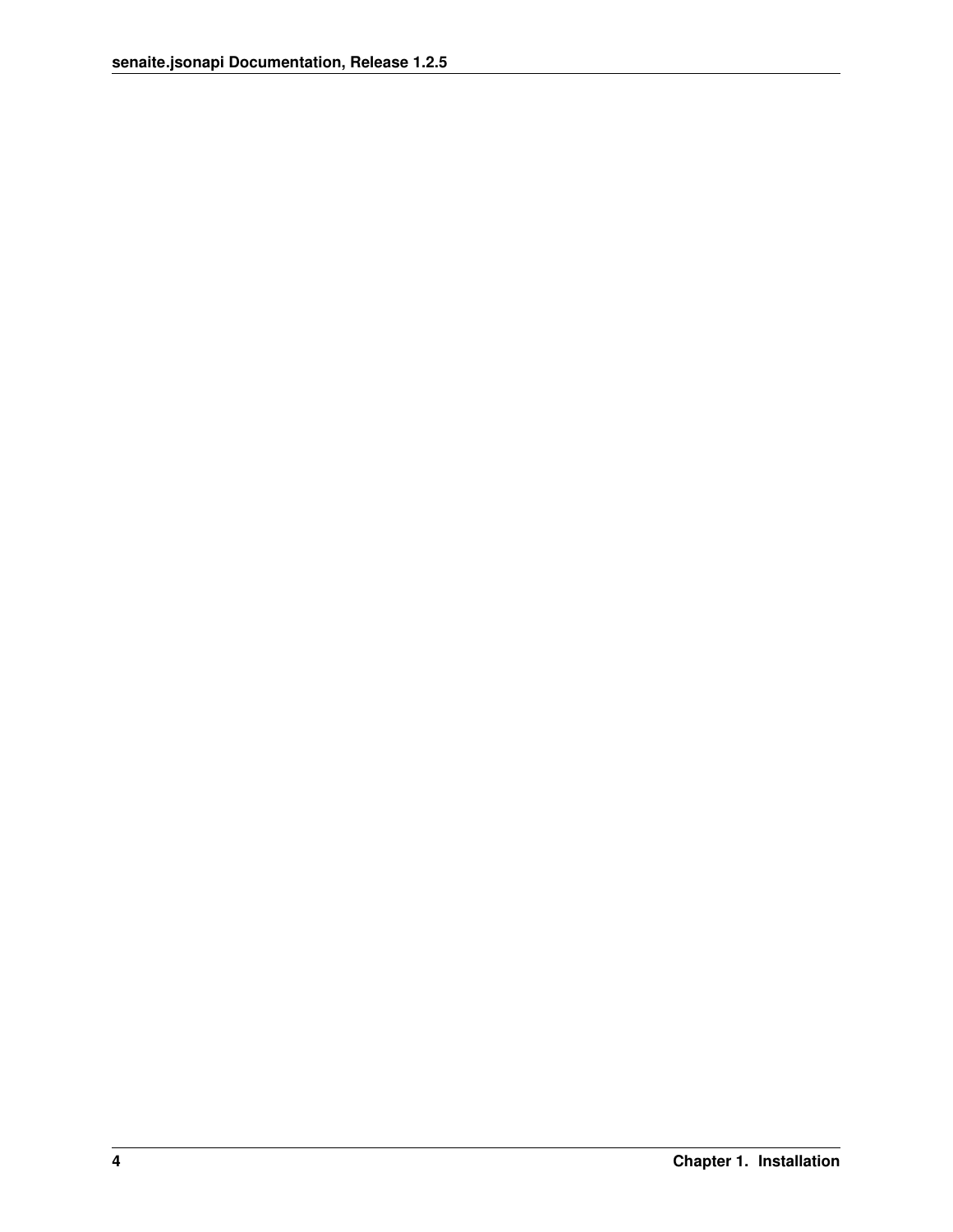# CHAPTER 2

## **Quickstart**

<span id="page-8-0"></span>This section gives an introduction about [senaite.jsonapi.](https://pypi.python.org/pypi/senaite.jsonapi) It assumes you have [SENAITE LIMS](https://www.senaite.com) and *senaite.jsonapi* already installed. The JSON API is therefore located at *http://localhost:8080/senaite/@@API/senaite/v1*. Make sure your SENAITE LIMS instance is located on the same URL, so you can directly click on the links within the examples.

All the coming examples are executed directly in Google Chrome. *JSONView\_* is used to beautify the generated JSON and the [Advanced Rest Client](https://chrome.google.com/webstore/detail/advanced-rest-client/hgmloofddffdnphfgcellkdfbfbjeloo) Application to send POST requests to [senaite.jsonapi.](https://pypi.python.org/pypi/senaite.jsonapi) See *[Installation](#page-6-0)* for details.

## <span id="page-8-1"></span>**2.1 Version route**

The *version* route prints out the current version of *senaite.jsonapi*.

<http://localhost:8080/senaite/@@API/senaite/v1/version>

```
{
   url: "http://localhost:8080/senaite/@@API/senaite/v1/version",
   date: "2020-03-03",
   version: "1.2.2",
    _runtime: 0.0036830902099609375
}
```
Note: The runtime indicates the time spent in milliseconds until the response is prepared.

### <span id="page-8-2"></span>**2.2 Content Routes**

*senaite.jsonapi* allows you to directly retrieve contents by their *portal\_type* name. These *[Resources](#page-14-3)* are automatically generated for all available content types in SENAITE.

Each content route is located at the *[Base URL](#page-14-2)*, e.g.

• <http://localhost:8080/senaite/@@API/senaite/v1/client>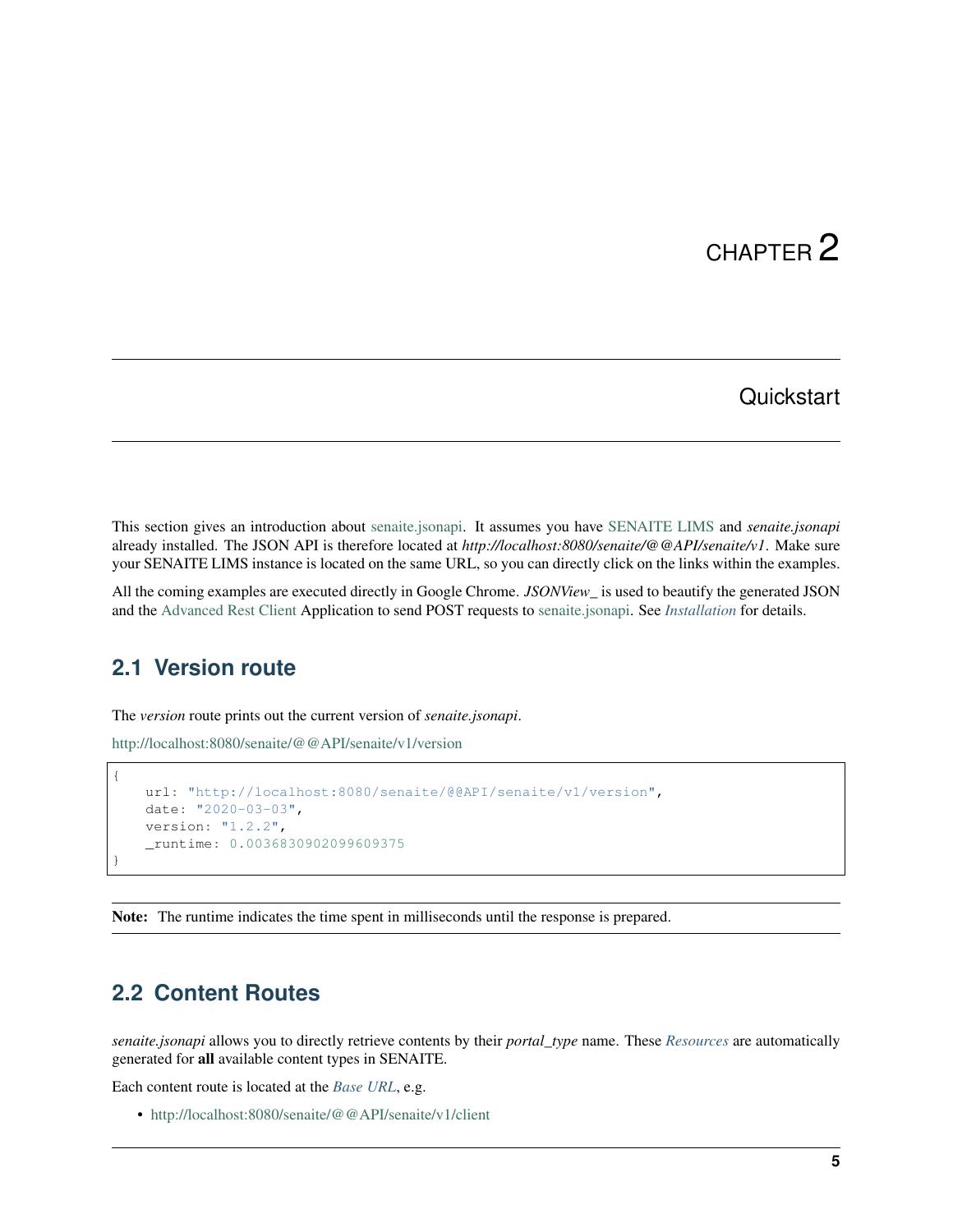• <http://localhost:8080/senaite/@@API/senaite/v1/analysisrequest>

The name of each of these content routes is transformed to lower case, so it is also perfectly ok to call these *[Resources](#page-14-3)* like so:

- <http://localhost:8080/senaite/@@API/senaite/v1/Client>
- <http://localhost:8080/senaite/@@API/senaite/v1/AnalysisRequest>

For instance, calling a content route like

• <http://localhost:8080/senaite/@@API/senaite/v1/client>

will return a JSON containing records of type *Client* only:

```
{
    count: 1596,
   pagesize: 25,
   items: [
        {
            uid: "ffce0bba48204c63a62b0744a6b762bf",
            id: "client1",
            ...
            portal_type: "Client",
            ...
        },
        {},
        {},
        ...
    ],
   page: 1,
    _runtime: 0.09960794448852539,
   next: "http://localhost:8080/senaite/@@API/senaite/v1/client?b_start=25",
    pages: 64,
    previous: null
}
```
Some examples of searches for SENAITE-specific portal types below:

- Analysis Services: <http://localhost:8080/senaite/@@API/senaite/v1/analysisservice>
- Calculations: <http://localhost:8080/senaite/@@API/senaite/v1/calculation>
- Samples: <http://localhost:8080/senaite/@@API/senaite/v1/analysisrequest>
- Worksheets: <http://localhost:8080/senaite/@@API/senaite/v1/worksheet>

Check out [senaite.core's types.xml](https://github.com/senaite/senaite.core/tree/master/bika/lims/profiles/default/types) for the full list of portal types that come with SENAITE LIMS by default. Keep in mind that *senaite.jsonapi* will also handle other portal types that might be registered by other add-ons. For instance, [SENAITE Health, an extension for health-care labs](https://pypi.org/project/senaite.health) registers a new portal type named *Patient*. If you have this add-on installed, the url <http://locahost:8080/senaite/@@API/senaite/v1/patient> will work as well, returning the list of objects from type *Patient*.

From the JSON response above, note the following:

The *[Response Format](#page-21-0)* in *senaite.jsonapi* content URLs is always the same. The top level keys (data after the first {) are meta information about the gathered data.

The *items* list will contain the list of results. Each result is a record with just the metadata available in the catalog. Therefore, no object is "waked up" at this stage. This is because of the APIs two step concept, which postpones expensive operations, until the user really wants it.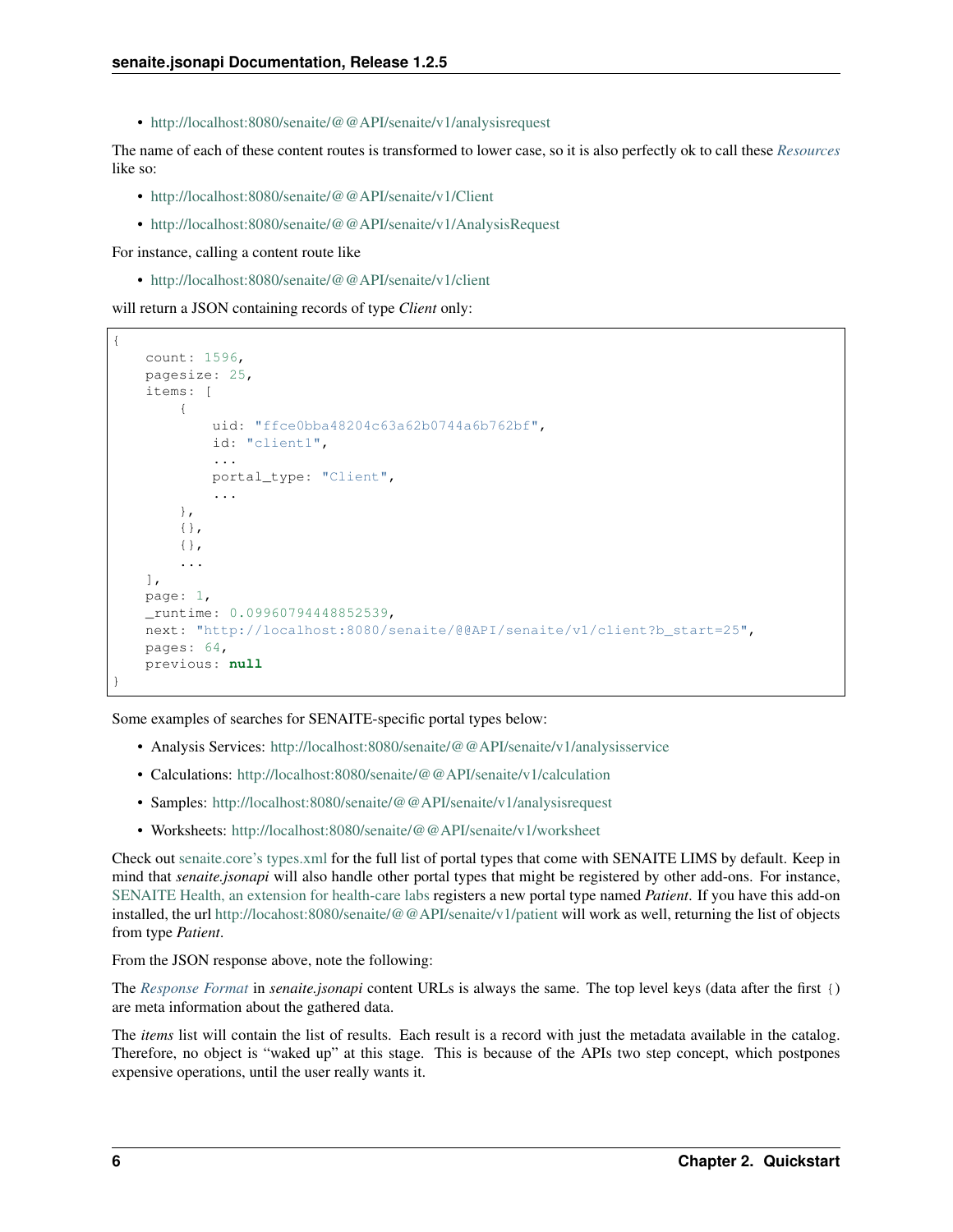All *items* are batched to increase performance of the API. The *count* number returns the total number objects found, while the *page* number returns the number of pages in the batch, which can be navigated with the *next* and *previous* links.

### **2.2.1 Get records full data**

To get all data from an object, you can either add the complete=True parameter, or you can request the data with the object UID.

- <http://localhost:8080/senaite/@@API/senaite/v1/client?complete=True>
- [http://localhost:8080/senaite/@@API/senaite/v1/client/](http://localhost:8080/senaite/@@API/senaite/v1/client)<uid>
- [http://localhost:8080/senaite/@@API/senaite/v1/](http://localhost:8080/senaite/@@API/senaite/v1)<uid>

The requested content(s) is now loaded by the API and all fields are gathered.

Note: Please keep in mind that large data sets with the *?complete=True* Parameter might increase the loading time significantly.

## <span id="page-10-0"></span>**2.3 UID Route**

To fetch the full data of an object immediately, it is also possible to append the UID of the object directly on the root URL of the API, e.g.:

- <http://localhost:8080/senaite/@@API/senaite/v1/ffce0bba48204c63a62b0744a6b762bf>
- <http://localhost:8080/senaite/@@API/senaite/v1/client/ffce0bba48204c63a62b0744a6b762bf>

Note: The given UID might seem different on your machine.

The response will give the data in the root of the JSON data, so only the object metadata is returned, e.g.:

```
{
   expirationDate: "2019-05-02T11:53:13+02:00",
   _runtime: 0.03150486946105957,
   exclude_from_nav: null,
   BankBranch: null,
   Fax: null,
   title: "Happy Hills",
   parent_id: "clients",
   location: null,
   parent_url: "http://localhost:8080/senaite/@@API/senaite/v1/clientfolder/
˓→b7e8d2288af74092afe0cf3a0e172f87",
   PhysicalAddress: {
       city: "Barcelona",
       district: "",
       zip: "",
       country: "Spain",
       state: "Catalonia",
       address: ""
   },
   portal_type: "Client",
```
(continues on next page)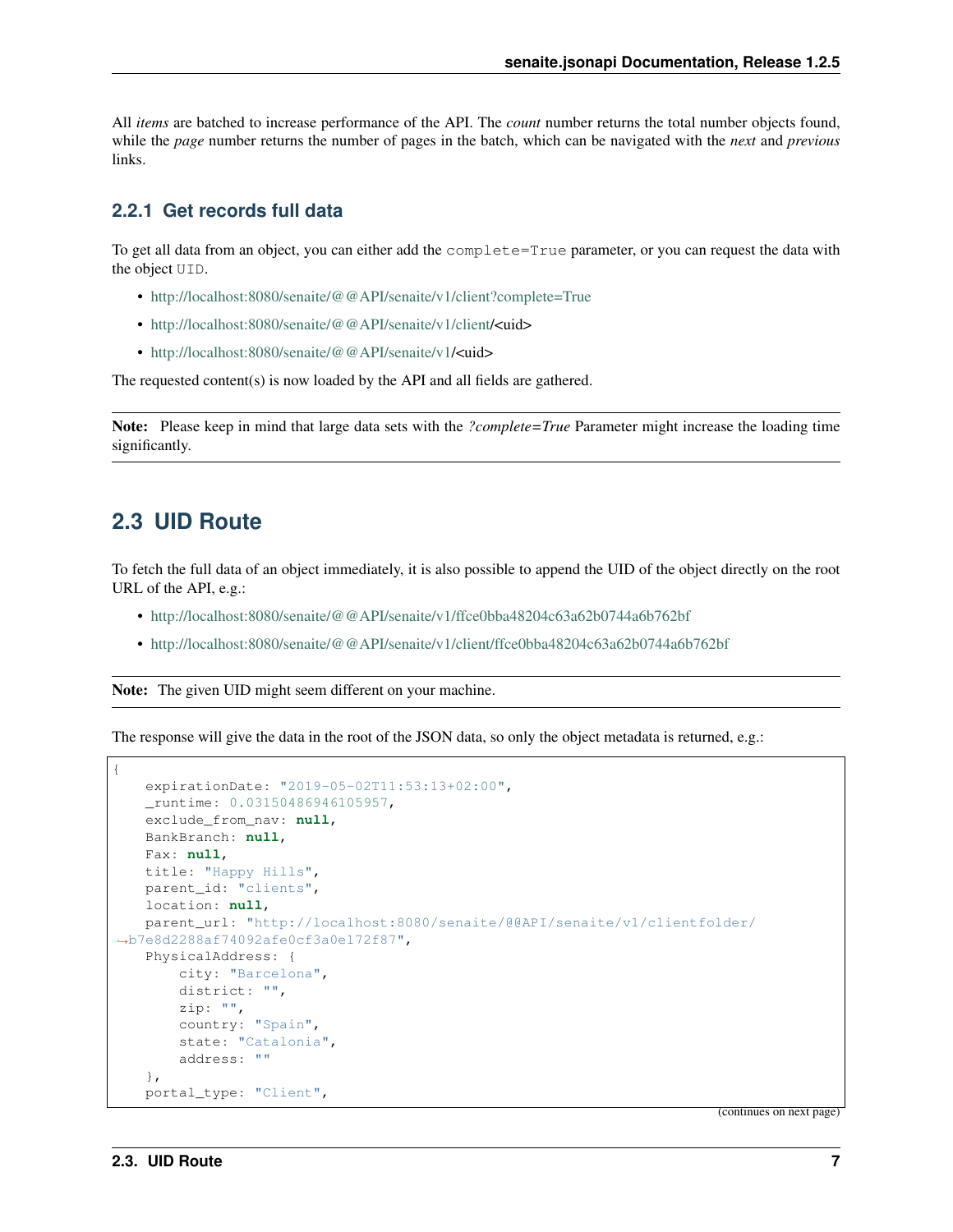(continued from previous page)

```
AccountName: null,
language: "en",
BulkDiscount: null,
parent_uid: "b7e8d2288af74092afe0cf3a0e172f87",
parent_path: "/senaite/clients",
rights: null,
AccountNumber: null,
modified: "2019-07-24T23:14:57+02:00",
EmailAddress: null,
BillingAddress: {
   city: "",
    district: "",
    zip: "",
    country: "",
    state: "",
    address: ""
},
 ...
```
}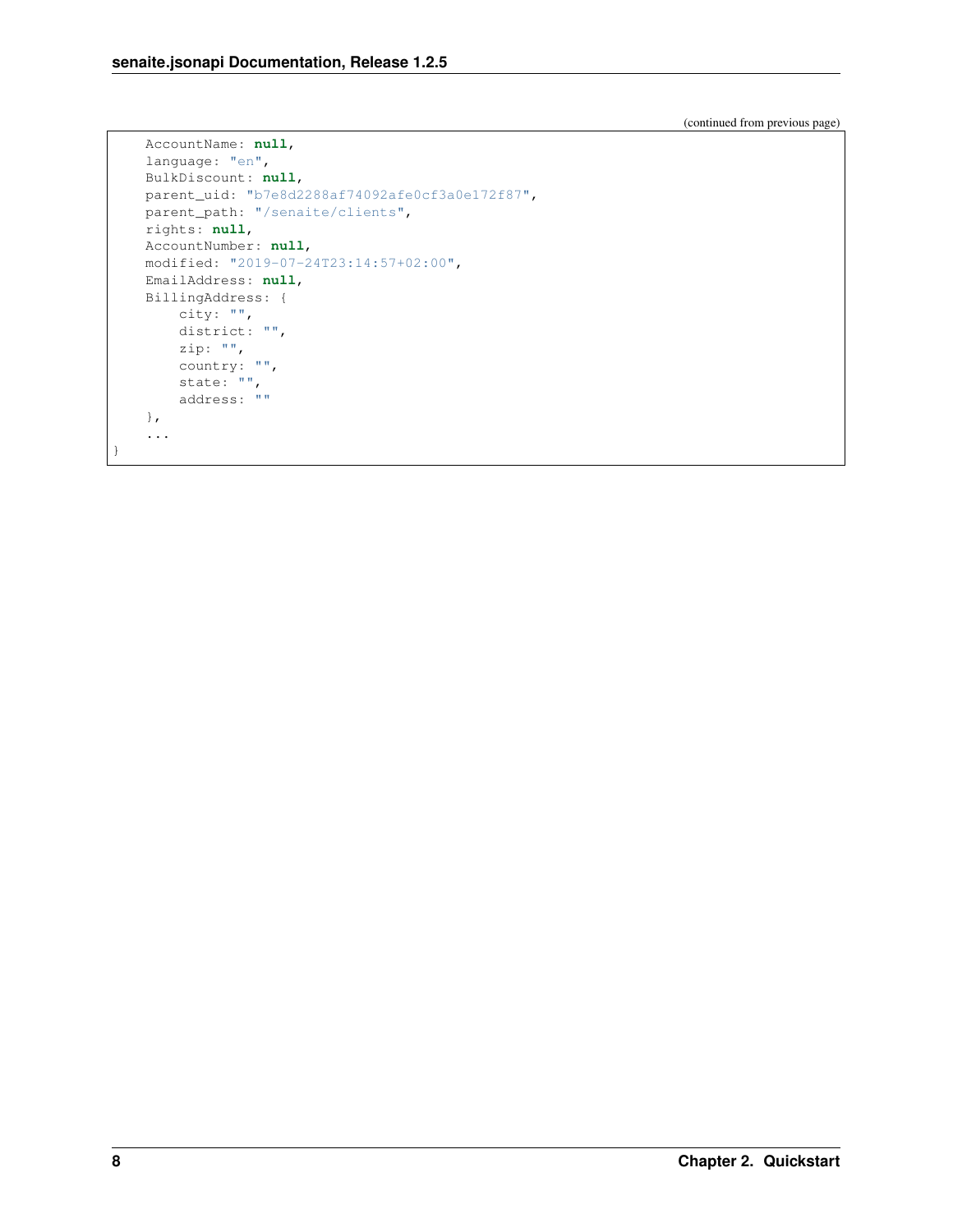# CHAPTER 3

## Authentication

<span id="page-12-0"></span>The API provides a simple way to authenticate a user with SENAITE.

## <span id="page-12-1"></span>**3.1 Login**

URL Schema <BASE URL>/login?\_\_ac\_name=<username>&\_\_ac\_password=<password>

The response will set the *\_\_ac* cookie for further cookie authenticated requests.

```
Note: Currently only cookie authentication works. Other PAS plugins might not work as expected.
```
#### Example

```
http://localhost:8080/senaite/@@API/senaite/v1/login?__ac_name=admin&__ac_password=admin
```
Response

{

```
url: "http://localhost:8080/senaite/@@API/senaite/v1/users",
count: 1,
_runtime: 0.0019960403442382812,
items: [
    {
        username: "admin",
        authenticated: true,
        last_login_time: "",
        roles: [
            "Manager",
            "Authenticated"
        ],
        url: "http://localhost:8080/senaite/@@API/senaite/v1/users/admin",
        email: null,
        groups: [ ],
```
(continues on next page)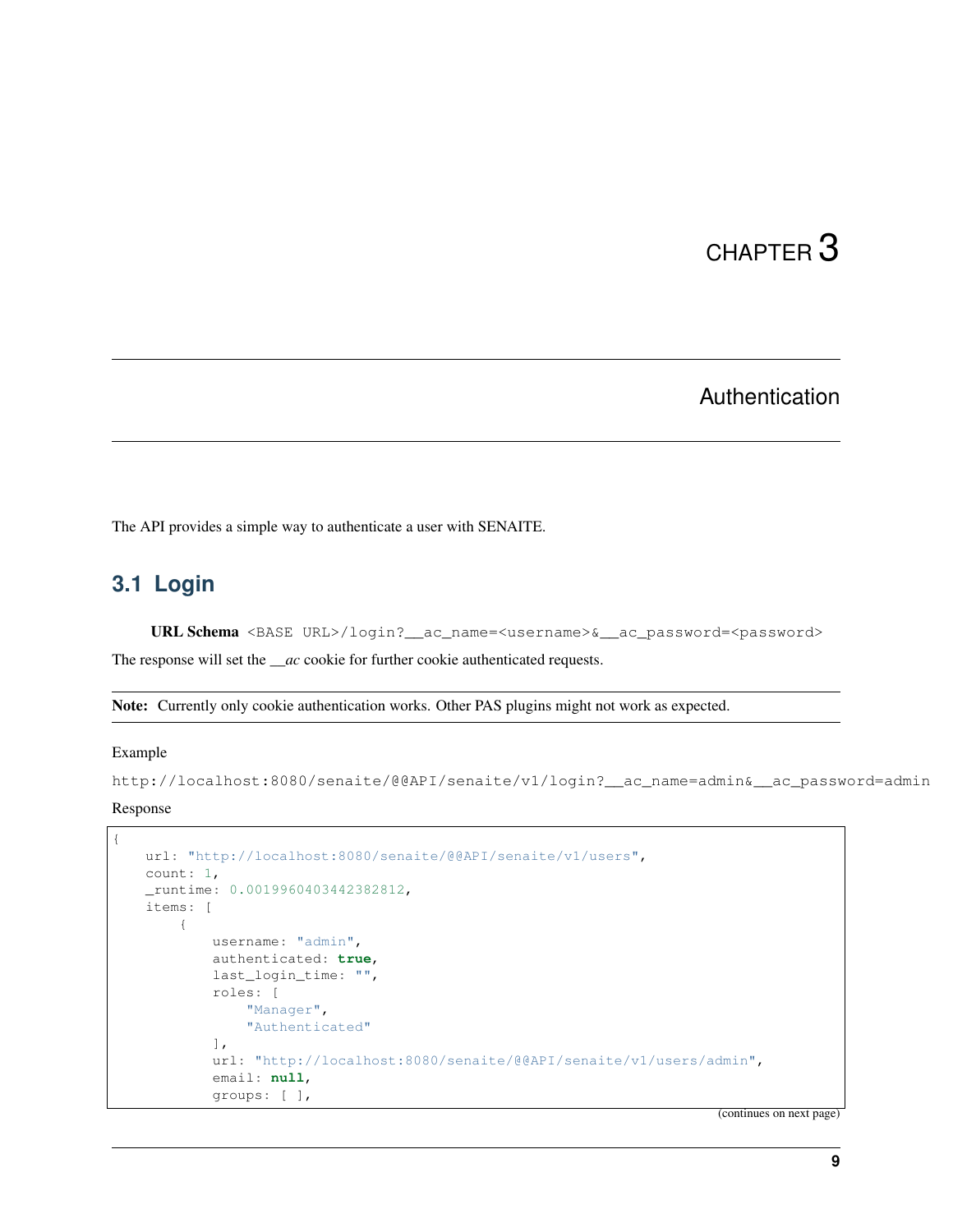(continued from previous page)

```
fullname: null,
             id: "admin",
             login_time: ""
        }
    ]
}
```
## <span id="page-13-0"></span>**3.2 Logout**

URL Schema <BASE URL>/users/logout

The response will expire the *\_\_ac* cookie for further requests.

Example

http://localhost:8080/senaite/@@API/senaite/v1/users/logout

Response

{

}

```
url: "http://localhost:8080/senaite/@@API/senaite/v1/users",
_runtime: 0.0009028911590576172,
success: true
```
## <span id="page-13-1"></span>**3.3 Basic Authentication**

URL Schema <BASE URL>/auth

If the request is not authenticated, this route will raise an unauthorized response with status code 401. Browsers should display the Basic Authentication login.

Example

```
http://localhost:8080/senaite/@@API/senaite/v1/auth
```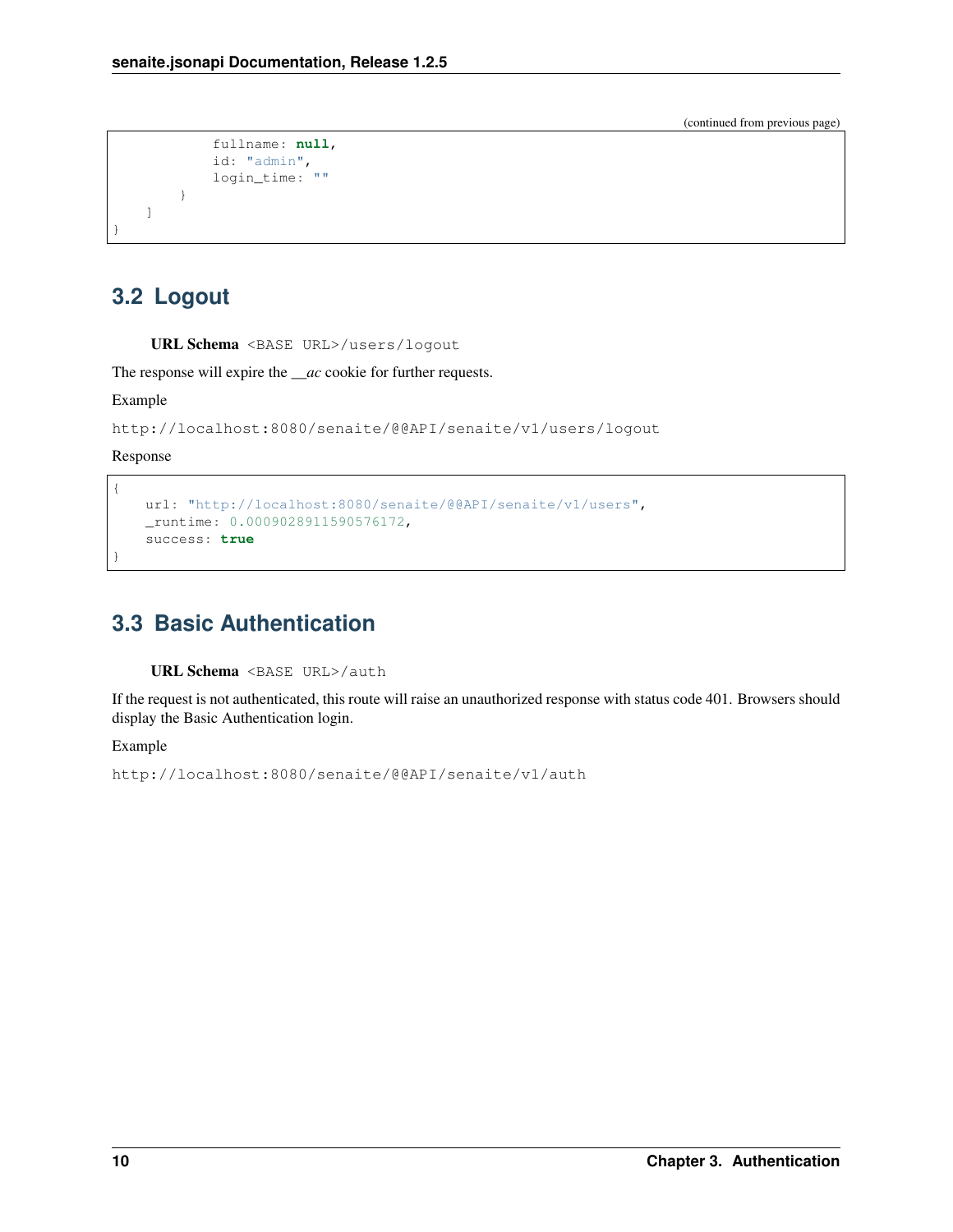# CHAPTER 4

### API

<span id="page-14-0"></span>This part of the documentation covers all resources (routes) provided by [senaite.jsonapi.](https://github.com/senaite/senaite.jsonapi) It also covers all the request parameters that can be applied to these resources to refine the results.

## <span id="page-14-1"></span>**4.1 Concept**

The SENAITE JSON API aims to be as fast as possible. So the concept of the API is to postpone expensive operations until the user really requests it. To do so, the API was built with a two step architecture.

An **expensive operation** is basically given, when the API needs to "wake up" an object to retrieve all its field values. This means the full object has to be loaded from the Database (ZODB) into the memory (RAM).

The two step architecture retrieves only the fields of the catalog results in the *first step*. Only if the user requests the API URL of a specific object, the object will be loaded and all the fields of the object will be returned.

Note: You can add a *complete=yes* parameter to bypass the two step behavior and retrieve the full object data immediately.

## <span id="page-14-2"></span>**4.2 Base URL**

After installation, the SENAITE API routes are available below the senaite.jsonapi root URL (@@API), with the base /senaite/api/v1.

Example: http://localhost:8080/senaite/@@API/senaite/v1/version

## <span id="page-14-3"></span>**4.3 Resources**

URL Schema <BASE URL>/<RESOURCE>/<OPERATION>/<uid:optional>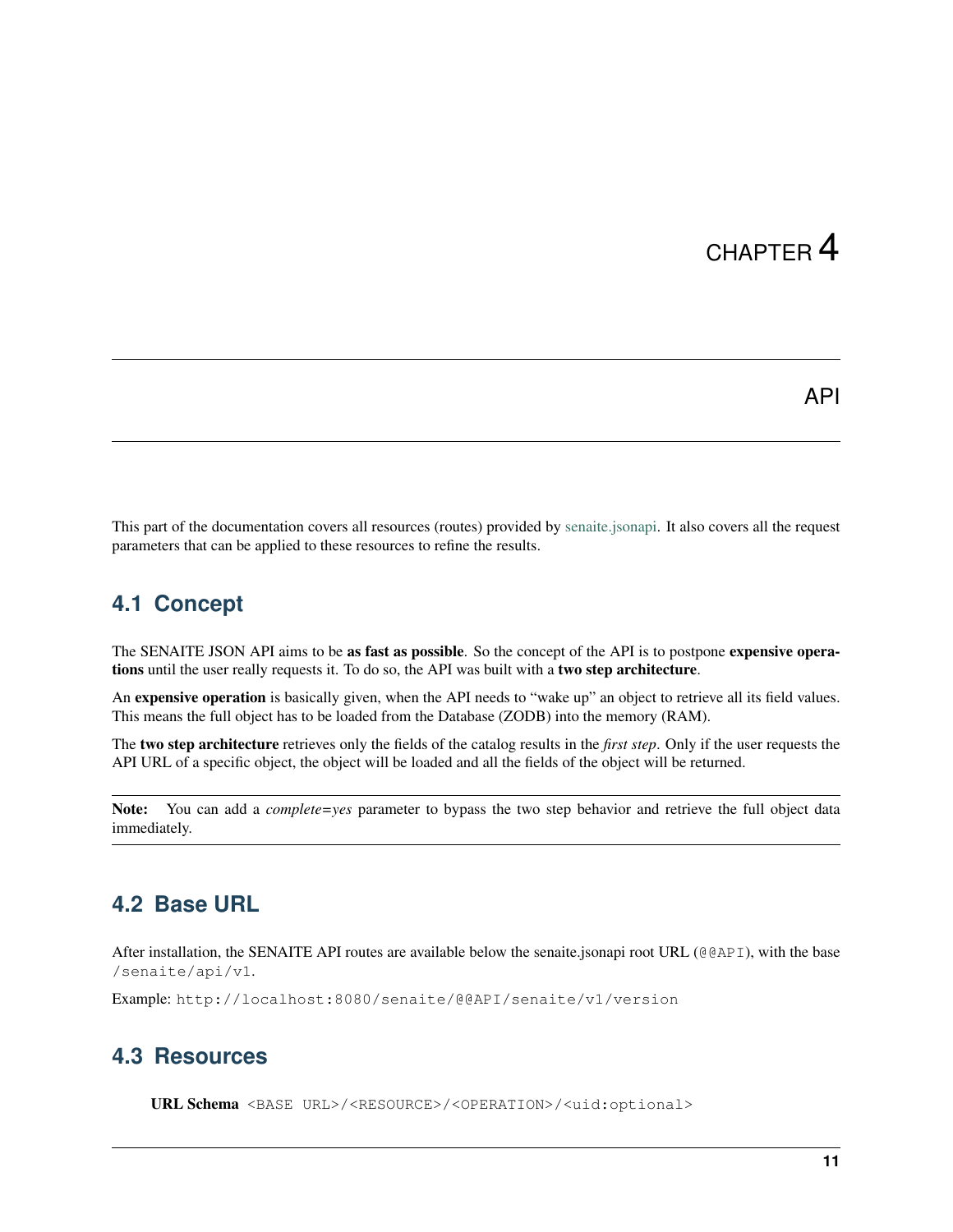A resource is equivalent with the portal type name in SENAITE.

This means that all portal types are fully supported by the API simply by adding the portal type to the end of the base url, e.g.:

- <http://localhost:8080/senaite/@@API/senaite/v1/Client>
- <http://localhost:8080/senaite/@@API/senaite/v1/AnalysisService>
- <http://localhost:8080/senaite/@@API/senaite/v1/AnalysisRequest>

Note: Lower case portal type names are also supported.

## <span id="page-15-0"></span>**4.4 Operations**

The API understands the basic [CRUD](http://en.wikipedia.org/wiki/CRUD) operations on the *content resources*. Only the READ operation is accessible via a HTTP GET request. All other operations have to be sent via a HTTP POST request.

| <b>OPERATION</b> | URL                                                                         | METHOD            |
|------------------|-----------------------------------------------------------------------------|-------------------|
| <b>READ</b>      | <base url=""/> / <resource>/<uid:optional></uid:optional></resource>        | <b>GET</b>        |
| <b>CREATE</b>    | <base url=""/> / <resource>/create/<uid:optional></uid:optional></resource> | POST <sup>.</sup> |
| <b>UPDATE</b>    | <base url=""/> / <resource>/update/<uid:optional></uid:optional></resource> | <b>POST</b>       |
| <b>DELETE</b>    | <base url=""/> / <resource>/delete/<uid:optional></uid:optional></resource> | <b>POST</b>       |

Note: For traceability reasons, *delete* operation is not supported in SENAITE LIMS. When *delete* operation is used, the system tries to deactivate the object instead.

It is also possible to get the contents by UID directly from the base url, without the need of <RESOURCE>, e.g.:

• [http://localhost:8080/senaite/@@API/senaite/v1/](http://localhost:8080/senaite/@@API/senaite/v1)<uid>

This principle not applies to VIEW operation only, but to UPDATE and DELETE too. When the UID is directly used, <RESOURCE> becomes optional:

| <b>OPERATION</b> | URL                                                                         | METHOD      |
|------------------|-----------------------------------------------------------------------------|-------------|
| <b>READ</b>      | <base url=""/> / <resource:optional>/<uid></uid></resource:optional>        | <b>GET</b>  |
| <b>CREATE</b>    | <base url=""/> / <resource:optional>/create/<uid></uid></resource:optional> | <b>POST</b> |
| <b>UPDATE</b>    | <base url=""/> / <resource:optional>/update/<uid></uid></resource:optional> | <b>POST</b> |
| <b>DELETE</b>    | <base url=""/> / <resource:optional>/delete/<uid></uid></resource:optional> | <b>POST</b> |

Therefore, the following urls are also valid:

- [http://localhost:8080/senaite/@@API/senaite/v1/create/](http://localhost:8080/senaite/@@API/senaite/v1/create)<uid>
- [http://localhost:8080/senaite/@@API/senaite/v1/update/](http://localhost:8080/senaite/@@API/senaite/v1/update)<uid>
- [http://localhost:8080/senaite/@@API/senaite/v1/delete/](http://localhost:8080/senaite/@@API/senaite/v1/delete)<uid>

## <span id="page-15-1"></span>**4.5 Users Resource**

The API is capable to find SENAITE users, e.g.: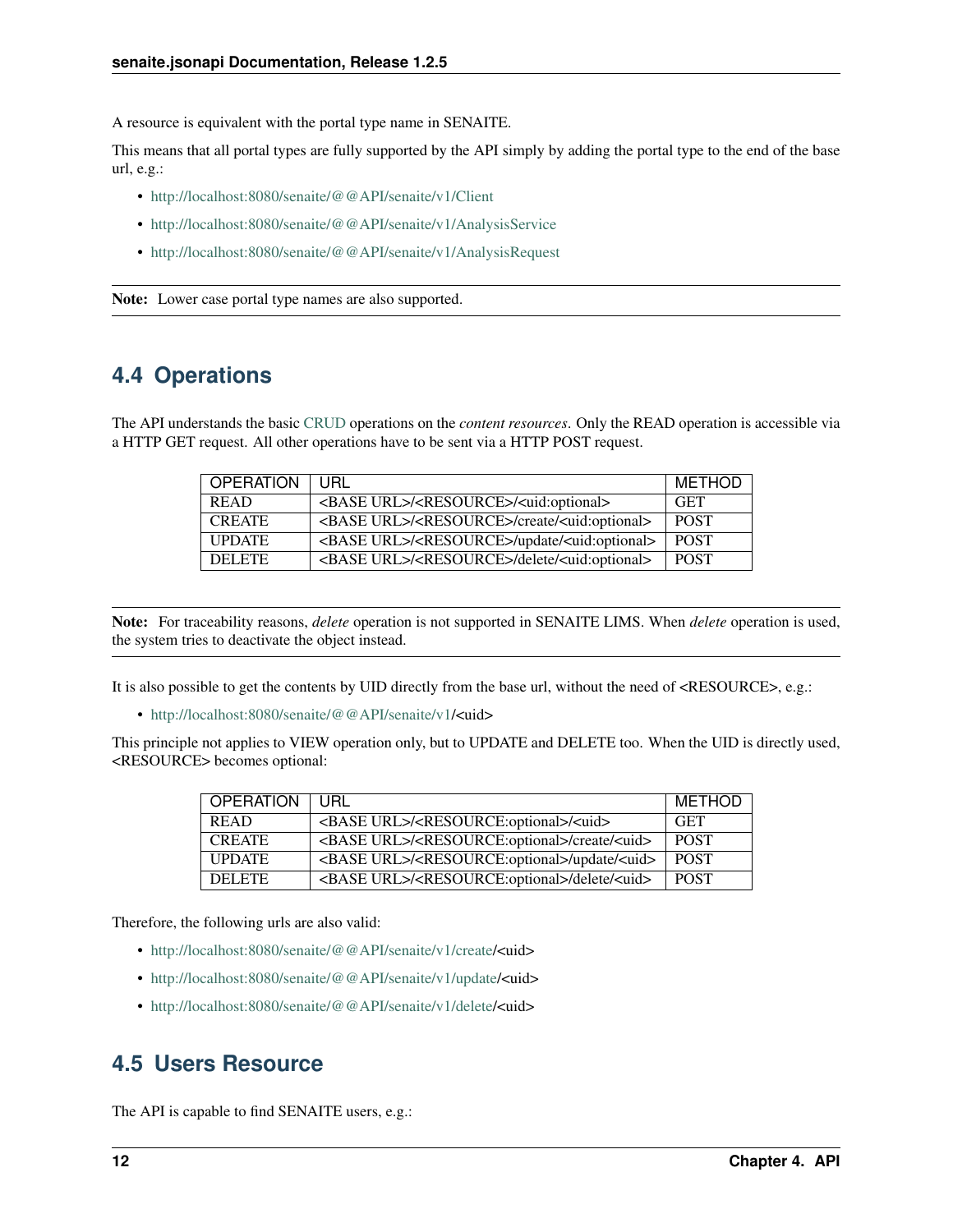- <http://localhost:8080/senaite/@@API/senaite/v1/users>
- <http://localhost:8080/senaite/@@API/senaite/v1/users/current>
- [http://localhost:8080/senaite/@@API/senaite/v1/users/](http://localhost:8080/senaite/@@API/senaite/v1/users)<username>

```
{
   count: 50,
   pagesize: 25,
   items: [
        {
            username: "jordi",
            visible_ids: false,
            linked_contact_uid: "e980f398c233488b96d733a49b73c8b8",
            authenticated: false,
            api_url: "http://localhost:8080/senaite/@@API/senaite/v1/users/jordi",
            roles: [
                "Member",
                "LabManager",
                "Authenticated"
            ],
            home_page: "",
            description: "",
            wysiwyg_editor: "",
            location: "",
            error_log_update: 0,
            language: "",
            listed: true,
            groups: [
                "AuthenticatedUsers",
                "Clients",
                "LabManagers",
            \frac{1}{2},
            portal_skin: "",
            fullname: "Jordi Puiggené",
            login_time: "2000-01-01T00:00:00",
            email: "jp@naralabs.com",
            ext_editor: false,
            last_login_time: "2000-01-01T00:00:00"
        },
   ],
   page: 1,
   _runtime: 0.008383989334106445,
   next: "http://localhost:8080/senaite/@@API/senaite/v1/users?b_start=25",
   pages: 2,
   previous: null
}
```
The results come as well as batches of 25 items per default. It is also possible to get a higher or lower number of users per batch with the *?limit=n* request parameter, e.g.:

• <http://localhost:8080/senaite/@@API/senaite/v1/users?limit=1>

Note: This route lists all users for **authenticated** users only.

The username *current* is reserved to fetch the current logged in user:

• <http://localhost:8080/senaite/@@API/senaite/v1/users/current>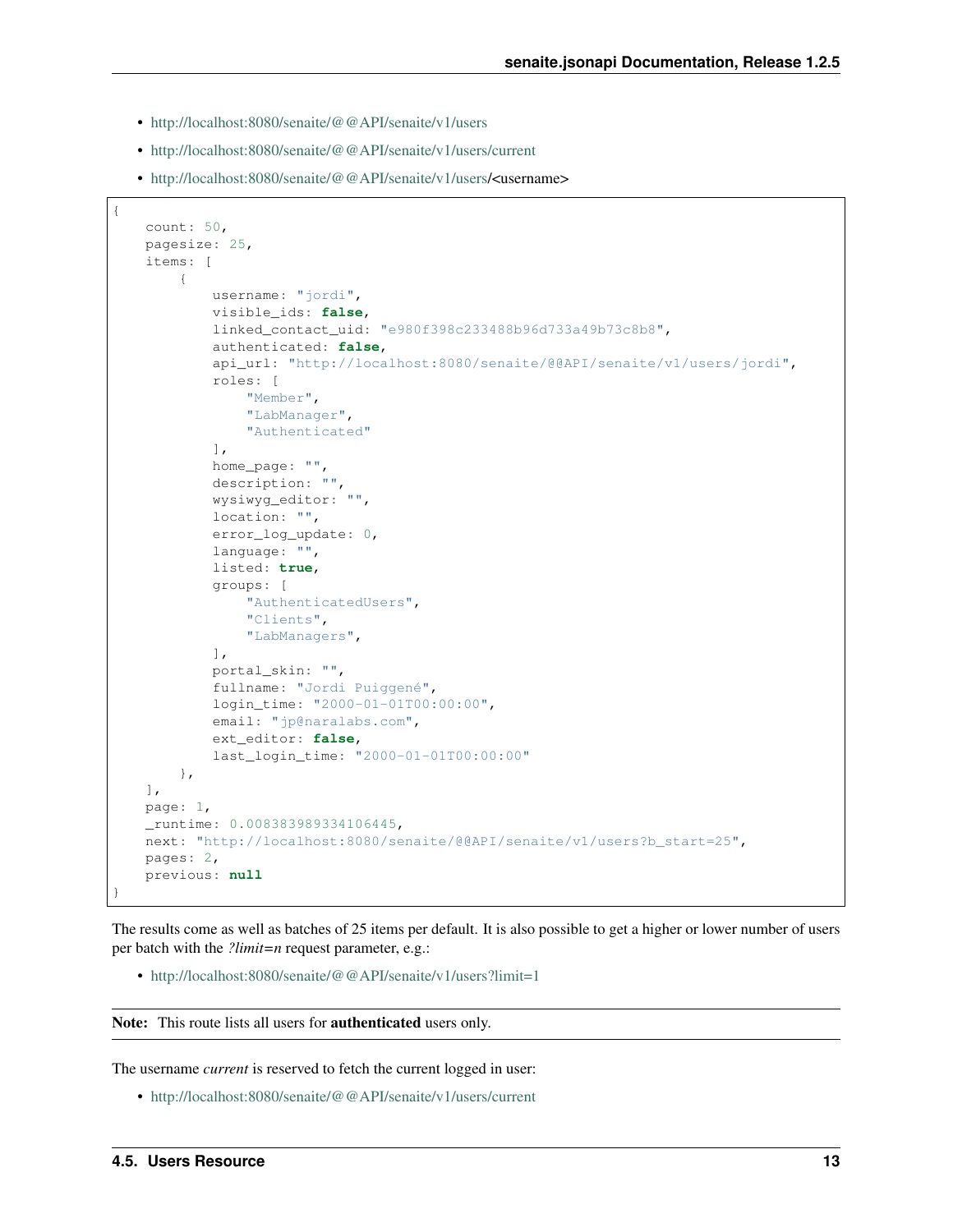#### **4.5.1 Overview**

| Resource   Action |                               | Description                                    |
|-------------------|-------------------------------|------------------------------------------------|
| users             | <username>,current</username> | Resource for SENAITE Users                     |
| auth              |                               | <b>Basic Authentication</b>                    |
| login             |                               | Login with <u>__ac</u> _name and __ac_password |
| logout            |                               | De-authenticate                                |

## <span id="page-17-0"></span>**4.6 Catalogs Resource**

*senaite.jsonapi* is capable to retrieve information about the catalogs registered in the system, as well as the indexes and metadata fields (schema) they contain:

- <http://localhost:8080/senaite/@@API/senaite/v1/catalogs>
- [http://localhost:8080/senaite/@@API/senaite/v1/catalogs/](http://localhost:8080/senaite/@@API/senaite/v1/catalogs)<catalog\_id>

For each catalog, the following information is provided:

- *id*: the unique identifier of the catalog
- *indexes*: the list of indexes the catalog contains (used for searches)
- *schema*: the list of metadata fields the catalog contains
- *portal\_types*: types that are indexed in this catalog

#### Example:

• [http://localhost:8080/senaite/@@API/senaite/v1/catalogs/bika\\_catalog](http://localhost:8080/senaite/@@API/senaite/v1/catalogs/bika_catalog)

```
{
   _runtime: 0.0061838626861572266,
    id: "bika_catalog",
    schema: [
        "Created",
        "Description",
        "Title",
        "Type",
        "UID",
        "creator",
        ...
   ],
   portal_types: [
        "Batch",
        "ReferenceSample",
    ],
    indexes: [
        "BatchDate",
        "Creator",
        "Description",
        "Title",
        "Type",
        "UID",
        ...
    ]
}
```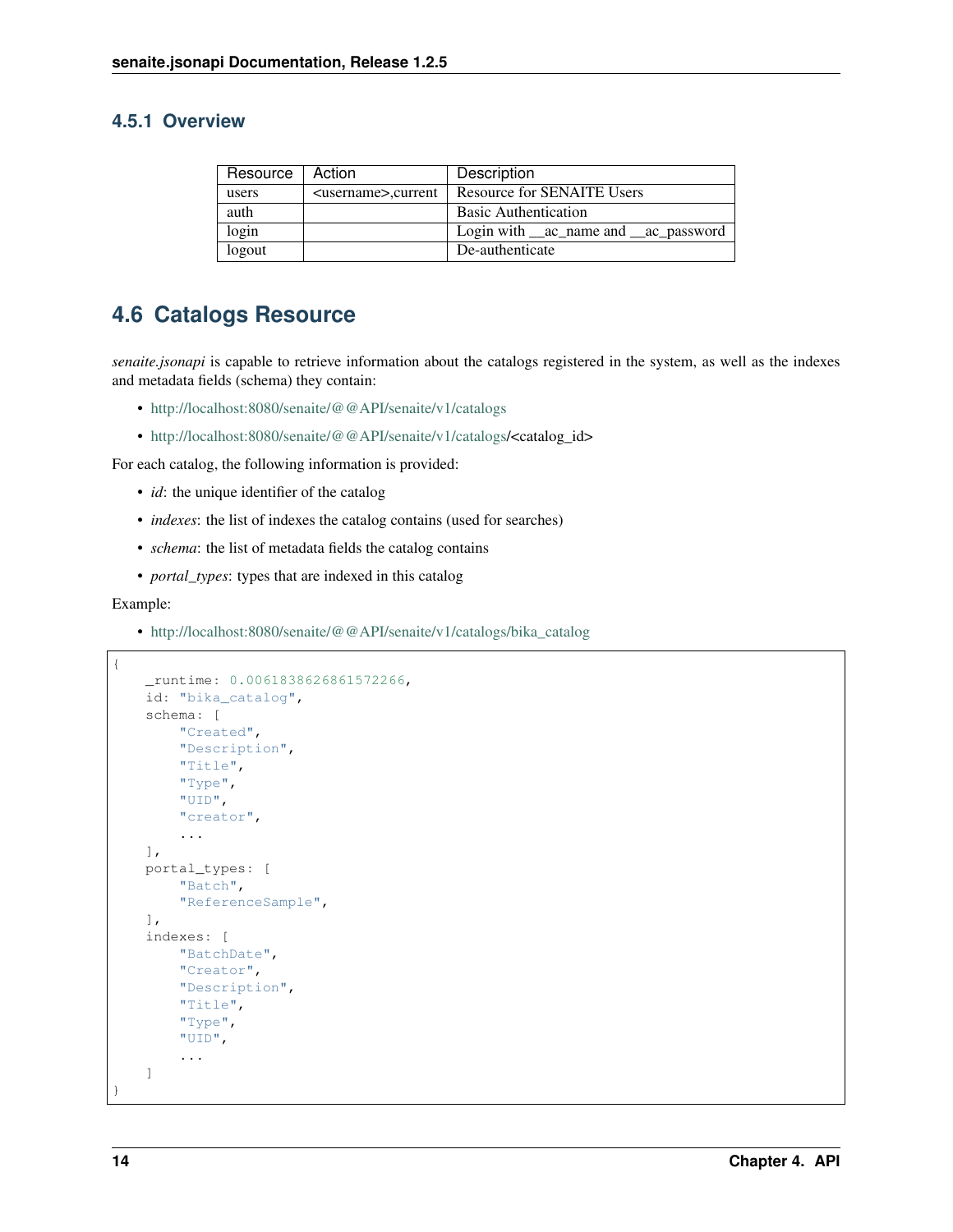Note: the *indexes* of a catalog can either be used as filters for searching results and as criteria for sorting the results.

Note: *schema* fields are the keys of the values *senaite.jsonapi* will display in a search query for a given resource and catalog in accordance with the *two step architecture* strategy explained in *[Concept](#page-14-1)*.

### <span id="page-18-0"></span>**4.7 Search Resource**

The search route omits the portal type and is therefore capable to search for **any** content type within the portal that is indexed in *portal\_type* catalog.

The search route accepts all available indexes which are defined in the portal catalog tool, e.g.:

• <http://localhost:8080/senaite/@@API/senaite/v1/search>

Returns all contents indexed in *portal\_catalog*.

• <http://localhost:8080/senaite/@@API/senaite/v1/search?id=test>

Returns contents that match with the given value of the *id* parameter.

By default, [Plone](http://plone.org) objects are stored in a generalist catalog, named *portal\_catalog*. SENAITE LIMS is built on top of Plone and also makes use of this generalist catalog, but **not all objects are stored in this catalog**. Rather, SENAITE LIMS follows a multi-catalog approach given the heterogeneity of object types it contains, with different requirements in terms of indexes for searches. The immediate benefit is that system becomes more performant, but at a cost: the user has to know the catalog to search against.

#### **4.7.1 Searches by catalog**

You can check the catalogs registered in the system and locate the portal type you want to search with the route *catalogs*, as explained in *[Catalogs Resource](#page-17-0)*.

Not all catalogs have same indexes, so once you know the catalog to search against, you might need to check the indexes it contains you are using a supported parameter for your search.

The following is a catalog-specific search (note the param *catalog* in the url):

• [http://localhost:8080/senaite/@@API/senaite/v1/search?id=WB-00012&catalog=bika\\_catalog\\_](http://localhost:8080/senaite/@@API/senaite/v1/search?id=WB-00012&catalog=bika_catalog_analysisrequest_listing) [analysisrequest\\_listing](http://localhost:8080/senaite/@@API/senaite/v1/search?id=WB-00012&catalog=bika_catalog_analysisrequest_listing)

Returns the contents indexed with id *WB-00012* in the specified catalog. This catalog only contains objects from type *AnalysisRequest* (aka Sample), so we expect this query to return a single item, a Sample:

```
count: 1,
pagesize: 25,
items: [
    {
        getSampleTypeUID: "39cbccd290a64894853d9d28ad297d33",
        getProgress: 40,
        getDueDate: "2020-05-01T16:01:23+02:00",
        getBatchID: "",
        getContactFullName: "Rita Mohale",
        url: "http://localhost:8080/senaite/clients/client-1/WB-00012",
```
(continues on next page)

{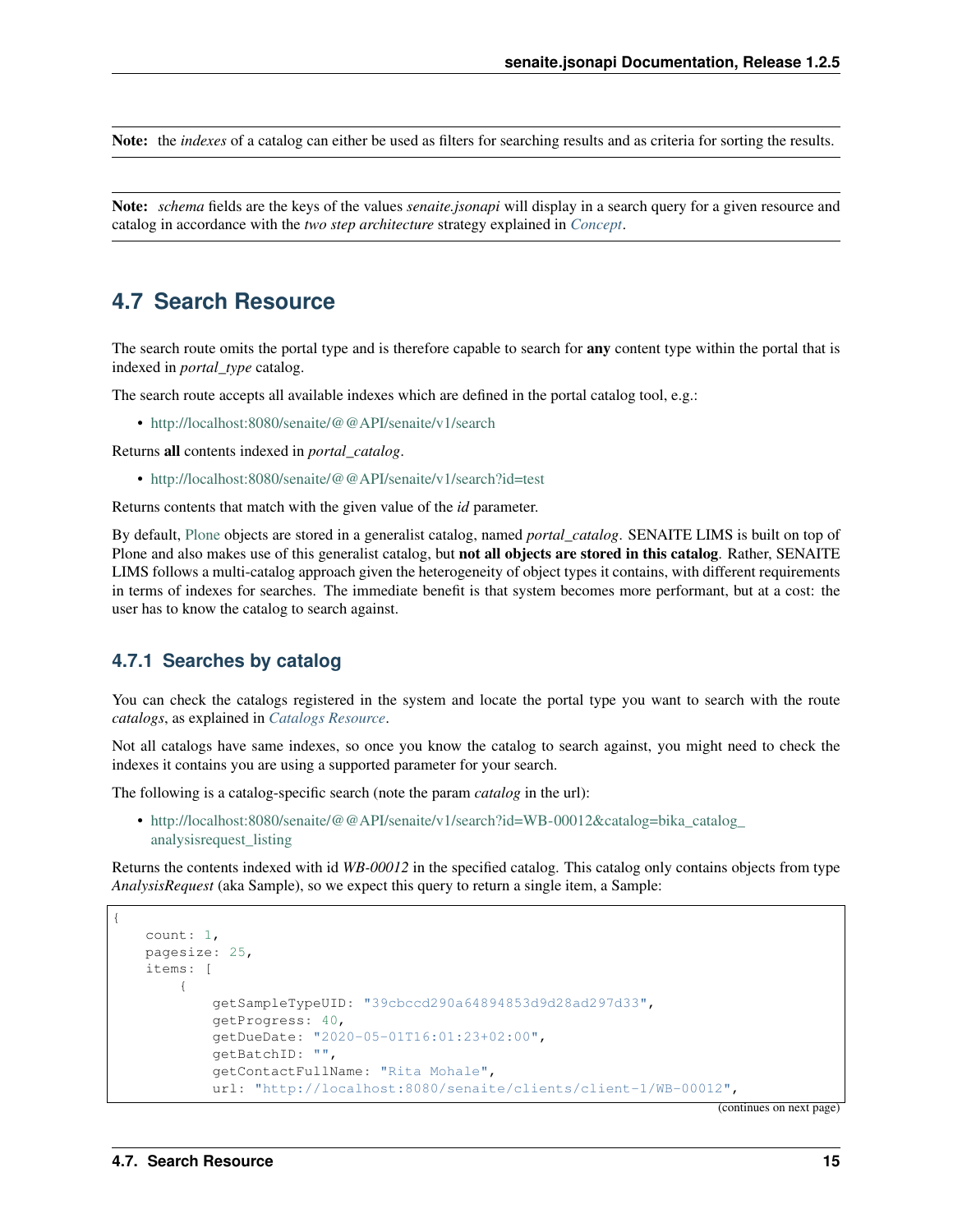(continued from previous page)

```
path: "/senaite/senaite/clients/client-1/WB-00012",
            uid: "19697c28034a4d3a960540b938203b50",
            id: "WB-00012",
            getDateSampled: "2020-04-27T00:00:00+02:00",
            parent_id: "client-1",
            getInternalUse: false,
            api_url: "http://localhost:8080/senaite/@@API/senaite/v1/analysisrequest/
˓→19697c28034a4d3a960540b938203b50",
           getClientTitle: "Happy Hills",
           portal_type: "AnalysisRequest",
            ...
        }
   ],
   page: 1,
   _runtime: 9.699778079986572,
   next: null,
   pages: 1,
   previous: null
}
```
Note: Remember that *senaite.jsonapi* follows a two-step strategy on searches, so only the catalog metadata of the item is displayed unless you add the parameter *&complete=True* in the URL.

### **4.7.2 Searches by index**

Search of resources supports the use of indexes as filter criteria. Note that we've used the param *id* in the above mentioned searches. In fact, *id* is an index that is present either in default *portal\_catalog* and in the catalog for which we've done the catalog-specific search.

Remember you can check the indexes available for any given catalog by using the Catalogs route. For instance:

• [http://localhost:8080/senaite/@@API/senaite/v1/search?portal\\_type=Client](http://localhost:8080/senaite/@@API/senaite/v1/search?portal_type=Client)

Will return all the objects their value for *portal\_type* index is *Client* and that are stored in the default catalog *portal\_catalog*. Obviously, this url returns exactly the same result as if we were using the route *client*:

• <http://localhost:8080/senaite/@@API/senaite/v1/client>

But *portal\_catalog* has other indexes that might be of our interest for searches:

• [http://localhost:8080/senaite/@@API/senaite/v1/search?review\\_state=inactive](http://localhost:8080/senaite/@@API/senaite/v1/search?review_state=inactive)

Will return the items, regardless of the type, that are stored in *portal\_catalog* that are in inactive status.

Searches by index can also be used against other catalogs:

• [http://localhost:8080/senaite/@@API/senaite/v1/search?getClientID=HHILLS&bika\\_catalog\\_](http://localhost:8080/senaite/@@API/senaite/v1/search?getClientID=HHILLS&bika_catalog_analysisrequest_listing) [analysisrequest\\_listing](http://localhost:8080/senaite/@@API/senaite/v1/search?getClientID=HHILLS&bika_catalog_analysisrequest_listing)

Will return all the samples assigned to client with id *HHILLS*. Note this is not the internal ID of the client object, rather the id assigned manually by user on Client creation.

We can also combine multiple indexes in our search:

• [http://localhost:8080/senaite/@@API/senaite/v1/search?getClientID=HHILLS&review\\_state=published&](http://localhost:8080/senaite/@@API/senaite/v1/search?getClientID=HHILLS&review_state=published&catalog=bika_catalog_analysisrequest_listing) [catalog=bika\\_catalog\\_analysisrequest\\_listing](http://localhost:8080/senaite/@@API/senaite/v1/search?getClientID=HHILLS&review_state=published&catalog=bika_catalog_analysisrequest_listing)

Will return the samples assigned to client with id *HHILLS* their status is *published*.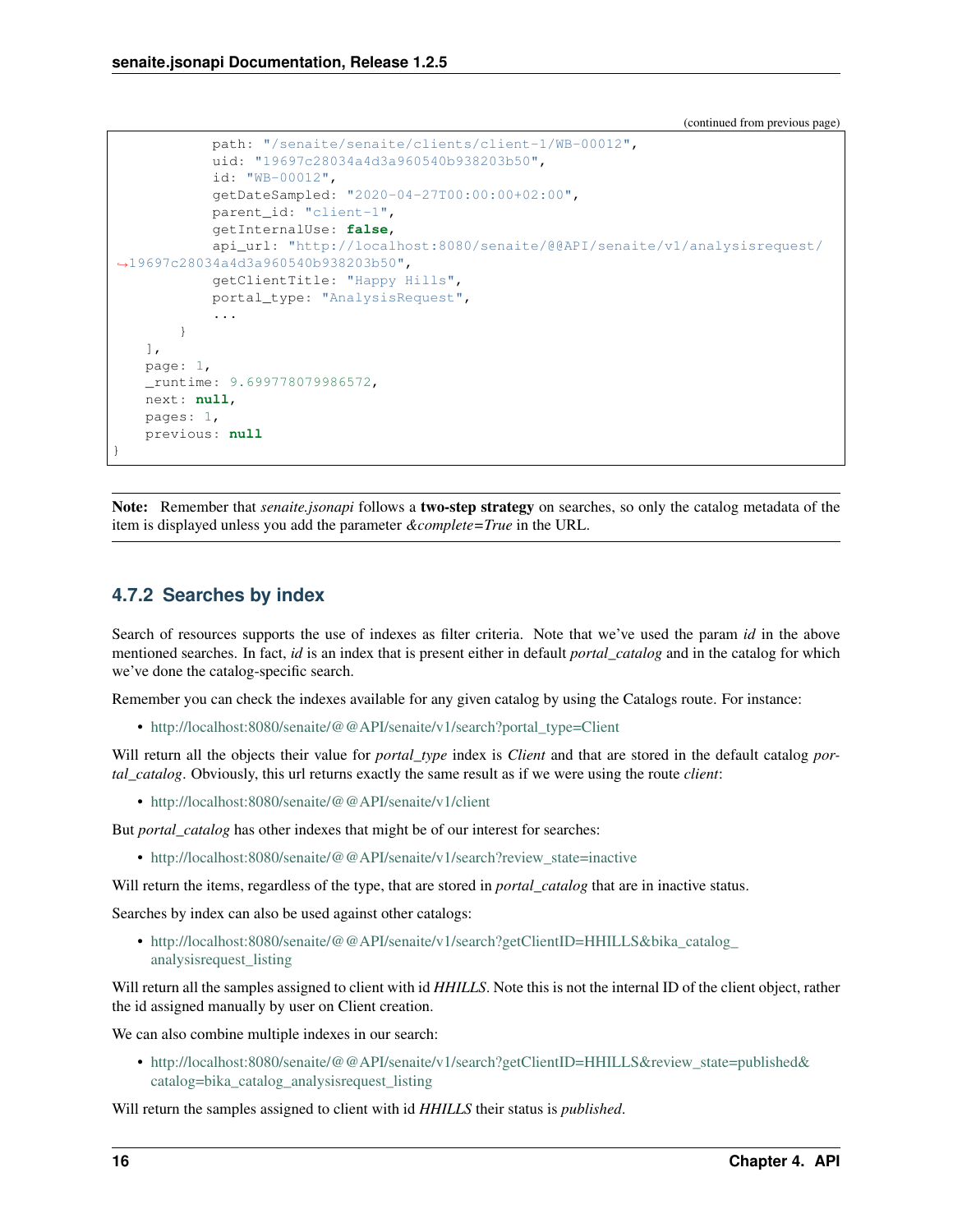### **4.7.3 Sorting and limiting results**

Results can also be sorted by any index present in the catalog, by using the *sort\_on* parameter:

• [http://localhost:8080/senaite/@@API/senaite/v1/search?getClientID=HHILLS&review\\_state=published&](http://localhost:8080/senaite/@@API/senaite/v1/search?getClientID=HHILLS&review_state=published&sort_on=getDateSampled&catalog=bika_catalog_analysisrequest_listing) [sort\\_on=getDateSampled&catalog=bika\\_catalog\\_analysisrequest\\_listing](http://localhost:8080/senaite/@@API/senaite/v1/search?getClientID=HHILLS&review_state=published&sort_on=getDateSampled&catalog=bika_catalog_analysisrequest_listing)

Will return the samples assigned to client with id *HHILLS* their status is *published*, sorted by date sampled ascending. We can also sort the results descending with parameter *sort\_order*:

• [http://localhost:8080/senaite/@@API/senaite/v1/search?getClientID=HHILLS&review\\_state=published&](http://localhost:8080/senaite/@@API/senaite/v1/search?getClientID=HHILLS&review_state=published&sort_on=getDateSampled&sort_order=desc&catalog=bika_catalog_analysisrequest_listing) [sort\\_on=getDateSampled&sort\\_order=desc&catalog=bika\\_catalog\\_analysisrequest\\_listing](http://localhost:8080/senaite/@@API/senaite/v1/search?getClientID=HHILLS&review_state=published&sort_on=getDateSampled&sort_order=desc&catalog=bika_catalog_analysisrequest_listing)

In addition to sorting, we can also limit the number of results to a given number:

• [http://localhost:8080/senaite/@@API/senaite/v1/search?getClientID=HHILLS&review\\_state=published&](http://localhost:8080/senaite/@@API/senaite/v1/search?getClientID=HHILLS&review_state=published&sort_on=getDateSampled&sort_order=desc&limit=10&catalog=bika_catalog_analysisrequest_listing) [sort\\_on=getDateSampled&sort\\_order=desc&limit=10&catalog=bika\\_catalog\\_analysisrequest\\_listing](http://localhost:8080/senaite/@@API/senaite/v1/search?getClientID=HHILLS&review_state=published&sort_on=getDateSampled&sort_order=desc&limit=10&catalog=bika_catalog_analysisrequest_listing)

Will return the first 10 samples that are assigned to a client with id *HHILLS*, their status is *published*, sorted by date sampled descending.

## <span id="page-20-0"></span>**4.8 Parameters**

URL Schema <BASE URL>/<RESOURCE>?<KEY>=<VALUE>&<KEY>=<VALUE>

All content resources accept to be filtered by request parameters.

| Key                 | Value                        | Description                                                                          |
|---------------------|------------------------------|--------------------------------------------------------------------------------------|
| q                   | searchterm                   | Search the SearchableText index for the given query string                           |
| path                | /physical/path               | Specifiy a physical path to only return results below it. See how to Query           |
|                     |                              | by path in the Plone docs for details.                                               |
| depth               | 0.n                          | Specify the depth of a path query. Only relevant when using the path                 |
|                     |                              | parameter.                                                                           |
| catalog             | catalog name                 | Search for results against the specified catalog                                     |
| limit               | 1:n                          | Limit the results to the given <i>limit</i> number. This will return batched results |
|                     |                              | with $x$ pages and $n$ items per page                                                |
| sort_on             | catalog index                | Sort the results by the given index                                                  |
| sort_order          | asc / desc                   | Sort ascending or descending (default: ascending)                                    |
| sort_limit          | 1:n                          | Limit the result set to n items. The portal catalog will only return n items.        |
| com-                | yes/y/1/True                 | Flag to return the full object results immediately. Bypasses the two step            |
| plete               |                              | behavior of the API                                                                  |
| children            | yes/y/1/True                 | Flag to return the folder contents of a folder below the <i>children</i> key Only    |
|                     |                              | visible if complete flag is true or if an UID is provided                            |
| work-               | yes/y/1/True                 | Flag to include the workflow data below the <i>workflow</i> key                      |
| flow                |                              |                                                                                      |
| filedata            | yes/y/1/True                 | Flag to include the base64 encoded file                                              |
| re-                 | this-<br>yesterday<br>today, | Specify a recent created date range, to find all items created within this           |
| cent_createdveek,   | this-month this-             | date range until today. This uses internally 'range': 'min' query.                   |
|                     | year                         |                                                                                      |
| re-                 | this-<br>yesterday<br>today, | Specify a recent modified date range, to find all items modified within this         |
| cent_modifinatelek, | this-month this-             | date range until today. This uses internally 'range': 'min' query.                   |
|                     | year                         |                                                                                      |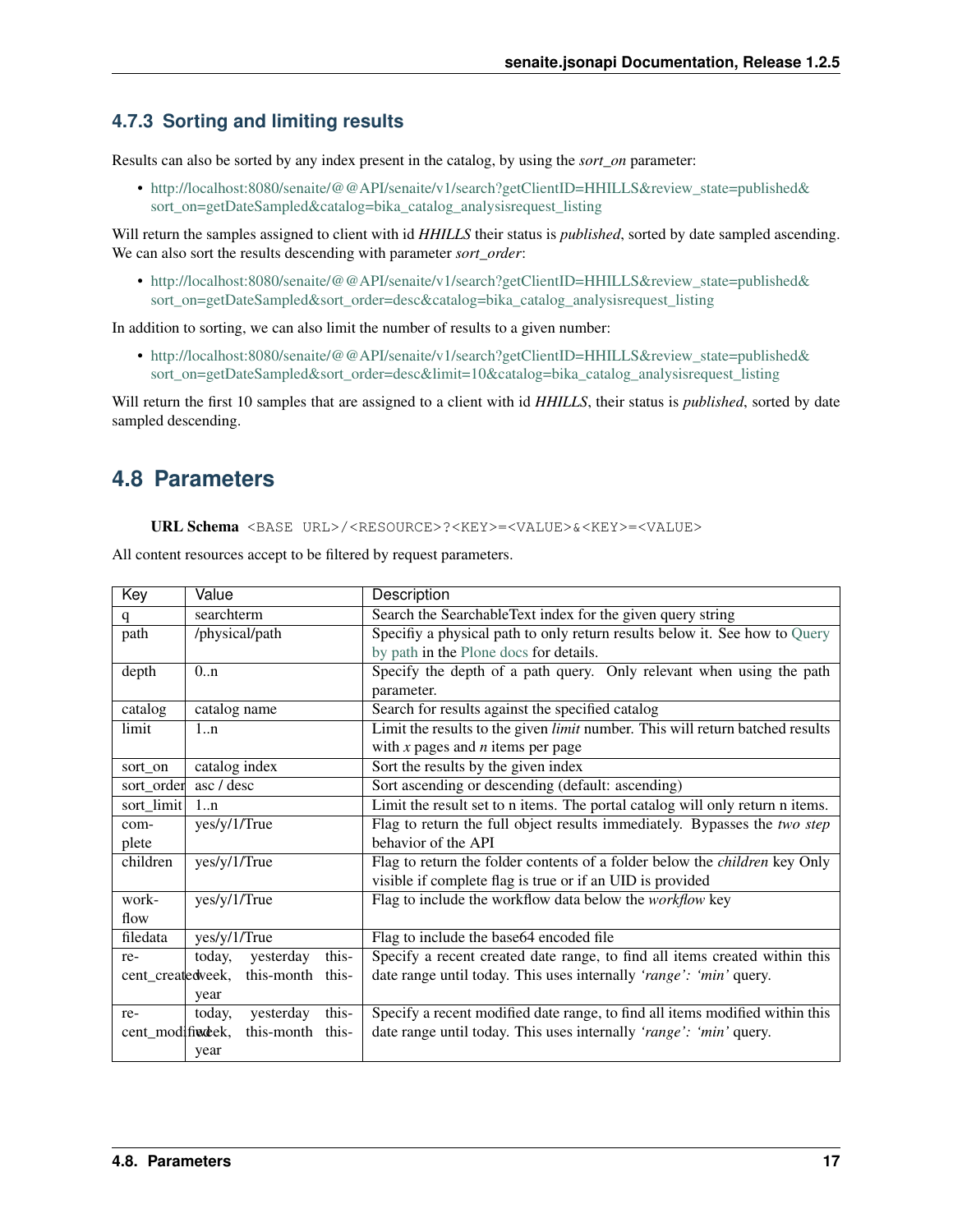## <span id="page-21-0"></span>**4.9 Response Format**

The response format is for all resources the same.

```
{
   count: 1, // number of found items
   pagesize: 25, // items per page
   items: [ // List of all item objexts
        {
           id: "front-page", // item data
           ...
        }
   ],
   page: 1, // current page
   _runtime: 0.00381, // calculation time to generate the data
   next: null, // URL to the next batch
   pages: 1, // number of total pages
   previous: null // URL to the previous batch
}
```
count The number of found items – can be more than displayed on one site

pagesize Number of items per page

items List of found items – only catalog brain keys unless you add a *complete=yes* parameter to the request or request an URL with an UID at the end.

page The current page of the batched result set

\_runtime The time in milliseconds needed to generate the data

next The URL to the next batch

pages The number of pages in the batch

previous The URL to the previous batch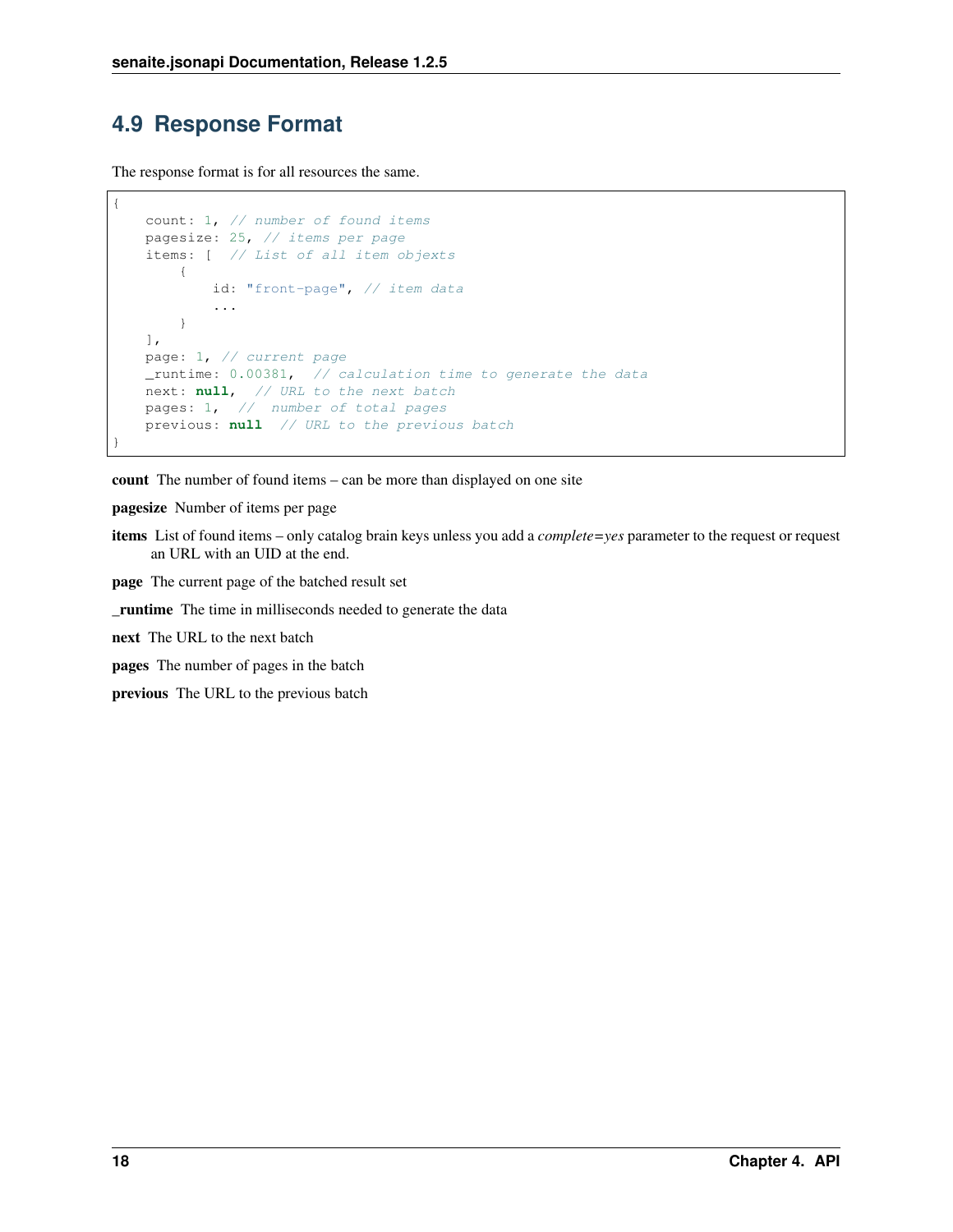# CHAPTER 5

## **CRUD**

<span id="page-22-0"></span>Each content route provider shipped with this package, provides the basic CRUD *[Operations](#page-15-0)* functionality to *create*, *read*, *update* and *delete* the resource handled, except that the *delete* operation tries to deactivate the resource instead of deleting it. The reason is that for traceability reasons, *delete* operation is not supported in SENAITE LIMS.

Keep in mind that available operations are strongly bound to permissions, so the operation will only take place if the user has enough privileges for that operation and resource status.

## <span id="page-22-1"></span>**5.1 Unified API**

URL Schema <BASE URL>/<OPERATION>/<uid:optional>

There is a convenient and unified way to fetch the content without knowing the resource. This unified resource is directly located at the *[Base URL](#page-14-2)*.

## <span id="page-22-2"></span>**5.2 CREATE**

The *create* route will create the content inside the container located at the given UID.

[http://localhost:8080/senaite/@@API/senaite/v1/](http://localhost:8080/senaite/@@API/senaite/v1)<RESOURCE:optional>/create/<uid:optional>

The given RESOURCE defines the type of object to create. You can omit this value and specify the type with *portal\_type* variable in the HTTP POST body. Check *[Operations](#page-15-0)*: for more information.

The given optional UID defines the target container. You can omit this UID and specify all the information in the HTTP POST body.

The following are the POST parameters required for the creation of any type of object:

- *portal\_type*: The type name of to object to be created (e.g. *Client*), Required if *<RESOURCE>* is omitted in the url.
- *parent path*: Physical path of the parent container (e.g. */senaite/clients*), Required if  $\ltq u \cdot d$  is omitted in the url.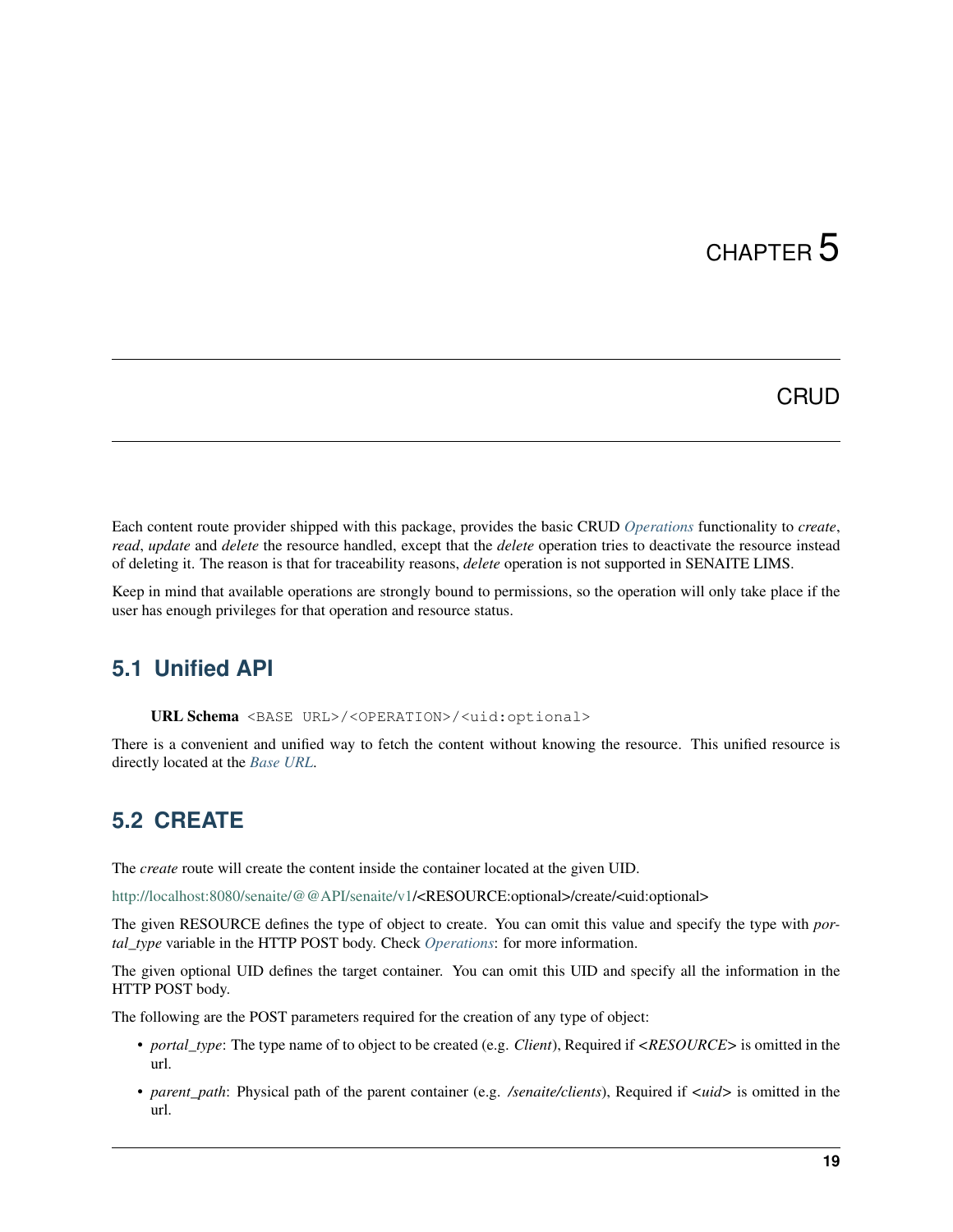Note: *parent\_uid* (the UID of the parent container) can be used instead of *parent\_path*

Additional fields might be required depending on the resource to be created. For instance, for the creation of a *Client* object, values for two additional fields are required: *Name* and *ClientID*.

Important: SENAITE.JSONAPI does not allow the creation of objects when:

- the container is the portal root (*senaite* path)
- the container is senaite's setup (*senaite/bika\_setup* path)
- the container does not allow the specified *portal\_type*

In such cases, *senaite.jsonapi* will always return a 401 response.

The examples below show possible variations of a HTTP POST body sent to the JSON API with the header Content-Type: application/json set. Remember you can use the [Advanced Rest Client](https://chrome.google.com/webstore/detail/advanced-rest-client/hgmloofddffdnphfgcellkdfbfbjeloo) Application to send POST requests. See *[Installation](#page-6-0)* for details.

### **5.2.1 Example: Client creation**

Request URL:

{

}

{

<http://localhost:8080/senaite/@@API/senaite/v1/create>

Body Content type (application/json):

```
"portal_type": "Client",
"title": "Test Client",
"ClientID": "TEST-01",
"parent_path": "/senaite/clients"
```
### **5.2.2 Example: Sample Type creation**

Request URL:

<http://localhost:8080/senaite/@@API/senaite/v1/create>

Body Content type (application/json):

```
"portal_type": "SampleType",
"title": "Test Sample Type",
"description": "This is a new Sample Type",
"Hazardous": false,
"Prefix": "TST",
"MinimumVolume": "10 mL",
"RetentionPeriod": {
  "days": 5,
  "hours": 0,
  "minutes": 0
},
```
(continues on next page)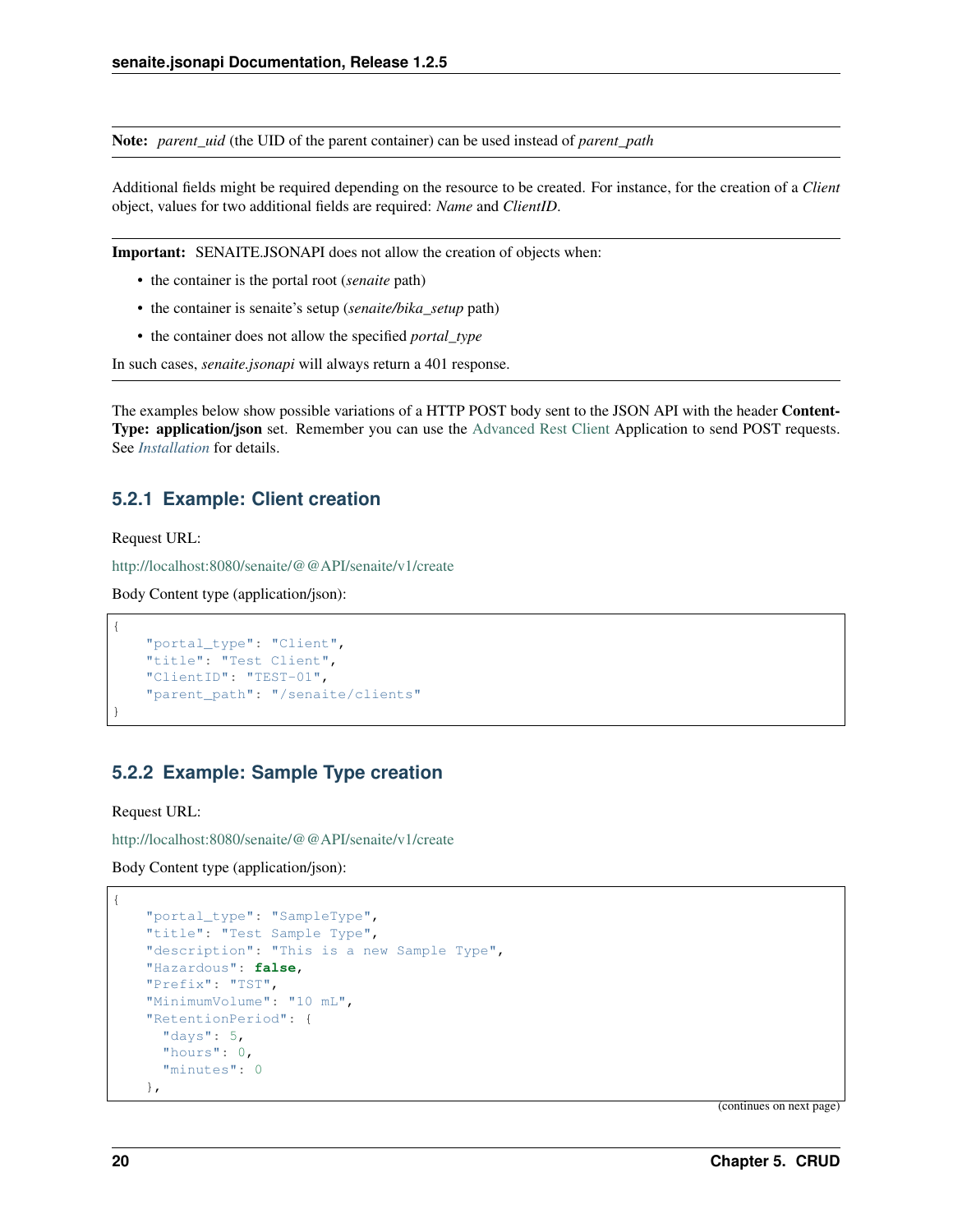(continued from previous page)

```
"parent_path": "/senaite/bika_setup/bika_sampletypes"
```
### **5.2.3 Example: Sample Creation**

#### Request URL:

}

{

}

[http://localhost:8080/senaite/@@API/senaite/v1/AnalysisRequest/create/](http://localhost:8080/senaite/@@API/senaite/v1/AnalysisRequest/create)<client\_uid>

Body Content type (application/json):

```
"Contact": <client_contact_uid>,
"SampleType": <sample_type_uid>,
"DateSampled": "2020-03-05 14:21:20",
"Template": <ar_template_uid>,
```
where:

- *<client\_uid>* is the UID of the Client
- *<client\_contact\_uid>* is the UID of a Contact from the Client
- *<sample\_type\_uid>* is the UID of the Sample Type
- *<ar\_template\_uid>* is the UID of the Sample Template

Note: In this example, the RESOURCE (*AnalysisRequest*) has been defined in the url, as well as the parent container. This is also supported, as explained in *[Operations](#page-15-0)*. Remember that in SENAITE LIMS, the portal type that represents samples is *AnalysisRequest*.

### <span id="page-24-0"></span>**5.3 READ**

The *read* route does not exist, use the base url to retrieve a content by uid, as explained in *[Operations](#page-15-0)*. E.g.:

http://localhost:8080/senaite/@@API/senaite/v1**/<uid>** 

Please, refer to *[Search Resource](#page-18-0)* section to learn how to search objects.

## <span id="page-24-1"></span>**5.4 UPDATE**

The *update* route will update the content located at the given UID.

[http://localhost:8080/senaite/@@API/senaite/v1/update/](http://localhost:8080/senaite/@@API/senaite/v1/update)<uid:optional>

The given optional UID defines the object to update. You can omit this UID and specify all the information in the HTTP POST body by using either:

- *path* parameter, as the physical path to the object, or
- *uid* parameter, as the UID of the object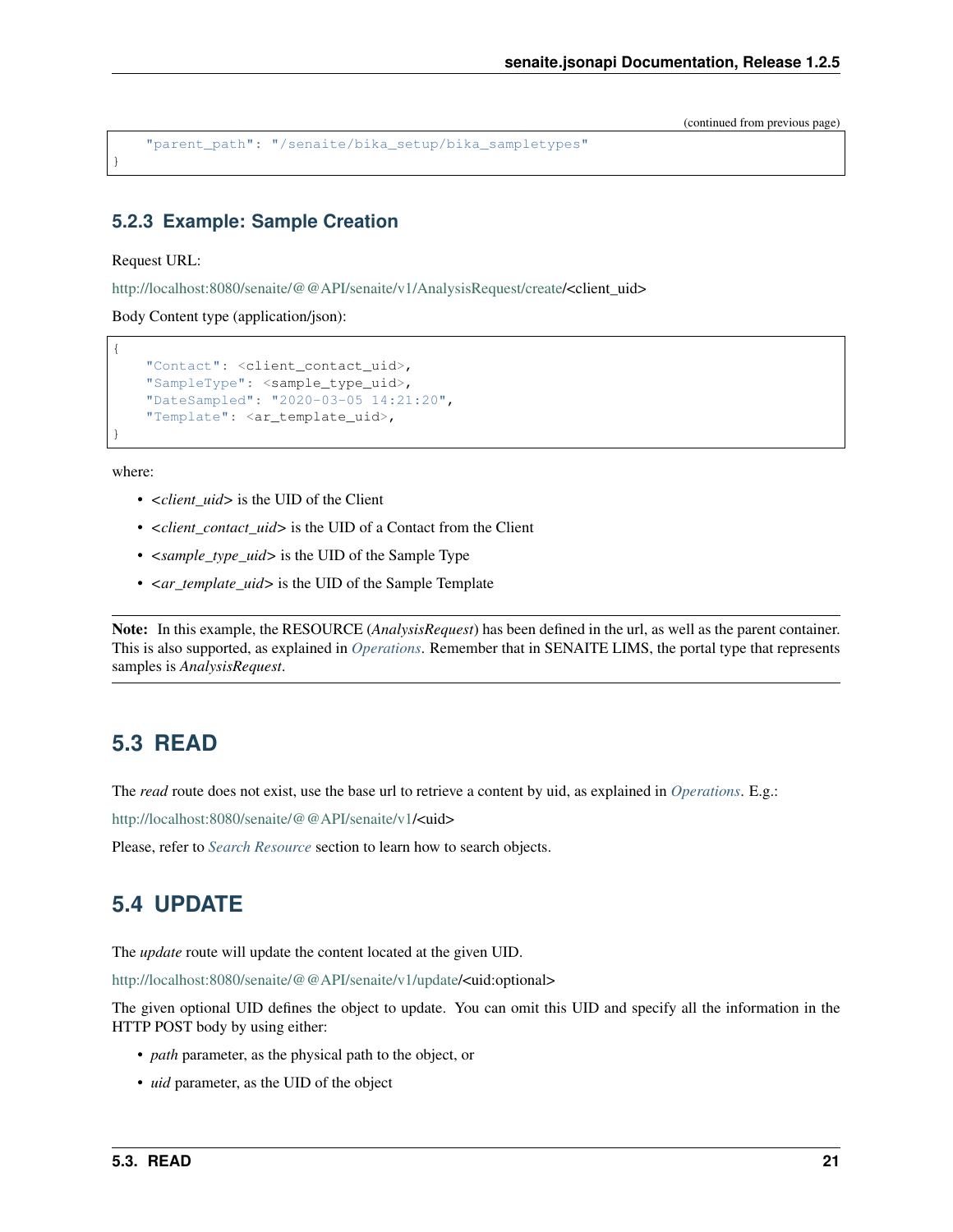Alternatively, you can use *id* and *parent\_path* parameters with the values from the parent container as well.

Important: SENAITE.JSONAPI does not allow the update of objects when:

- the container is the portal root (*senaite* path)
- the container is senaite's setup (*senaite/bika\_setup* path)

In such cases, *senaite.jsonapi* will always return a 401 response.

The *update* route can also be used to perform transitions by using the keyword *transition* in the HTTP POST body.

The examples below show possible variations of a HTTP POST body sent to the JSON API with the header Content-Type: application/json set. Remember you can use the [Advanced Rest Client](https://chrome.google.com/webstore/detail/advanced-rest-client/hgmloofddffdnphfgcellkdfbfbjeloo) Application to send POST requests. See *[Installation](#page-6-0)* for details.

#### **5.4.1 Example**

{

}

{

}

{

{

}

Given this Request URL:

<http://localhost:8080/senaite/@@API/senaite/v1/update>

the following POSTs are equivalent, all them update the "Priority" of sample DBS-00012 to 2:

```
"path": "/senaite/clients/client-1/DBS-00012",
"Priority": 2,
```

```
"uid": <uid_of_sample_DBS-00012>,
"Priority": 2,
```

```
"id": "DBS-00012",
    "parent_path": "/senaite/clients/client-1",
    "Priority": 2,
}
```
Using the same URL with this HTTP POST body:

```
"uid": <uid_of_sample_DBS-00012>,
"Priority": 2,
"transition": "receive"
```
will update the "Priority" field of the sample to *2* and will perform the transition "receive" to the Sample with id *DBS-00012*. This transition will only take place if the sample is in a suitable status and the user has enough privileges for the transition to take place.

## <span id="page-25-0"></span>**5.5 DELETE**

The *delete* route will deactivate the content located at the given UID.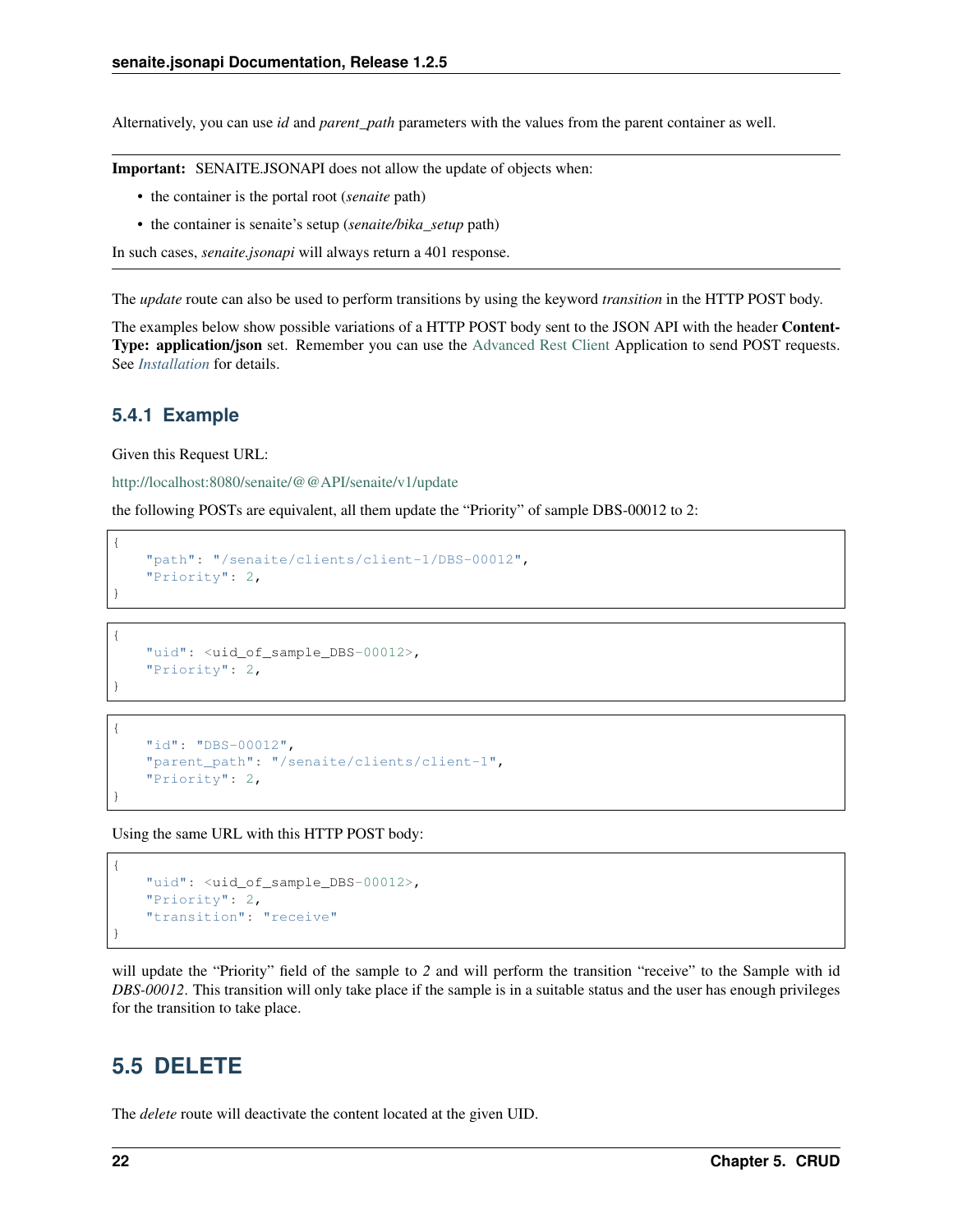[http://localhost:8080/senaite/@@API/senaite/v1/delete/](http://localhost:8080/senaite/@@API/senaite/v1/delete)<uid:optional>

The given optional UID defines the object to deactivate. You can omit this UID and specify all the information in the HTTP POST body.

### **5.5.1 Example**

{

}

Deactivate an object by its physical path:

<http://localhost:8080/senaite/@@API/senaite/v1/delete?path=/senaite/clients/client-1>

Or you can specify the parent path and the id of the object

[http://localhost:8080/Plone/@@API/plone/api/1.0/delete?parent\\_path=/senaite/clients&id=client-1](http://localhost:8080/Plone/@@API/plone/api/1.0/delete?parent_path=/senaite/clients&id=client-1)

Or you can specify these information in the request body:

uid: "<object\_uid>"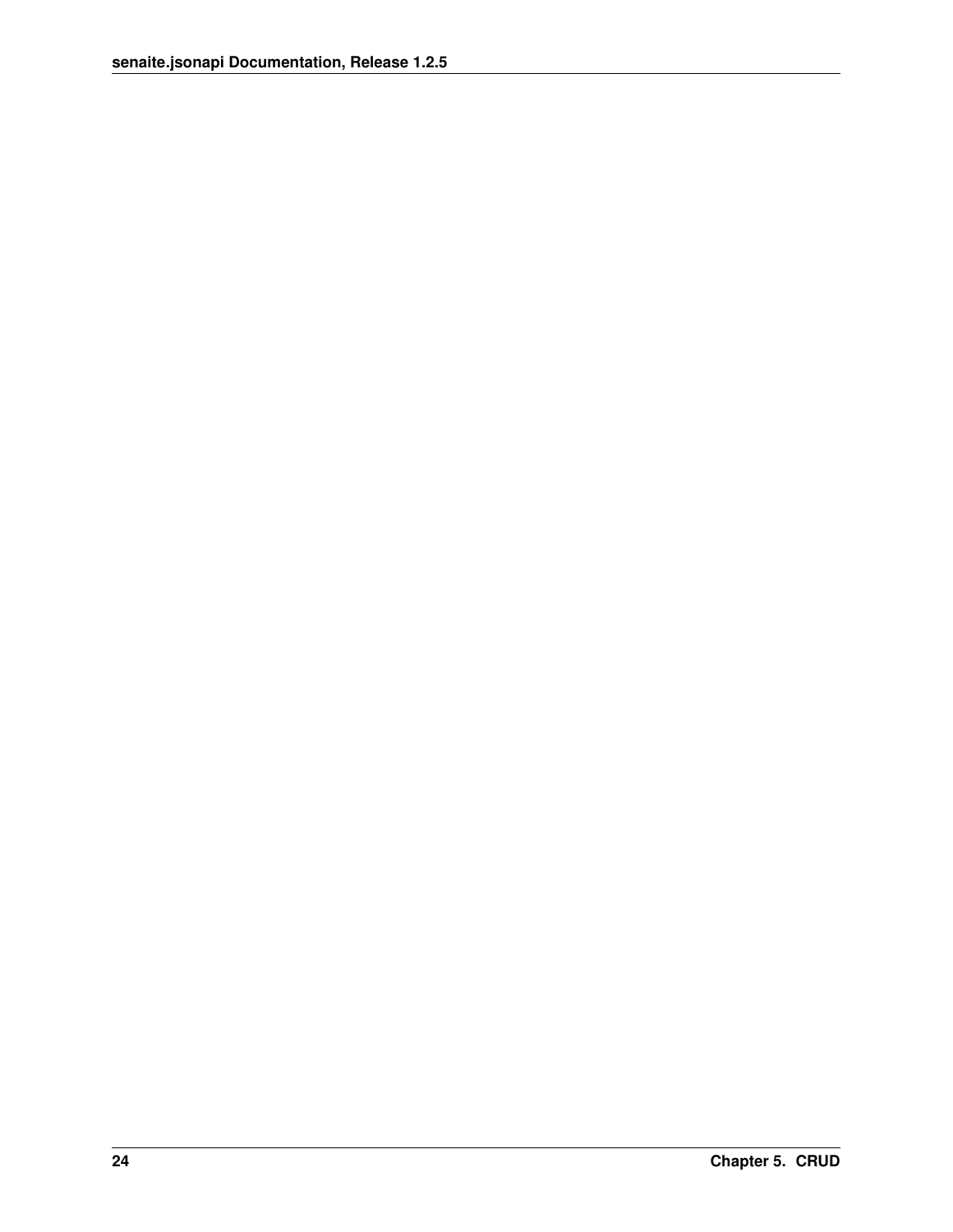# CHAPTER<sup>6</sup>

## **Customizing**

<span id="page-28-0"></span>This package is built to be extended. You can either use the *Zope Component Architecture* and provide an specific Adapter to control what is being returned by the API or you simply write your own route provider.

This section will show how to build a custom route provider for an example content type. It will also show how to write and register a custom data adapter for this content type. It is even possible to customize how the fields of a specific content type can be accessed or modified.

## <span id="page-28-1"></span>**6.1 Adding a custom route provider**

Each route provider shipped with this package, provides the basic CRUD functionality to *get*, *create*, *delete* and *update* the resource handled.

The same functionality can be used to provide this behavior for custom content types. All necessary functions are located in the *api* module within this package.

```
# CRUD
from senaite.jsonapi.api import get_batched
from senaite.jsonapi.api import create_items
from senaite.jsonapi.api import update_items
from senaite.jsonapi.api import delete_items
# route dispatcher
from senaite.jsonapi import add_route
# GET
@add_route("/todos", "todos", methods=["GET"])
@add_route("/todos/<string:uid>", "todos", methods=["GET"])
def get(context, request, uid=None):
    """ get all todos
    "''"return get_batched("Todo", uid=uid, endpoint="todo")
```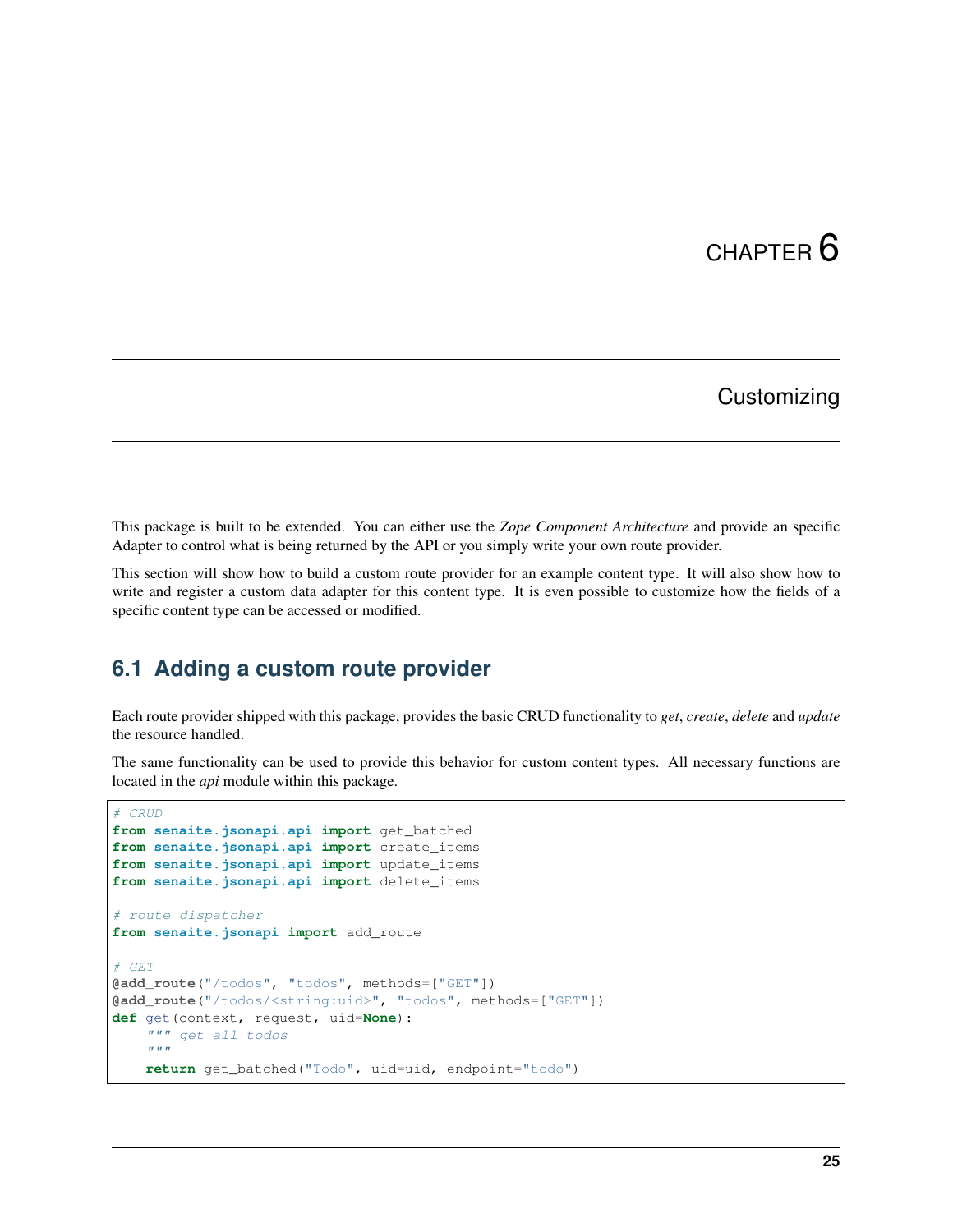You can also specify an own *query* and pass it to the *get batched* function of the api. This gives full control over the executed query on the catalog:

```
@add_route("/mytodos", "mytodos", methods=["GET"])
def mytodos(context, request):
    """ Returns all my todos
    \bar{n}/\bar{n}/\bar{n}myself =
    query = {"portal_type": "Todo",
              "creator": api.get_current_user().getId() }
    return get_batched(query=query)
```
Note: Other keywords (except *uid*) are ignored, if the *query* keyword is detected.

The upper example registers a function named *get* with the *add\_route* decorator. This ensures that this function gets called when the */todos* route is called, e.g. *http://localhost:8080/senaite/@@API/senaite/v1/todos*.

The second argument of the decorator is the endpoint, which is kind of the registration key for our function. The last argument is the methods we would like to handle here. In this case we're only interested in GET requests.

All route providers get always the *context* and the *request* as the first two arguments. The *uid* keyword argument is passed in, when a UID was appended to the URL, e.g *http://localhost:8080/senaite/@@API/v1/senaite/todo/a3f3f9efd0b4df190d16ea63d*.

The *get\_batched* function we call inside our function will do all the heavy lifting for us. We simply need to pass in the *portal\_type* as the first argument, the *UID* and the *endpoint*.

To be able to create, update and delete our *Todo* content type, it is necessary to provide the following functions as well. The behavior is analogue to the upper example but as there is no need for batching, the functions return a Python *<list>* instead of a complete mapping as above.

```
ACTIONS = "create, update, delete, cut, copy, paste"
# http://werkzeug.pocoo.org/docs/0.11/routing/#builtin-converters
# http://werkzeug.pocoo.org/docs/0.11/routing/#custom-converters
@route("/<any(" + ACTIONS + "):action>",
      "senaite.jsonapi.v1.action", methods=["POST"])
@route("/<any(" + ACTIONS + "):action>/<string(maxlength=32):uid>",
      "senaite.jsonapi.v1.action", methods=["POST"])
@route("/<string:resource>/<any(" + ACTIONS + "):action>",
      "senaite.jsonapi.v1.action", methods=["POST"])
@route("/<string:resource>/<any(" + ACTIONS + "):action>/<string(maxlength=32):uid>",
      "senaite.jsonapi.v1.action", methods=["POST"])
def action(context, request, action=None, resource=None, uid=None):
    """Various HTTP POST actions
    Case 1: < action>
    <site_id>/@@API/v1/senaite/<action>
   Case 2: <action>/<uid>
    -> The actions (update, delete) will performed on the object identified by <uid>
    -> The action (create) will use the <uid> as the parent folder
    <site_id>/@@API/v1/senaite/<action>/<uid>
    Case 3: <resource>/<action>
    \rightarrow The "target" object will be located by a location given in the request body.
˓→(uid, path, parent_path + id)
```
(continues on next page)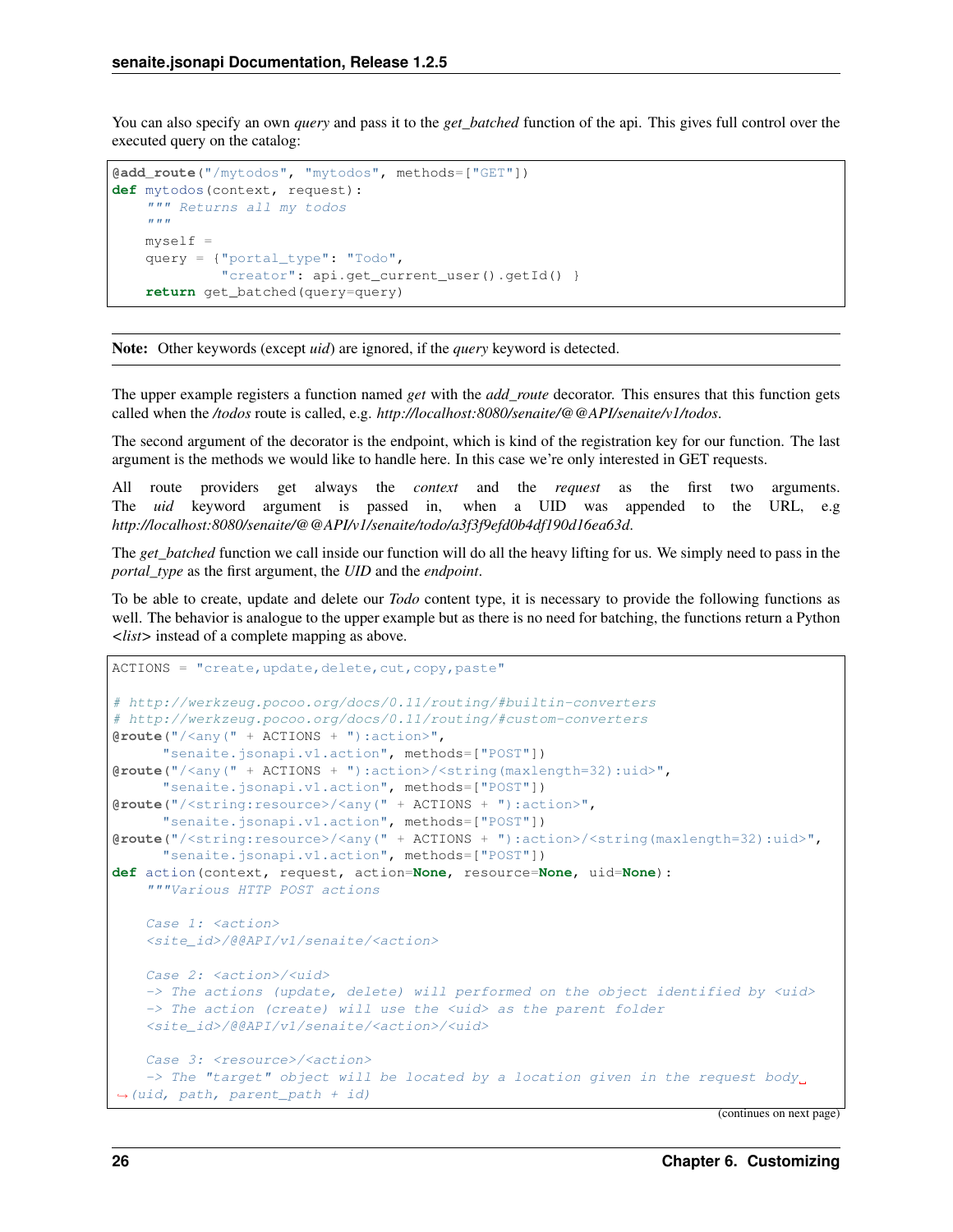(continued from previous page)

```
-> The actions (update, delete) will performed on the target object
-> The action (create) will use the target object as the container
<site_id>/@@API/v1/senaite/<resource>/<action>
Case 4: <resource>/<action>/<uid>
-> The actions (update, delete) will performed on the object identified by <uid>
\rightarrow The action (create) will use the <uid> as the parent folder
<Plonesite>/@@API/plone/api/1.0/<resource>/<action>
\boldsymbol{u} \boldsymbol{u} \boldsymbol{n}# Fetch and call the action function of the API
func_name = "()_items".format(action)
action_func = getattr(api, func_name, None)
if action_func is None:
    api.fail(500, "API has no member named '\{ ''".format(func name))
portal_type = api.resource_to_portal_type(resource)
items = action_func(portal_type=portal_type, uid=uid)
return {
    "count": len(items),
    "items": items,
    "url": api.url for("senaite.jsonapi.v1.action", action=action),
}
```
### <span id="page-30-0"></span>**6.2 Adding a custom data adapter**

The data returned by the API for each content type is extracted by the *IInfo* Adapter. This Adapter simply extracts all field values from the content.

To customize how the data is extracted from the content, you have to register an adapter for a more specific interface on the content.

This adapter has to implement the *IInfo* interface.

```
from senaite.jsonapi.interfaces import IInfo
from zope import interface
class TodoAdapter(object):
    """ A custom adapter for Todo content types
    \bar{n} \bar{n} \bar{n}interface.implements(IInfo)
    def __init__(self, context):
        self.context = context
    def to_dict(self):
        return {} # whatever data you need
    def __call__(self):
        # just implement it like this, don't ask x_X
        return self.to_dict()
```
Register the adapter in your *configure.zcml* file for your special interface: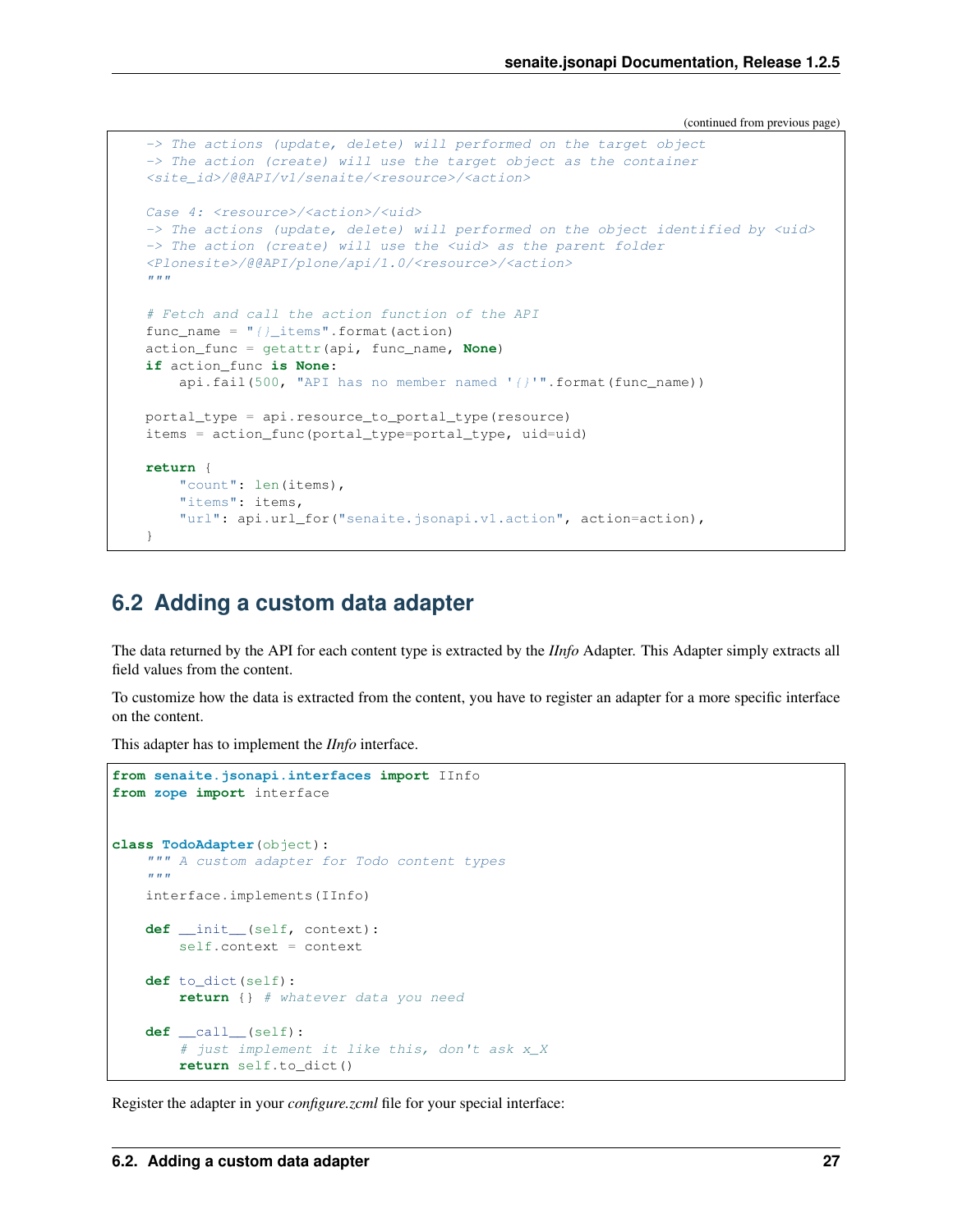```
<configure
   xmlns="http://namespaces.zope.org/zope">
    \langle -- Adapter for my custom content type -->
    <adapter
       for="my.addon.interfaces.ITodo"
        factory=".adapters.TodoAdapter"
        />
</configure>
```
## <span id="page-31-0"></span>**6.3 Adding a custom data manager**

The data sent by the API for each content type is set by the *IDataManager* Adapter. This Adapter has a simple interface:

```
class IDataManager(interface.Interface):
    """ Field Interface
    "''"''"def get(name):
        """ Get the value of the named field with
        "''"def set(name, value):
        """ Set the value of the named field
        "''"''"def json_data(name, default=None):
        """ Get a JSON compatible structure from the value
        "''"
```
To customize how the data is set to each field of the content, you have to register an adapter for a more specific interface on the content. This adapter has to implement the *IDataManager* interface.

Note: The *json\_data* function is called by the Data Provider Adapter (*IInfo*) to get a JSON compatible return Value, e.g.: DateTime('2017/05/14 14:46:18.746800 GMT+2') -> "2017-05-14T14:46:18+02:00"

Important: Please be aware that you have to implement security for field level access on your own.

```
from persistent.dict import PersistentDict
from senaite.jsonapi.interfaces import IDataManager
from zope import interface
from zope.annotation import IAnnotations
class TodoDataManager(object):
    """ A custom data manager for Todo content types
    "''"''"interface.implements(IDataManager)
```
(continues on next page)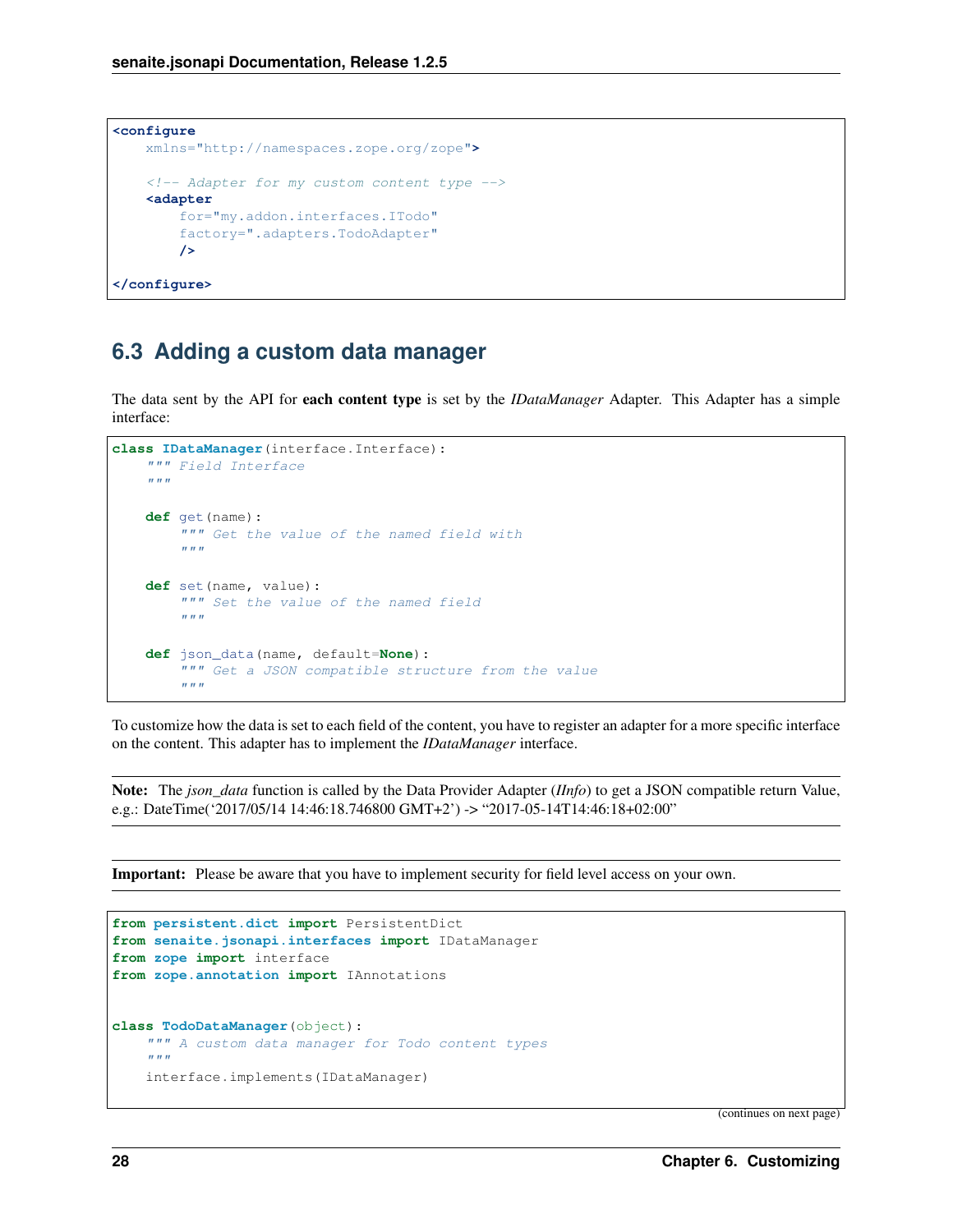(continued from previous page)

```
def __init__(self, context):
       self.context = context
   @property
   def storage(self):
       return IAnnotations(self.context).setdefault('my.addon.todo',
˓→PersistentDict())
   def get(self, name):
       self.storage.get("name")
   def set(self, name, value):
       self.storage["name"] = value
```
Register the adapter in your *configure.zcml* file for your special interface:

```
<configure
    xmlns="http://namespaces.zope.org/zope">
    <!-- Adapter for my custom content type -->
    <adapter
        for="my.addon.interfaces.ITodo"
        factory=".adapters.TodoDataManager"
        />
</configure>
```
## <span id="page-32-0"></span>**6.4 Adding a custom field manager**

The default data managers (*IDataManager*) defined in this package know how to *set* and *get* the values from fields. But sometimes it might be useful to be more granular and know how to *set* and *get* a value for a specific field.

Therefore, *senaite.jsonapi* introduces Field Managers (*IFieldManager*), which adapt a field.

This Adapter has a simple interface:

```
class IFieldManager(interface.Interface):
    """A Field Manager is able to set/get the values of a single field.
    """
    def get(instance, **kwargs):
        """Get the value of the field
         "''"def set(instance, value, **kwargs):
         """Set the value of the field
         "''"def json_data(instance, default=None):
        """Get a JSON compatible structure from the value
         \overline{u}"" \overline{u}
```
To customize how the data is set to each field of the content, you have to register a more specific adapter to a field.

This adapter has to implement then the *IFieldManager* interface.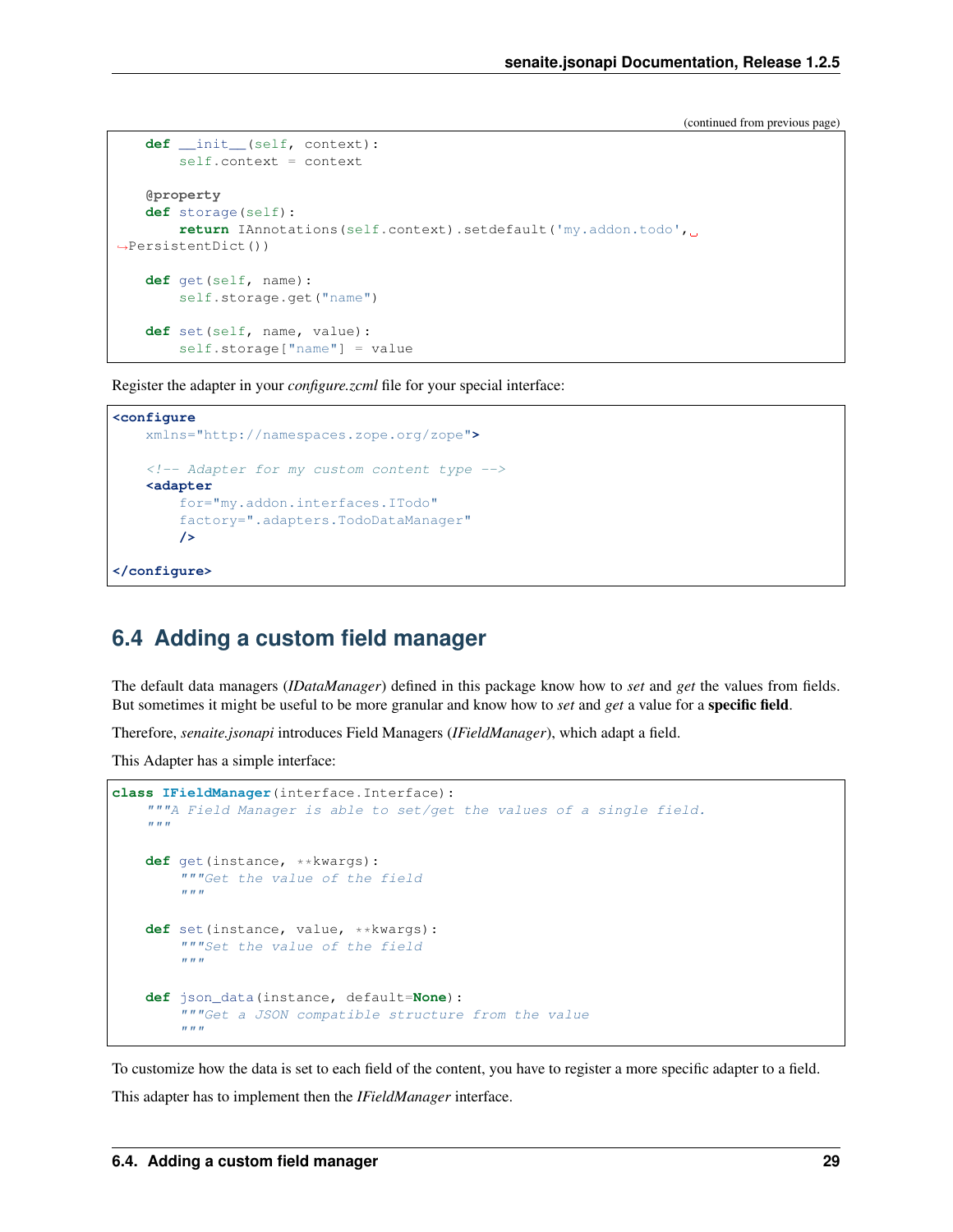Note: The *json\_data* function is called by the Data Manager Adapter (*IDataManager*) to get a JSON compatible return Value, e.g.: DateTime('2017/05/14 14:46:18.746800 GMT+2') -> "2017-05-14T14:46:18+02:00"

Note: The *json\_data* method is defined on context level (*IDataManger*) as well as on field level (*IFieldManager*). This is to handle objects w/o fields, e.g. Catalog Brains, Portal Object etc. and Objects which contain fields and want to delegate the JSON representation to the field.

Important: Please be aware that you have to implement security for field level access on your own.

```
class DateTimeFieldManager(ATFieldManager):
    """Adapter to get/set the value of DateTime Fields
    "''"''"''"interface.implements(IFieldManager)
   def set(self, instance, value, **kw):
        """Converts the value into a DateTime object before setting.
        "''"''"''"try:
            value = DateTime(value)
        except SyntaxError:
            logger.warn("Value '{}' is not a valid DateTime string"
                         .format(value))
            return False
        self._set(instance, value, **kw)
    def json_data(self, instance, default=None):
        """Get a JSON compatible value
        "''"''"''"value = self.get(instance)
        return api.to_iso_date(value) or default
```
Register the adapter in your *configure.zcml* file for your special interface:

```
<configure
   xmlns="http://namespaces.zope.org/zope">
 <!-- Adapter for AT DateTime Field -->
 <adapter
     for="Products.Archetypes.interfaces.field.IDateTimeField"
      factory=".fieldmanagers.DateTimeFieldManager"
      />
</configure>
```
## <span id="page-33-0"></span>**6.5 Adding a custom catalog tool**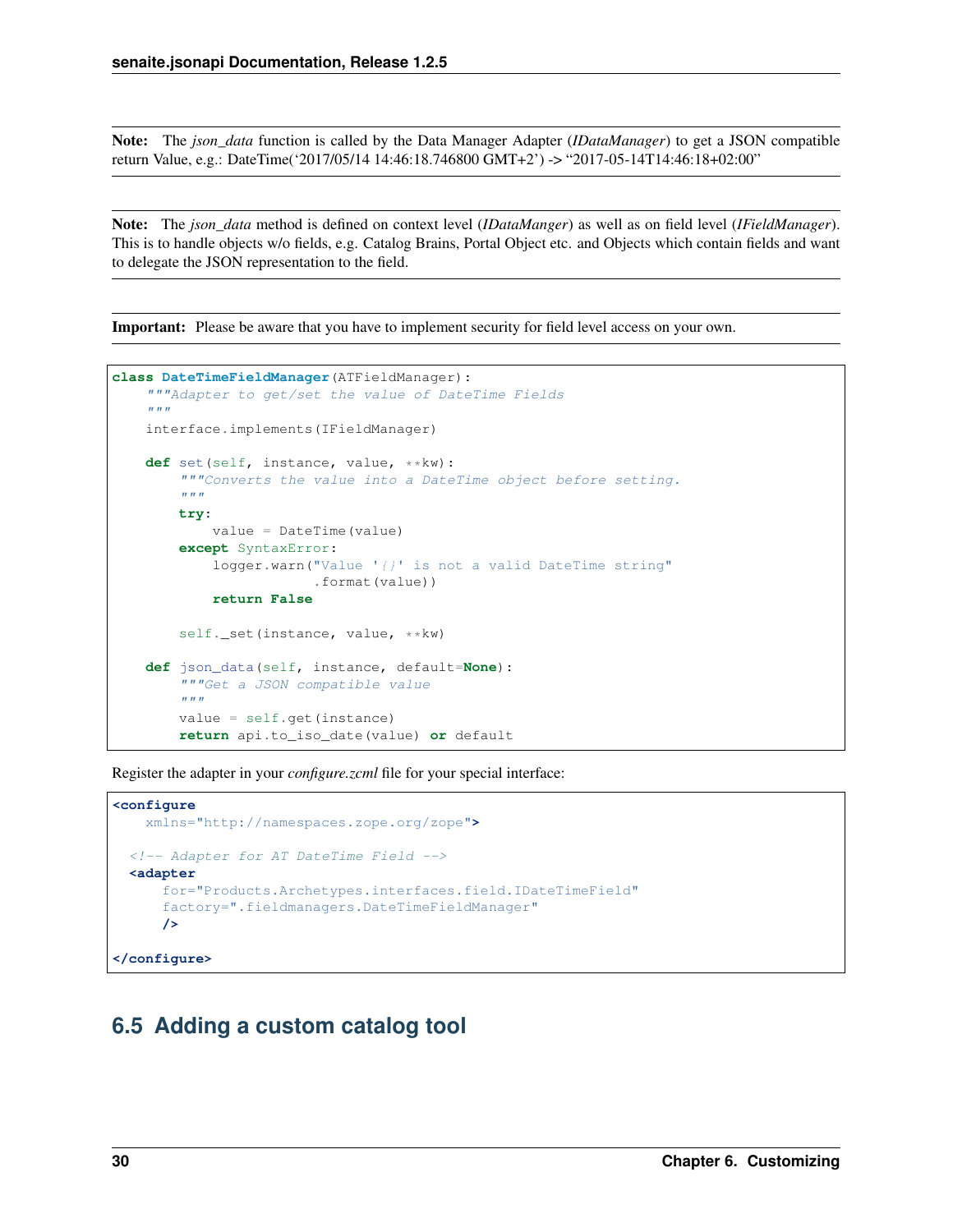Note: Remember *senaite.jsonapi* searches against *portal\_catalog* by default, but you can search against other catalogs by using the *catalog* parameter in the search query. See \_Search\_Resource for further information.

All search is done through a catalog adapter. This adapter has to provide at least a *search* method. The others are optional, but recommended.

```
class ICatalog(interface.Interface):
     """ Catalog interface
     \overline{u}""" \overline{u}def search(query):
         """ search the catalog and return the results
          "''"''"''"def get_catalog():
         """ get the used catalog tool
          "''"''"def get_indexes():
          """ get all indexes managed by this catalog
          \bar{n} \bar{n} \bar{n}def get_index(name):
         """ get an index by name
          "''"''"def to_index_value(value, index):
          """ Convert the value for a given index
          \overline{u}"" \overline{u}
```
To customize the catalog tool to get full control of the search, you have to register an catalog adapter for a more specific interface on the portal. This adapter has to implement the *ICatalog* interface.

```
from senaite.jsonapi.interfaces import ICatalog
from senaite.jsonapi import api
from zope import interface
class MyCatalog(object):
   """My Catalog adapter
    "''"''"''"interface.implements(ICatalog)
    def __init__(self, context):
        self._catalog = api.get_tool("my_catalog")
    def search(self, query):
        """search the catalog
        \bar{n} \bar{n} \bar{n}catalog = self.get_catalog()
        return catalog(query)
```
Register the adapter in your *configure.zcml* file for your special interface:

**<configure** xmlns="http://namespaces.zope.org/zope"**>**

(continues on next page)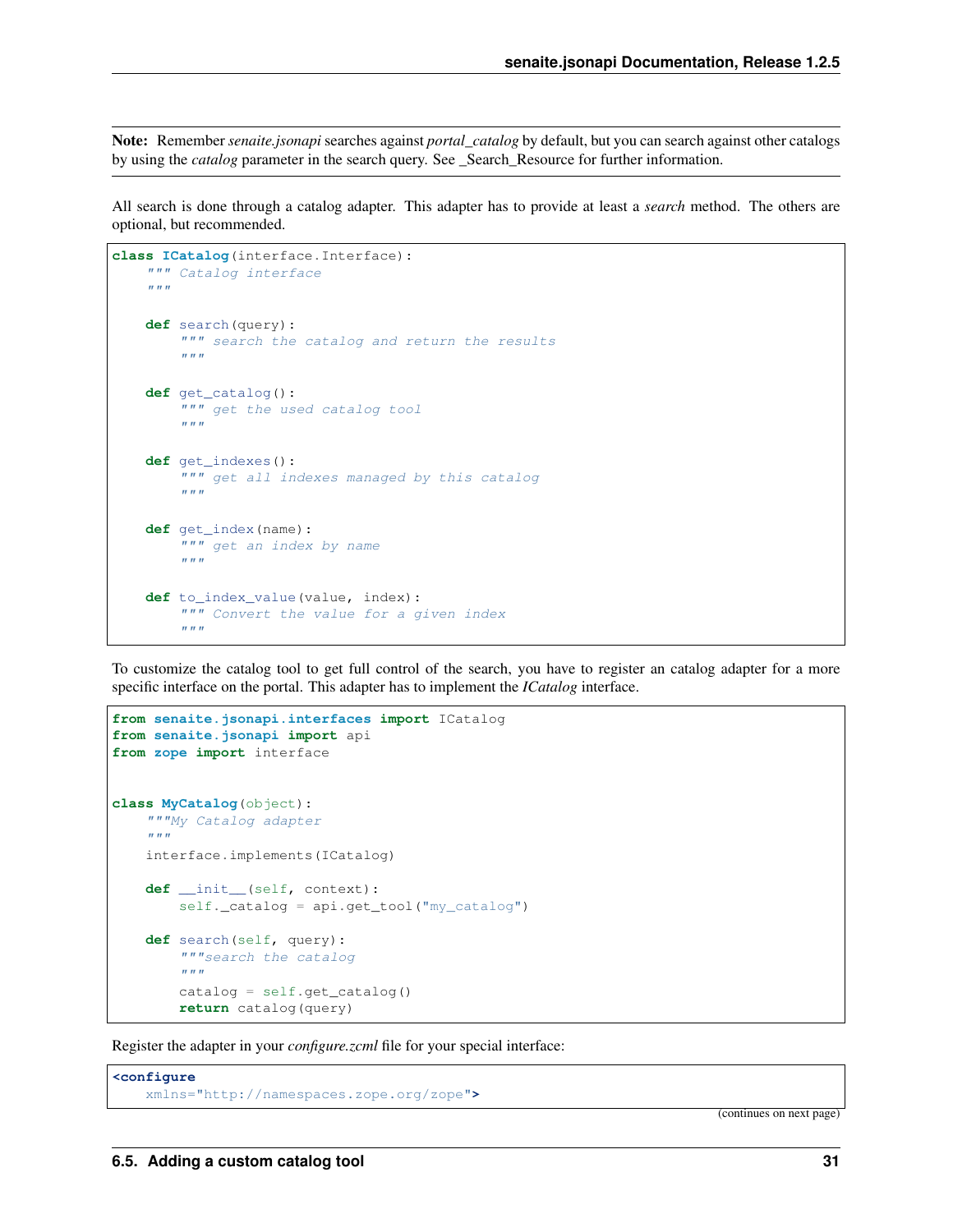(continued from previous page)

```
<!-- Adapter for a custom catalog adapter -->
   <adapter
       for=".interfaces.ICustomPortalMarkerInterface"
       factory=".catalog.MyCatalog"
       />
</configure>
```
## <span id="page-35-0"></span>**6.6 Adding a custom catalog query adapter**

Note: Remember *senaite.jsonapi* searches against *portal\_catalog* by default, but you can search against other catalogs by using the *catalog* parameter in the search query. See \_Search\_Resource for further information.

All search is done through a catalog adapter. The *ICatalogQuery* adapter provides a suitable query usable for the *ICatalog* adapter. It should at least provide a *make\_query* method.

```
class ICatalogQuery(interface.Interface):
    """ Catalog query interface
    \bar{n} \bar{n} \bar{n}def make_query(**kw):
         """ create a new query or augment an given query
         "''"''"''"
```
To customize a custom catalog tool to perform a search, you have to register an catalog adapter for a more specific interface on the portal. This adapter has to implement the *ICatalog* interface.

```
from senaite.jsonapi.interfaces import ICatalogQuery
from zope import interface
class MyCatalogQuery(object):
    """MyCatalog query adapter
    \boldsymbol{m} \boldsymbol{m} \boldsymbol{m}interface.implements(ICatalogQuery)
    def __init__(self, catalog):
        self.catalog = catalog
    def make_query(self, **kw):
         """create a query suitable for the catalog
         "''"query = {"sort_on": "created", "sort_order": "descending"}
        query.update(kw)
        return query
```
Register the adapter in your *configure.zcml* file for your special interface:

```
<configure
   xmlns="http://namespaces.zope.org/zope">
```
(continues on next page)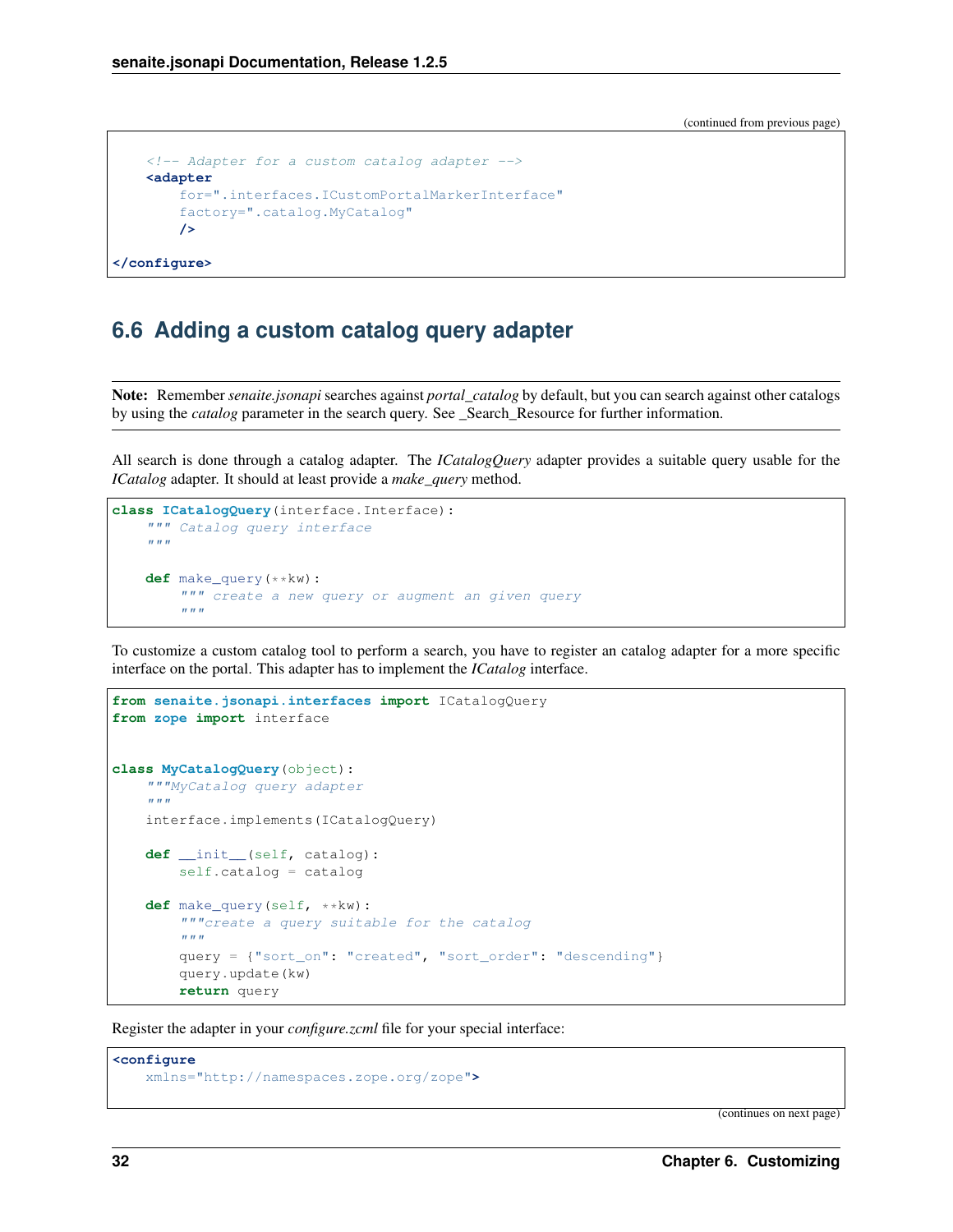(continued from previous page)

```
\langle -- Adapter for a custom query adapter -->
<adapter
    for=".interface.ICustomCatalogInterface"
    factory=".catalog.MyCatalogQuery"
    />
```
#### **</configure>**

## <span id="page-36-0"></span>**6.7 Adding an adapter for create operation**

SENAITE JSONAPI is *portal\_type-naive*. This means that this add-on delegates the responsibility of creation operation to the underlying add-on where the given portal type is registered. This is true in most cases, except when:

- the container is the portal root (*senaite* path)
- the container is senaite's setup (*senaite/bika\_setup* path)
- the container does not allow the specified *portal\_type*

For the cases above, *senaite.jsonapi* will always return a 401 response.

Sometimes, one might want to handle the creation of a given object differently, either because:

- you want a portal type to never be created through *senaite.jsonapi*
- you want a portal type to only be created in some specific circumstances
- you want to add some additional logic within the creation process
- etc.

SENAITE.JSONAPI provides the *ICreate* interface that allows you to handle the *create* operation with more granularity. An Adapter of this interface is initialized with the container object to be created. This interface provides the following signatures:

```
class ICreate(interface.Interface):
    """Interface to handle creation of objects
    "''"''"def is_creation_allowed(self):
        """Returns whether the creation of this portal type for the given
        container is allowed
        "''"''"''"def is_creation_delegated(self):
        """Return whether the creation of this portal type has to be delegated
        to this adapter
        "''"''"def create_object(self, **data):
        """Creates an object
        "''"
```
#### **6.7.1 Allow/disallow the creation of a content type**

For instance, say you don't want to allow the creation of objects from type *Todo* through the *senaite.jsonapi*: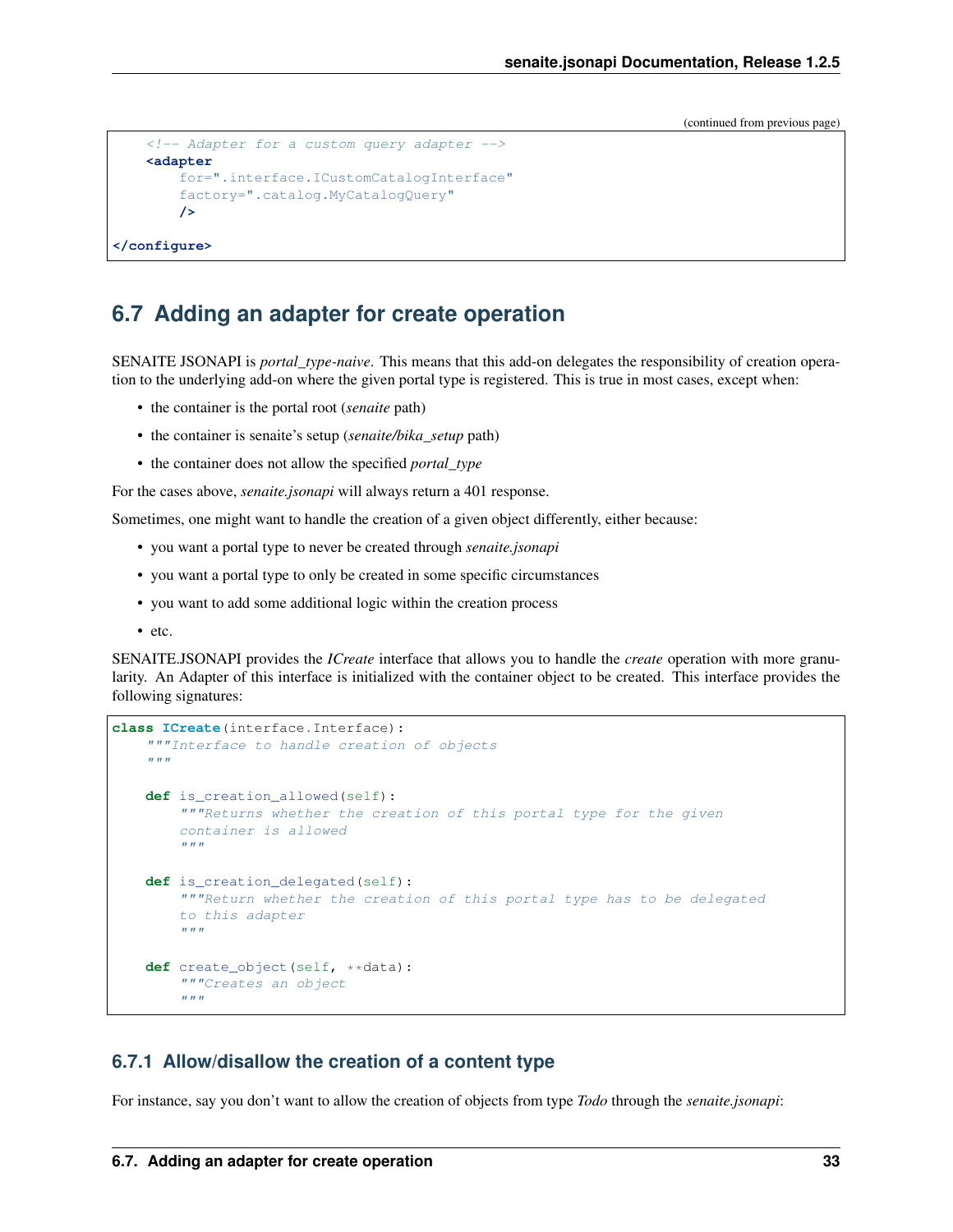```
from senaite.jsonapi.interfaces import ICreate
from zope import interface
class TodoCreateAdapter(object):
    """Custom adapter for the creation of Todo type
    \boldsymbol{u} \boldsymbol{u} \boldsymbol{n}interface.implements(ICreate)
    def __init__(self, container):
         self.container = container
    def is_creation_allowed(self):
         """Returns whether the creation of the portal_type is allowed
         \bar{n} \bar{n} \bar{n}return False
```
Register the adapter in your *configure.zcml* file for your special interface:

```
<configure
   xmlns="http://namespaces.zope.org/zope">
   <!-- Adapter for a creation custom adapter -->
   <adapter
     name="Todo"
     factory=".TodoCreateAdapter"
     provides="senaite.jsonapi.interfaces.ICreate"
     for="*" />
</configure>
```
Note: This is a "named" adapter in which the name is the portal type.

Note that if you wanted this *Todo* type to be created through *senaite.jsonapi*, except inside the container *Client*, you could do so by registering the adapter for *IClient* type only:

```
<configure
   xmlns="http://namespaces.zope.org/zope">
   <!-- Adapter for custom creation of Todo -->
   <adapter
     name="Todo"
     factory=".TodoCreateAdapter"
     provides="senaite.jsonapi.interfaces.ICreate"
     for="bika.lims.interfaces.IClient" />
</configure>
```
Note: We've used here a custom *Todo* type, but you can use this approach for any type registered in the system, being it from *senaite.core* (e.g. *Client', 'SampleType*, etc.) or from any other add-on.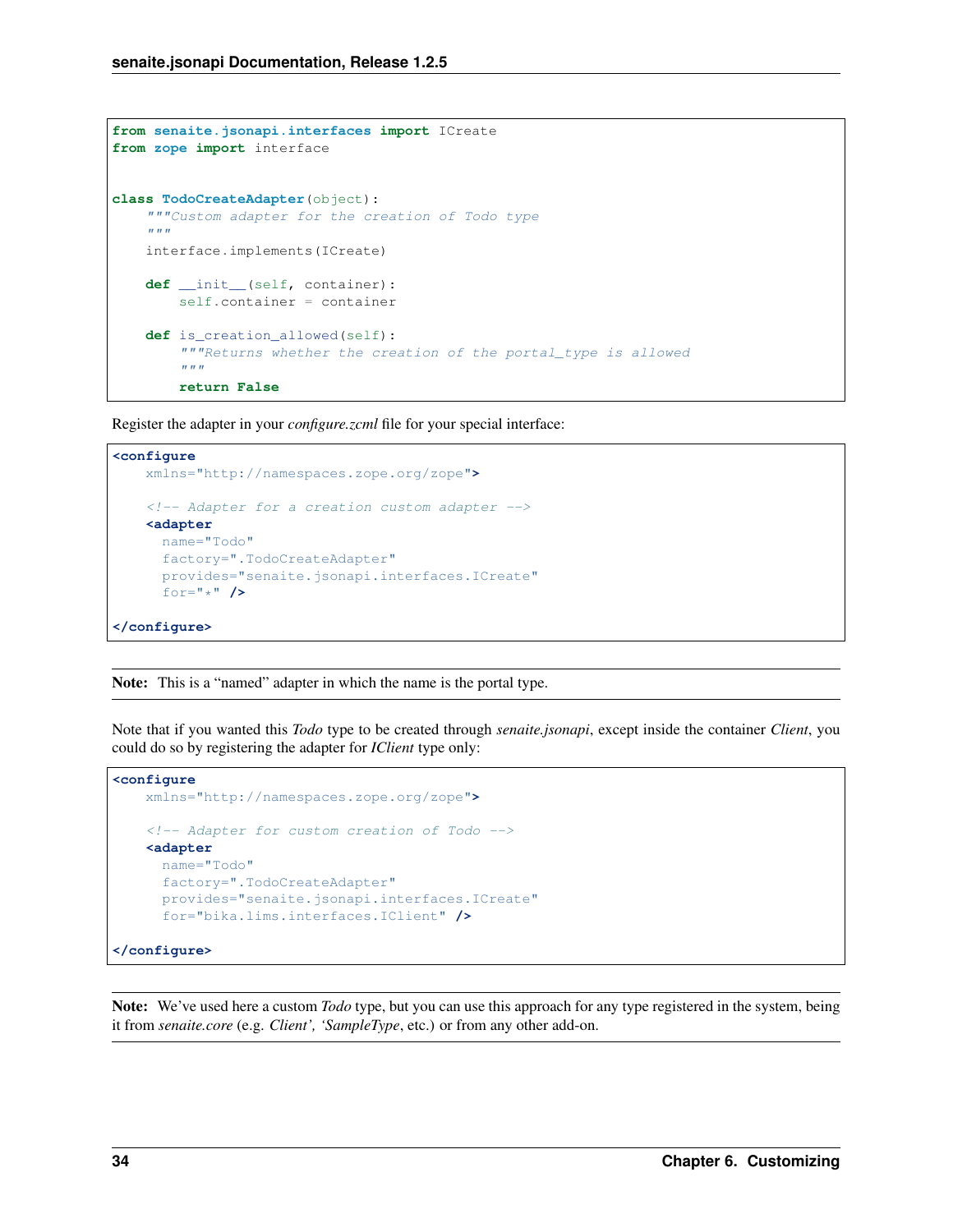### **6.7.2 Custom creation of a content type**

As we've explained before, you might want to have full control on the creation of a given portal type because you have to add additional logic. You can use the same adapter as before:

```
from Products.CMFPlone.utils import _createObjectByType
from senaite.jsonapi.interfaces import ICreate
from zope import interface
class TodoCreateAdapter(object):
    """Custom adapter for the creation of Todo type
    """
    interface.implements(ICreate)
    def __init__(self, container):
        self.container = container
    def is_creation_allowed(self):
        """Returns whether the creation of the portal_type is allowed
        \bar{n}/\bar{n}/\bar{n}return True
    def is creation delegated(self):
        """Returns whether the creation of this portal type has to be
        delegated to this adapter
        "''"''"''"return True
    def create_object(self, **data):
        """Creates an object
        "''"''"''"obj = _createObjectByType("Todo", self.container, tmpID())
        obj.edit(**data)
        obj.unmarkCreationFlag()
        obj.reindexObject()
        return obj
```
With this example, *senaite.jsonapi* will not follow the default procedure of creation, but delegate the operation to the function *create\_object* of this adapter. Note the creation will only be delegated when the function *is\_creation\_delegated* returns True.

## <span id="page-38-0"></span>**6.8 Adding an adapter for update operation**

Sometimes, one might want to handle the update of a given object differently, either because:

- you want an object to never be updated through *senaite.jsonapi*
- you want an object to only be updated in some specific circumstances
- you want to add some additional logic within the update process
- etc.

*[Adding a custom data manager](#page-31-0)* or *[Adding a custom field manager](#page-32-0)* allows to achieve these goals partially, cause their scope is at field level. If you need full control over the update process, you can also create an adapter implementing *IUpdate* interface. This interface allows you to handle the *update* operation by your own. This interface provides the folllowing signatures: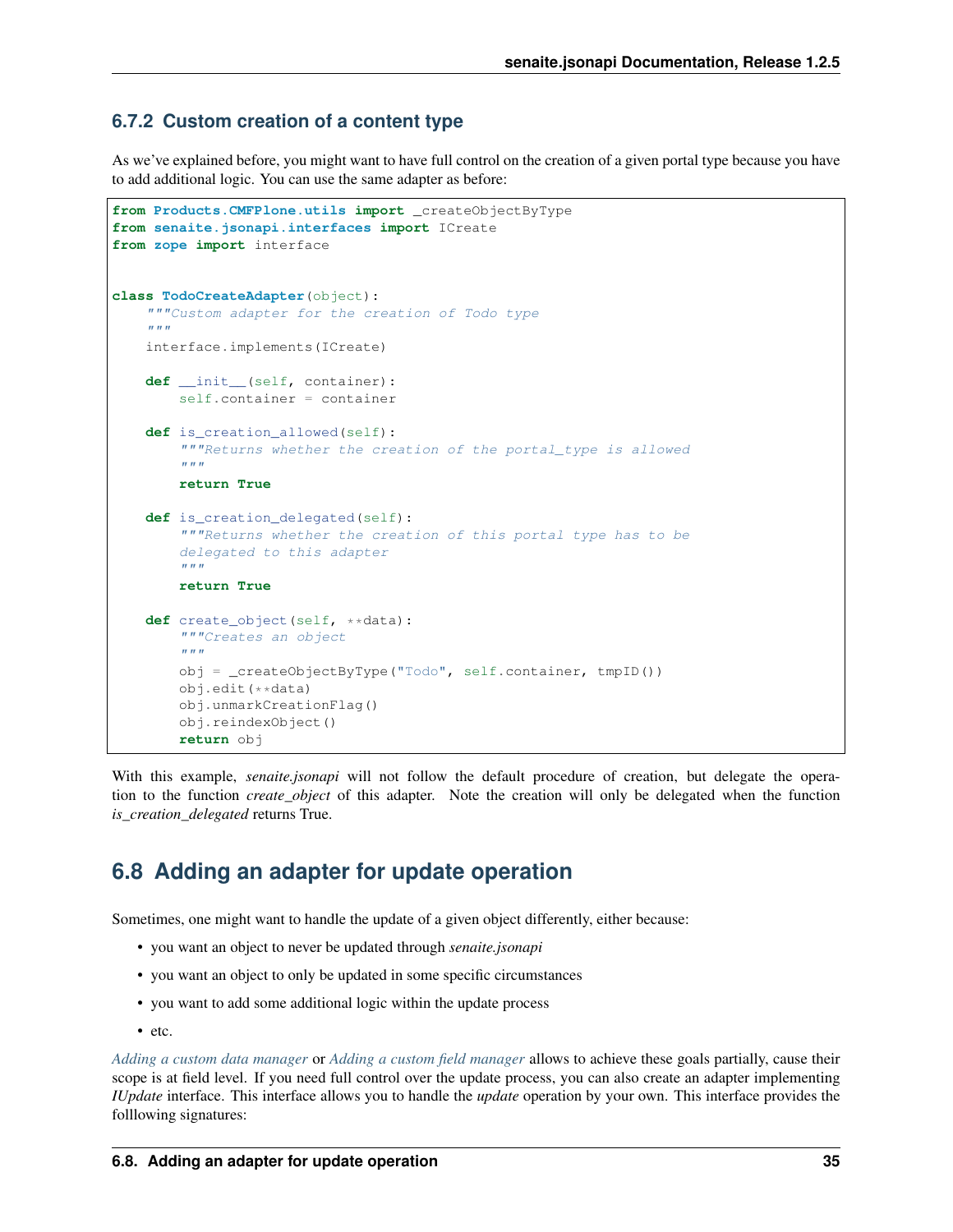```
class IUpdate(interface.Interface):
    """Interface to handle update of objects
    "''"''"def is_update_allowed(self):
        """Returns whether the update of the object is allowed
        "''"''"''"def update_object(self, **data):
        """Updates the object
        "''"''"''"
```
#### **6.8.1 Allow/disallow to update an object**

For instance, say you don't want to allow the update of objects from type *Todo* through the *senaite.jsonapi*:

```
from senaite.jsonapi.interfaces import IUpdate
from zope import interface
class TodoUpdateAdapter(object):
    """Custom adapter for the update of objects from Todo type
    \overline{u}" \overline{u}interface.implements(IUpdate)
    def __init__(self, context):
        self.context = context
    def is_update_allowed(self):
         """Returns whether the update of the object is allowed
        "''"return False
```
Register the adapter in your *configure.zcml* file for your special interface:

```
<configure
   xmlns="http://namespaces.zope.org/zope">
   <!-- Adapter for custom update -->
   <adapter
     factory=".TodoUpdateAdapter"
     provides="senaite.jsonapi.interfaces.IUpdate"
     for="my.addon.interfaces.ITodo" />
```

```
</configure>
```
Note: This adapter is initialized with *context*, the object to be updated.

Note: We've used here a custom *Todo* type, but you can use this approach for any type registered in the system, being it from *senaite.core* (e.g. *Client', 'SampleType*, etc.) or from any other add-on.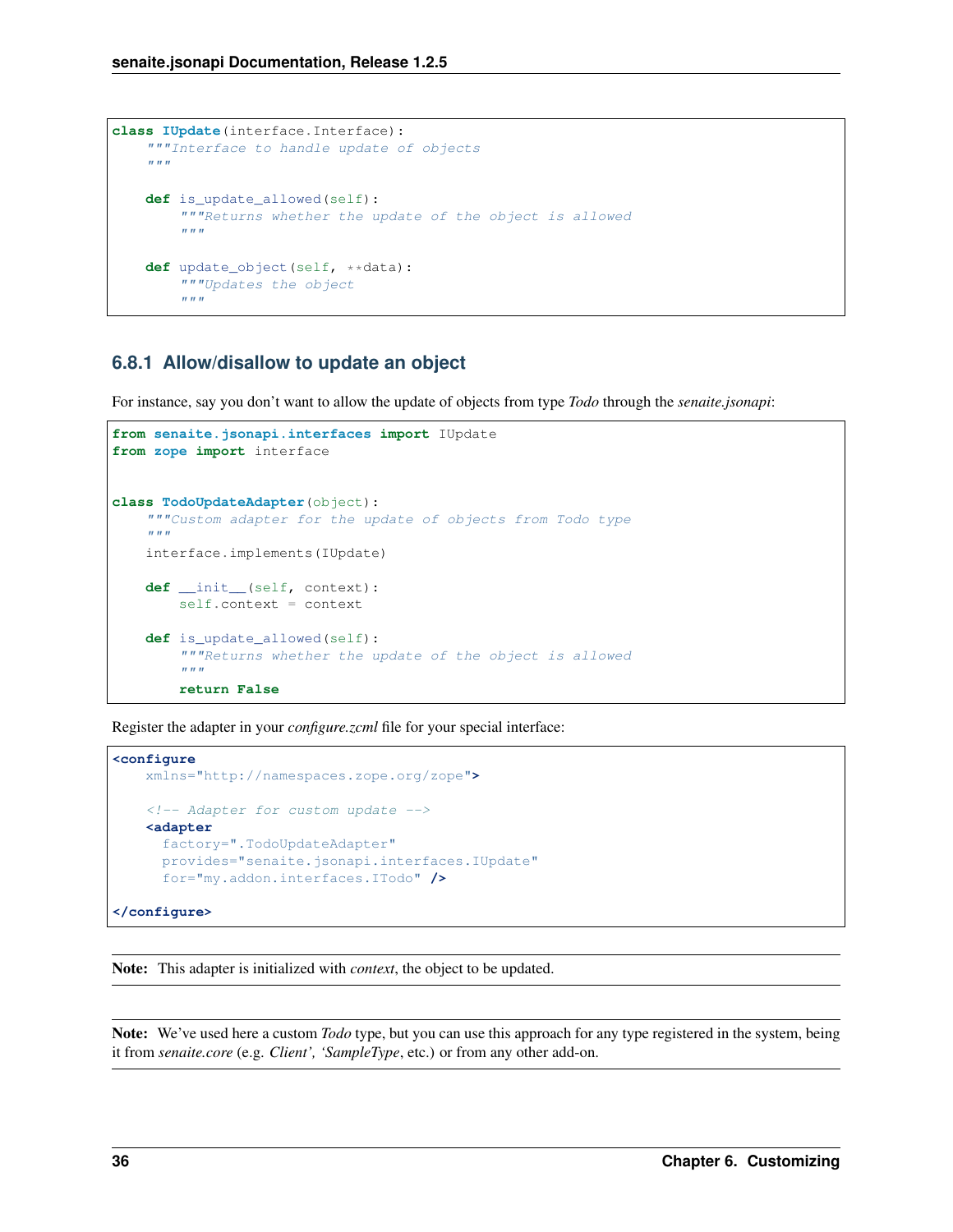### **6.8.2 Custom update of an object**

Imagine that besides updating your object, you want to add a *Remarks* at the same time. You can use the same adapter as before:

```
from senaite.jsonapi.interfaces import IUpdate
from zope import interface
class TodoUpdateAdapter(object):
    """Custom adapter for the update of objects from Todo type
    "''"''"''"''"interface.implements(IUpdate)
    def __init__(self, context):
        self.context = context
    def is update allowed(self):
         """Returns whether the update of the object is allowed
         \boldsymbol{u} \boldsymbol{u} \boldsymbol{u}return True
    def update_object(self, **data):
         """Updates the object
         "''"''"''"self.context.setRemarks("Updated through json.api")
         self.context.edit(**data)
         self.context.reindexObject()
```
With this example, *senaite.jsonapi* will not follow the default procedure of update, but delegate the operation to the function *update\_object* of this adapter.

## <span id="page-40-0"></span>**6.9 PUSH endpoint. Custom jobs**

Sometimes is useful to have and endpoint to allow the execution of custom logic without bothering about creating views, handing JSON, etc. This add-on provides and end-point *push* that acts as a gateway for custom processes or actions.

Imagine you want to ask SENAITE to send an email to all contacts telling them that the system won't be available for maintenance reasons for a while.

Add the following adapter in your add-on:

```
from bika.lims import api
from bika.lims.api import mail as mailapi
from senaite.jsonapi.interfaces import IPushConsumer
from zope import interface
class EmailNotifier(object):
    """Custom adapter for sending e-mail notifications to contacts
    \bar{n} \bar{n} \bar{n}interface.implements(IPushConsumer)
    def __init__(self, data):
        self.data = data
```
(continues on next page)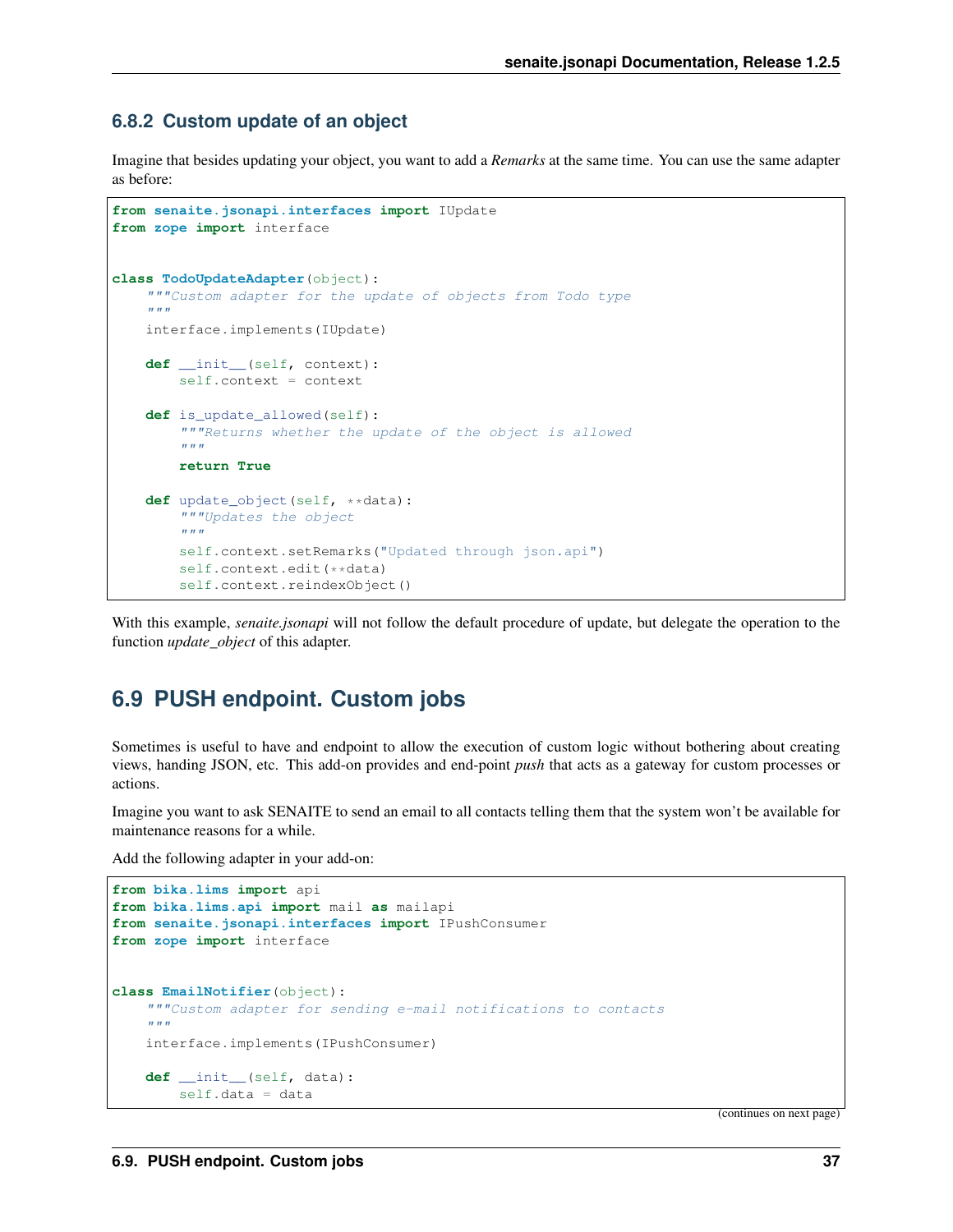(continued from previous page)

```
def process(self):
    """Send notifications to contacts
    \bar{n} \bar{n} \bar{n}# Get the subject and body to be sent
    subject = data.get("subject")
    message = data.get("message")
    # Get e-mail addresses from all contacts
    emails = self.get_emails()
    # Send the emails
    success = map(lambda e: self.send(e, subject, message), emails)
    return any(success)
def get_emails(self):
    """Returns the emails from all registered contacts
    "''"''"query = {"portal_type": ["Contact", "LabContact"]}
    contacts = map(api.get_object, api.search(query, "portal_catalog"))
    emails = map(lambda c: c.getEmailAddress(), contacts)
    emails = filter(None, emails)
    return list(OrderedDict.fromkeys(uids))
def send(self, email, subject, body):
    """Creates and sends an email message
    "''"lab = api.get_setup().laboratory
    from_addr = lab.getEmailAddress()
    msg = mailapi.compose(from_addr, email, subject, body)
    return mailapi.send_email(mime_msg)
```
And register the adapter in your *configure.zcml* as follows:

```
<configure
   xmlns="http://namespaces.zope.org/zope">
   <!-- Adapter for processing email notifications -->
   <adapter
     name="my.addon.push.emailnotifier"
     factory=".EmailNotifier"
     provides="senaite.jsonapi.interfaces.IPushConsumer"
     for="*" />
```
**</configure>**

You can now make use of *push* end-point to send messages:

<http://localhost:8080/senaite/@@API/senaite/v1/push>

Body Content type (application/json):

```
"consumer": "my.addon.push.emailnotifier",
"subject": "Sheduled LIMS maintenance",
"message": "System will not be available from 16:00 to 18:00",
```
{

}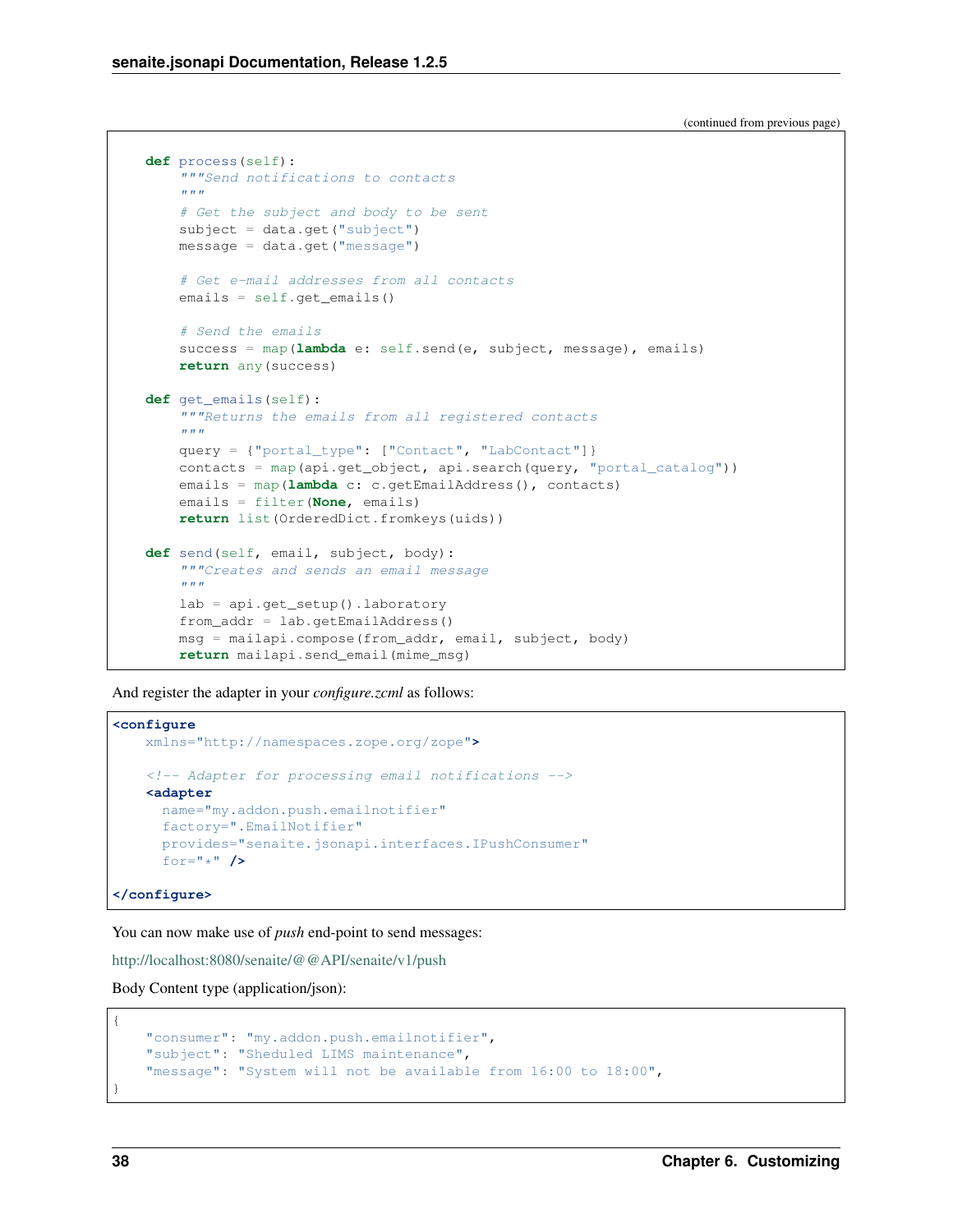Note the field *consumer* is mandatory and it's value must match with the name of the adapter to use to process the job. You can add as many fields as required by the job processor (consumer).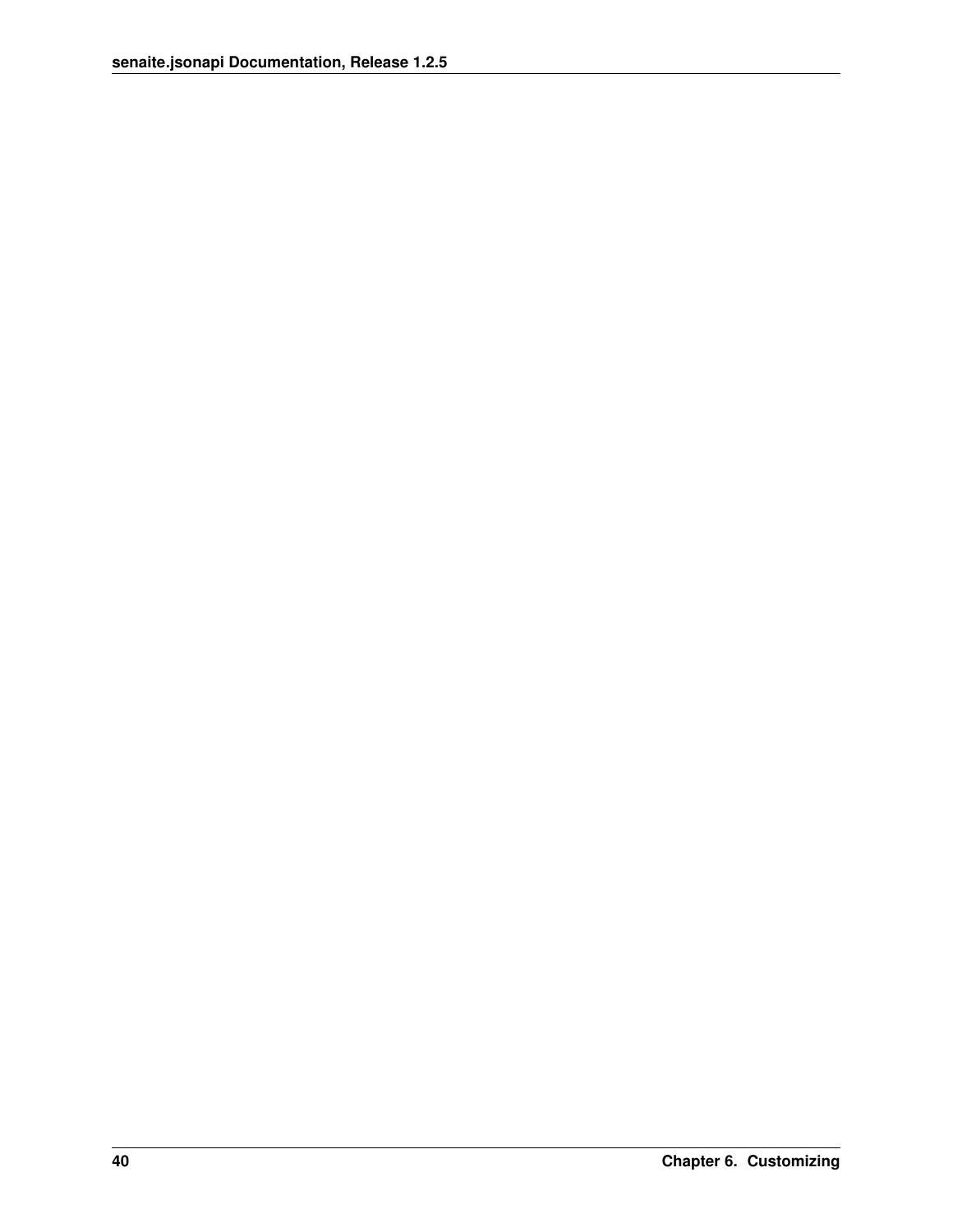# CHAPTER 7

### **Doctests**

## <span id="page-44-1"></span><span id="page-44-0"></span>**7.1 AUTH**

Running this test from the buildout directory:

bin/test test\_doctests -t auth

### **7.1.1 Test Setup**

Needed Imports:

```
>>> import transaction
>>> from plone.app.testing import setRoles
>>> from plone.app.testing import TEST_USER_ID
>>> from plone.app.testing import TEST_USER_PASSWORD
```
Functional Helpers:

```
>>> def get(url):
... browser.open("{}/{}".format(api_url, url))
... return browser.contents
```
Variables:

```
>>> portal = self.portal
>>> portal_url = portal.absolute_url()
>>> api_url = "{}/@@API/senaite/v1".format(portal_url)
>>> browser = self.getBrowser()
>>> setRoles(portal, TEST_USER_ID, ["LabManager", "Manager"])
>>> transaction.commit()
```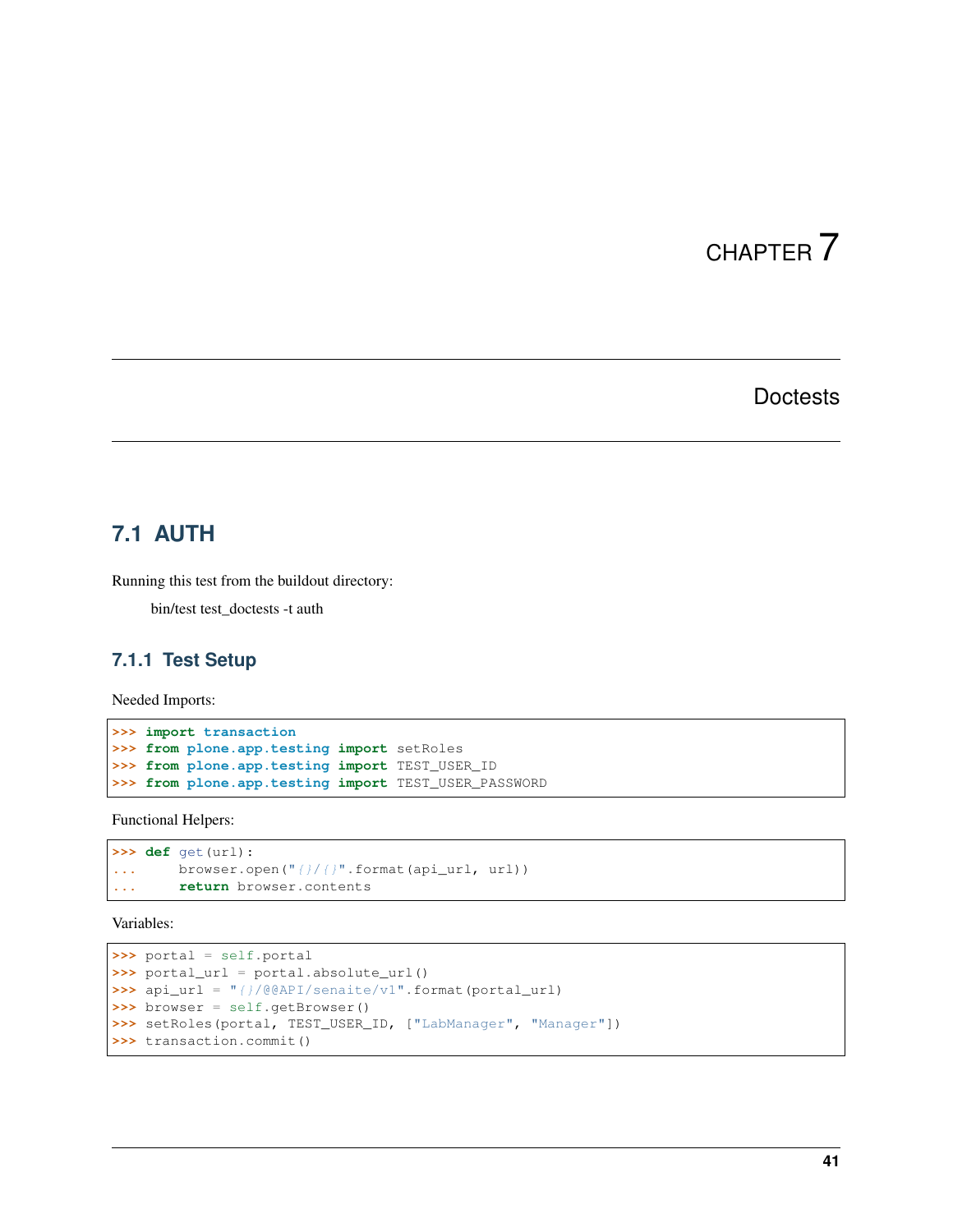### **7.1.2 Login**

User can login with a GET:

```
>>> get("login?__ac_name={}&__ac_password={}".format(TEST_USER_ID, TEST_USER_
˓→PASSWORD))
'..."authenticated": true...'
```
And once logged, *auth* route does not rise an unauthorized response 401:

```
>>> get("auth")
'{"_runtime": ...}'
```
### **7.1.3 Logout**

User can logout easily too:

```
>>> get("users/logout")
'..."authenticated": false...'
```
And *auth* route rises an unauthorized response 401:

```
>>> get("auth")
Traceback (most recent call last):
[...]
HTTPError: HTTP Error 401: Unauthorized
```
## <span id="page-45-0"></span>**7.2 VERSION**

Running this test from the buildout directory:

bin/test test\_doctests -t version

### **7.2.1 Test Setup**

Needed Imports:

```
>>> import transaction
>>> from plone.app.testing import setRoles
>>> from plone.app.testing import TEST_USER_ID
>>> from plone.app.testing import TEST_USER_PASSWORD
```
Functional Helpers:

```
>>> def logout():
... browser.open(portal_url + "/logout")
... assert("You are now logged out" in browser.contents)
```
Variables: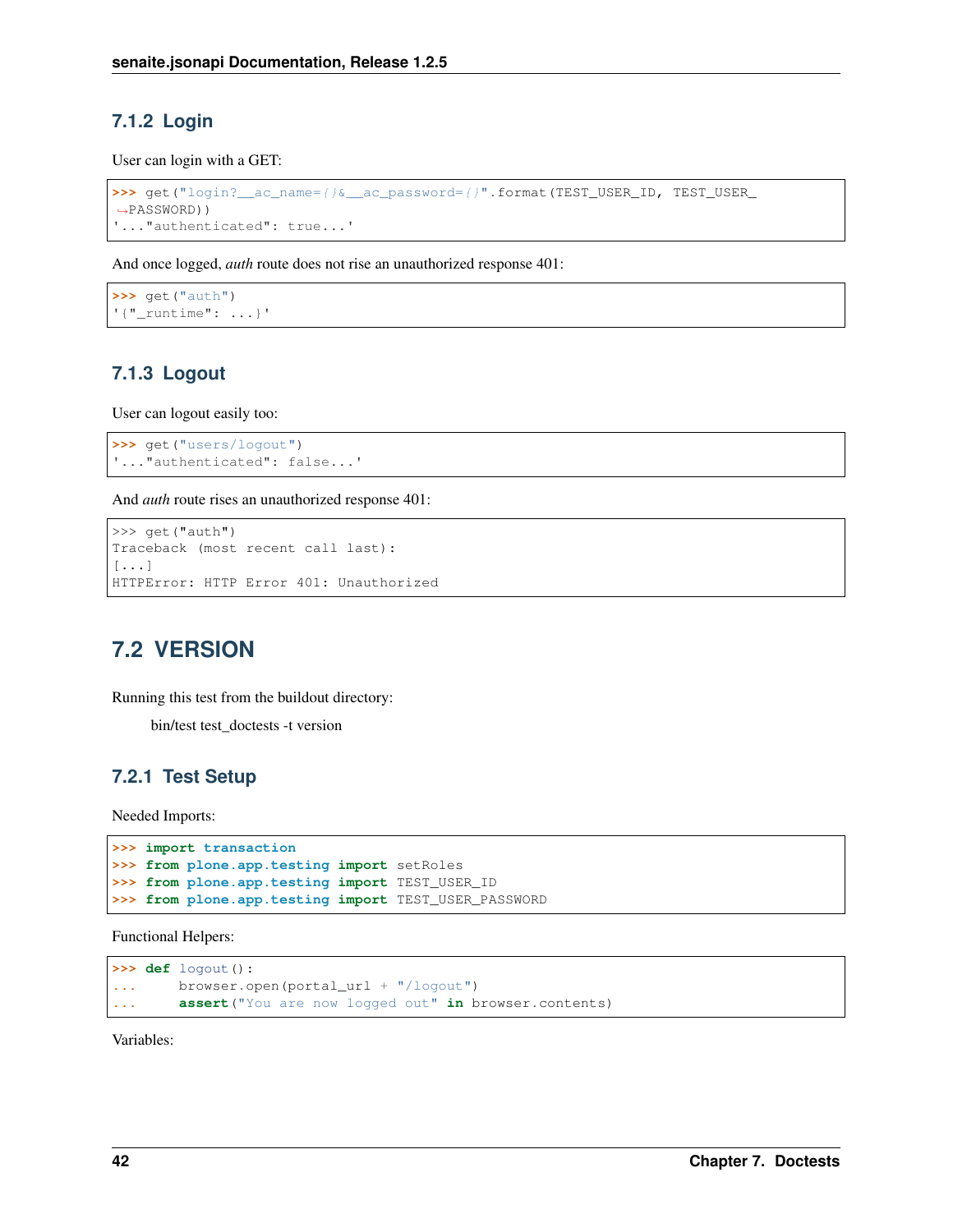```
>>> portal = self.portal
>>> portal_url = portal.absolute_url()
>>> browser = self.getBrowser()
>>> setRoles(portal, TEST_USER_ID, ["LabManager", "Manager"])
>>> transaction.commit()
```
JSON API:

```
>>> api_base_url = portal_url + "/@@API/senaite/v1"
```
#### **7.2.2 Authenticated user**

The version route should be visible to authenticated users:

```
>>> browser.open(api_base_url + "/version")
>>> browser.contents
'{"url": "http://nohost/plone/@@API/senaite/v1/version", "date": "...", "version": ...
˓→, "_runtime": ...}'
```
#### **7.2.3 Unauthenticated user**

Log out:

**>>>** logout()

The version route should be visible to unauthenticated users too:

```
>>> browser.open(api_base_url + "/version")
>>> browser.contents
'{"url": "http://nohost/plone/@@API/senaite/v1/version", "date": "...", "version": ...
\leftrightarrow, "_runtime": ...}'
```
### <span id="page-46-0"></span>**7.3 USERS**

Running this test from the buildout directory:

bin/test test\_doctests -t users

#### **7.3.1 Test Setup**

Needed Imports:

```
>>> import json
>>> import transaction
>>> from plone.app.testing import setRoles
>>> from plone.app.testing import TEST_USER_ID
>>> from plone.app.testing import TEST_USER_PASSWORD
```
Functional Helpers: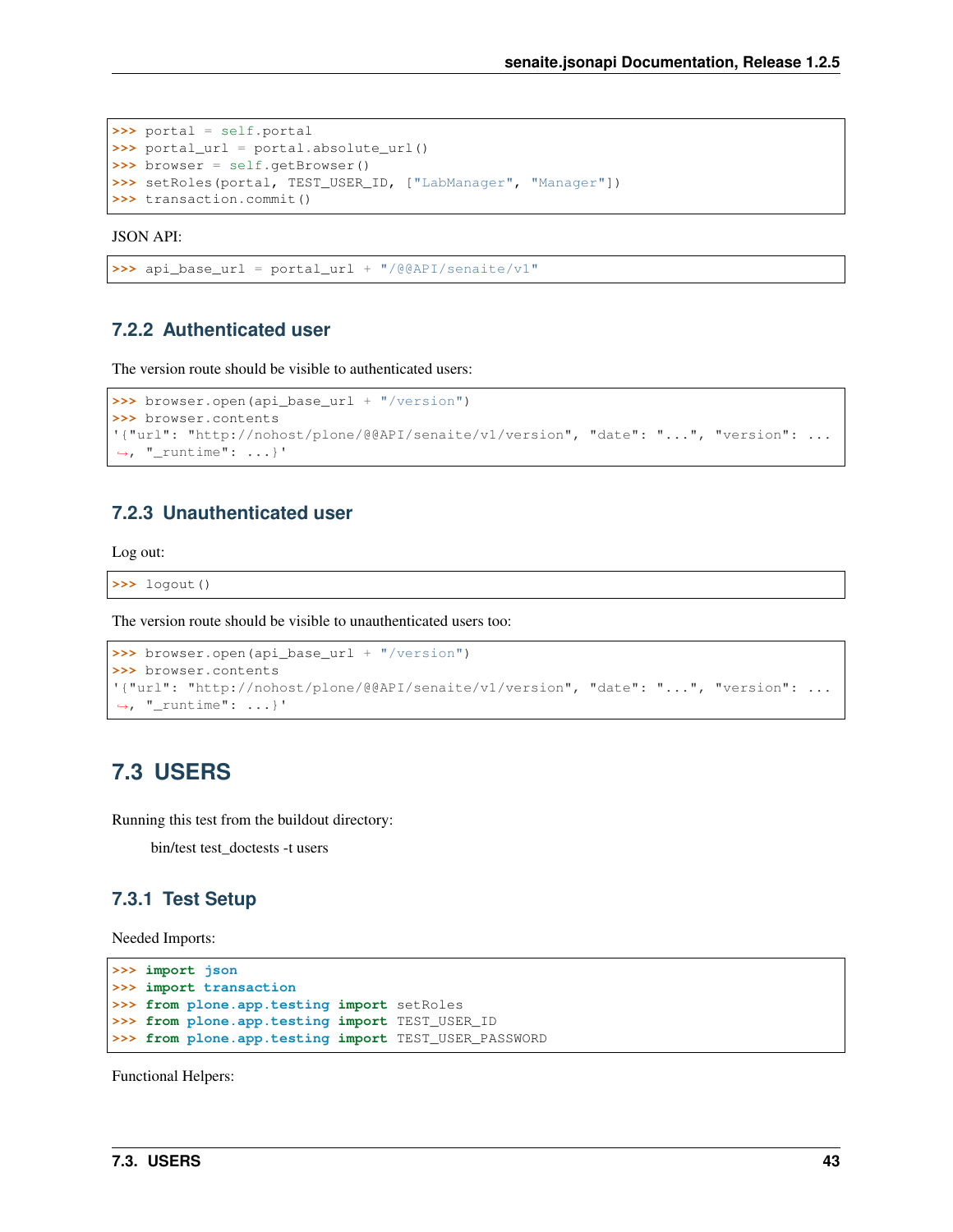```
>>> def get(url):
... browser.open("{}/{}".format(api_url, url))
... return browser.contents
```
#### Variables:

```
>>> portal = self.portal
>>> portal_url = portal.absolute_url()
>>> api_url = "{}/@@API/senaite/v1".format(portal_url)
>>> browser = self.getBrowser()
>>> setRoles(portal, TEST_USER_ID, ["LabManager", "Manager"])
>>> transaction.commit()
```
#### **7.3.2 Get all users**

The API is capable to find SENAITE users:

```
>>> response = get("users")
>>> data = json.loads(response)
>>> items = data.get("items")
>>> sorted(map(lambda it: it["username"], items))
[u'test-user', u'test_analyst_0',...u'test_labmanager_1']
```
And for each user, the roles and groups are displayed:

```
>>> analyst = filter(lambda it: it["username"] == "test_analyst_0", items)[0]
>>> sorted(analyst.get("roles"))
[u'Analyst', u'Authenticated', u'Member']
```

```
>>> sorted(analyst.get("groups"))
[u'Analysts', u'AuthenticatedUsers']
```
As well as other properties:

```
>>> sorted(analyst.keys())
[u'api_url', u'authenticated', u'description', u'email', ...]
```
### **7.3.3 Get current user**

Current user can also be retrieved easily:

```
>>> response = get("users/current")
>>> data = json.loads(response)
>>> data.get("count")
1
>>> current = data.get("items")[0]
>>> current.get("username")
u'test-user'
```
and includes all properties too:

```
>>> sorted(current.keys())
[u'api_url', u'authenticated', u'description', u'email',...u'groups',...u'roles'...]
```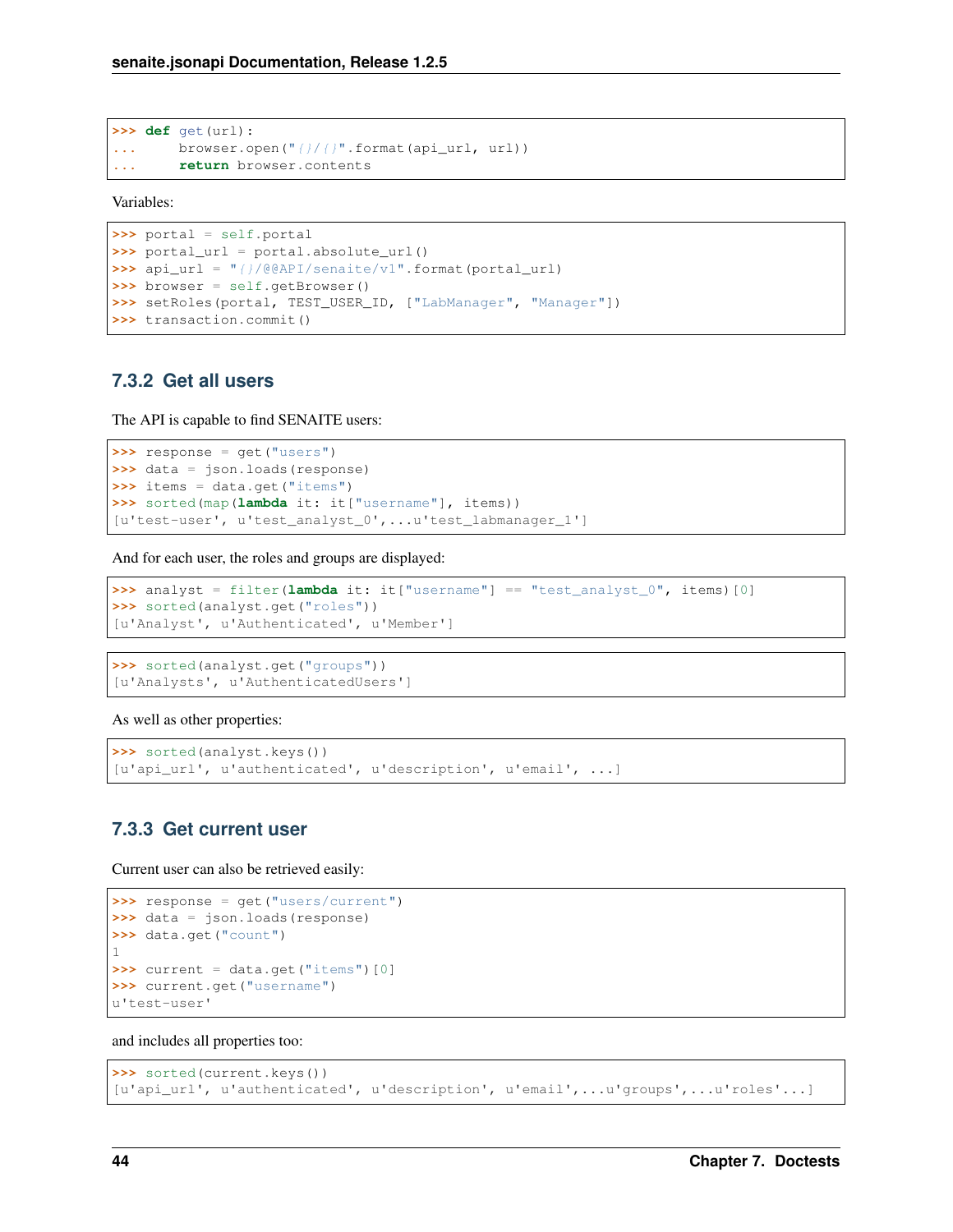#### **7.3.4 Get a single user**

A single user can be retrieved too:

```
>>> get("users/test_analyst_0")
'..."username": "test_analyst_0"...'
```
## <span id="page-48-0"></span>**7.4 CATALOGS**

Running this test from the buildout directory:

bin/test test\_doctests -t catalogs

#### **7.4.1 Test Setup**

Needed Imports:

```
>>> import json
>>> import transaction
>>> from plone.app.testing import setRoles
>>> from plone.app.testing import TEST_USER_ID
>>> from plone.app.testing import TEST_USER_PASSWORD
```
Functional Helpers:

```
>>> def get(url):
... browser.open("{}/{}".format(api_url, url))
... return browser.contents
```
Variables:

```
>>> portal = self.portal
>>> portal_url = portal.absolute_url()
>>> api_url = "{}/@@API/senaite/v1".format(portal_url)
>>> browser = self.getBrowser()
>>> setRoles(portal, TEST_USER_ID, ["LabManager", "Manager"])
>>> transaction.commit()
```
### **7.4.2 Get all catalogs**

*senaite.jsonapi* is capable to retrieve information about the catalogs registered in the system:

```
>>> response = get("catalogs")
>>> data = json.loads(response)
>>> items = data.get("items")
>>> catalog_ids = map(lambda cat: cat["id"], items)
>>> sorted(catalog_ids)
[u'auditlog_catalog', ..., u'portal_catalog']
```
Catalogs for internal use are not included though:

```
>>> "uid_catalog" in catalog_ids
False
```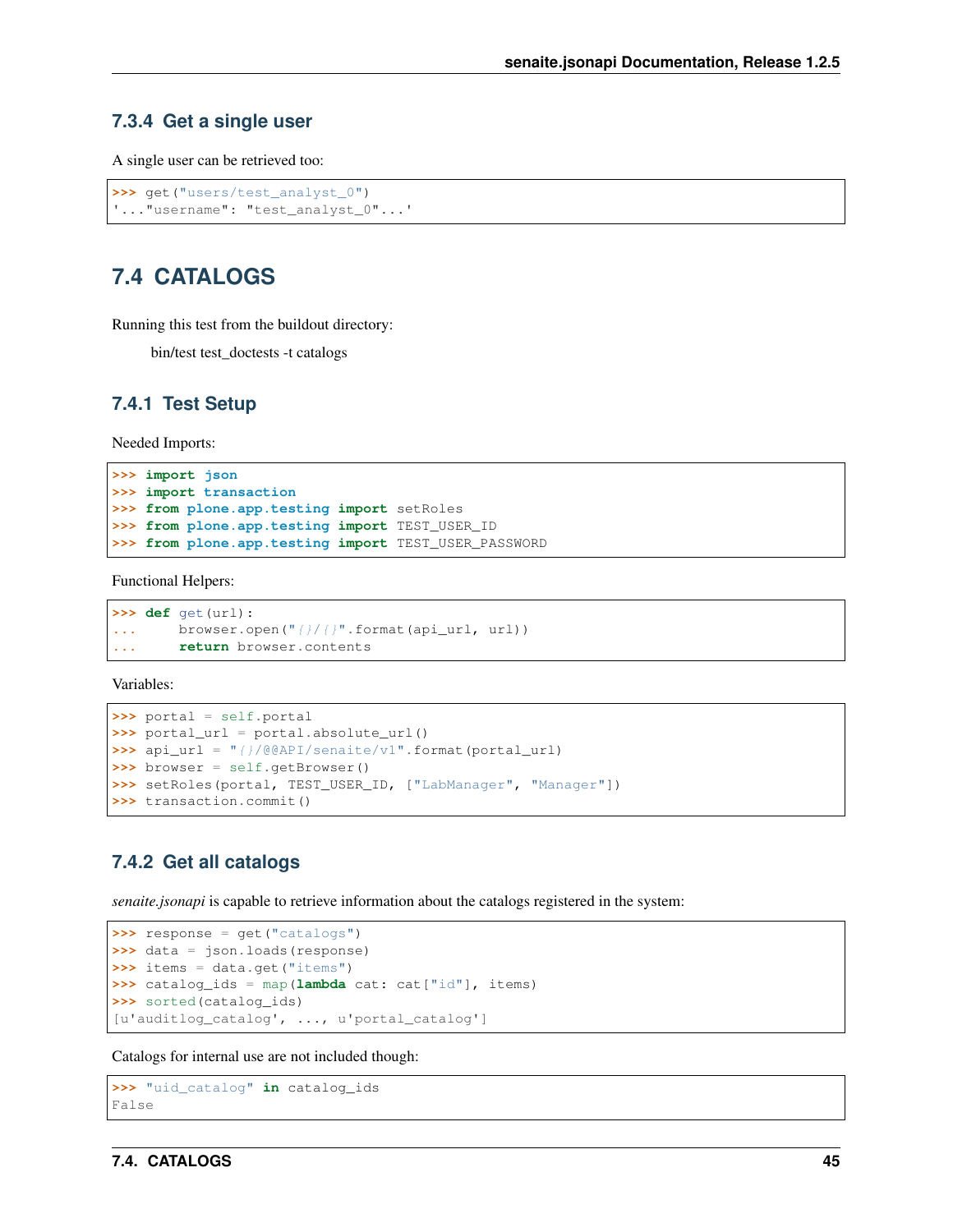**>>>** "reference\_catalog" **in** catalog\_ids False

For each catalog, indexes, schema fields and allowed portal types are listed:

```
>>> cat = filter(lambda it: it["id"]=="portal_catalog", items)[0]
>>> sorted(cat.get("indexes"))
[u'Analyst', u'Creator', u'Date', ...]
```

```
>>> sorted(cat.get("schema"))
[u'Analyst', u'CreationDate', u'Creator',...]
```

```
>>> sorted(cat.get("portal_types"))
[u'ARReport', u'ARTemplate', u'ARTemplates',...]
```
### **7.4.3 Get a single catalog**

A single catalog can also be retrieved by it's id:

```
>>> response = get("catalogs/portal_catalog")
>>> cat = json.loads(response)
>>> sorted(cat.get("indexes"))
[u'Analyst', u'Creator', u'Date', ...]
```
**>>>** sorted(cat.get("schema")) [u'Analyst', u'CreationDate', u'Creator',...]

```
>>> sorted(cat.get("portal_types"))
[u'ARReport', u'ARTemplate', u'ARTemplates',...]
```
## <span id="page-49-0"></span>**7.5 SEARCH**

Running this test from the buildout directory:

bin/test test\_doctests -t search

### **7.5.1 Test Setup**

Needed Imports:

```
>>> import json
>>> import transaction
>>> from plone.app.testing import setRoles
>>> from plone.app.testing import TEST_USER_ID
>>> from plone.app.testing import TEST_USER_PASSWORD
```

```
>>> from bika.lims import api
```
Functional Helpers: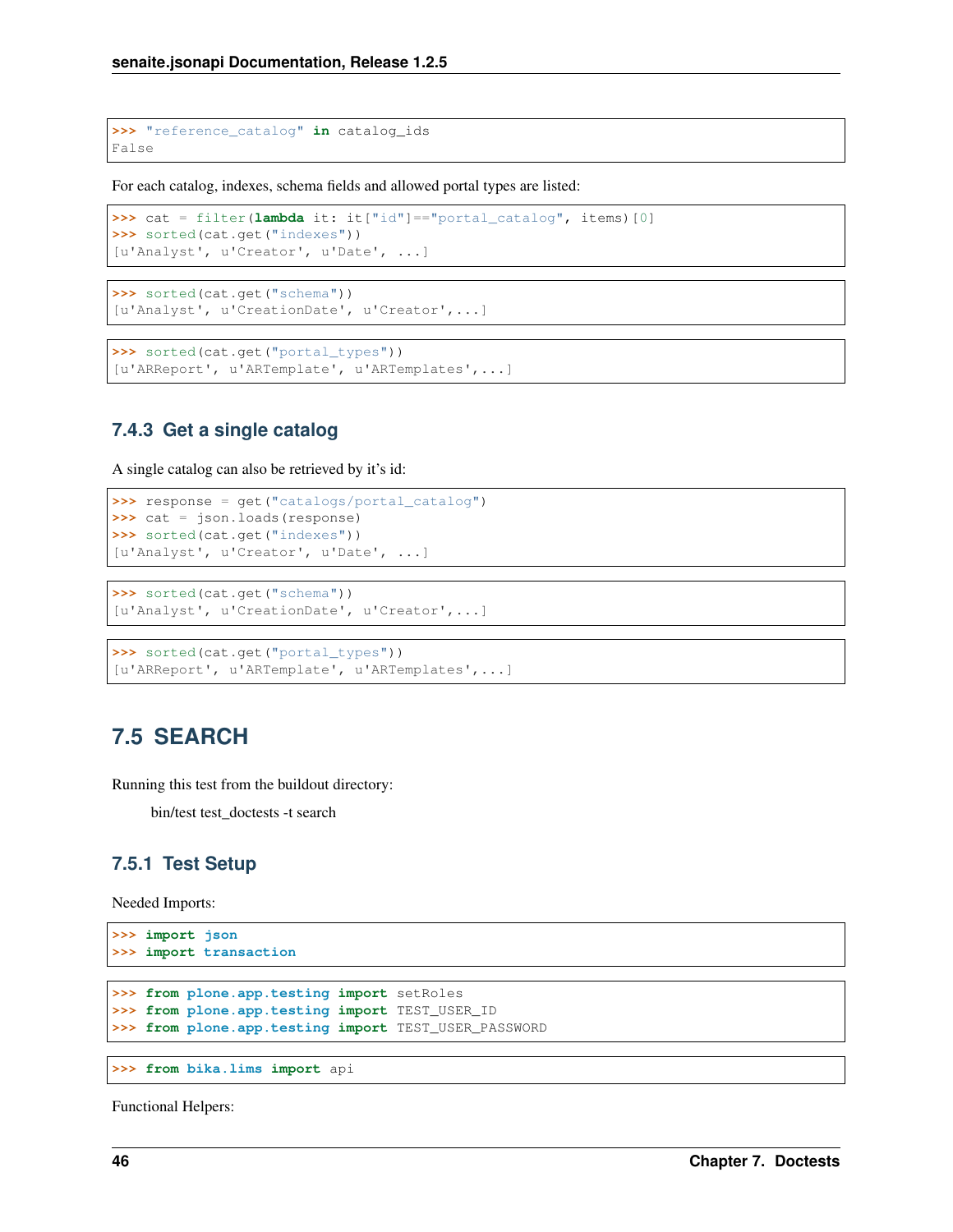```
>>> def get(url):
... browser.open("{}/{}".format(api_url, url))
... return browser.contents
```
**>>> def** get\_count(response): **...** data = json.loads(response) **... return** data.get("count")

```
>>> def get_items_ids(response, sort=True):
... data = json.loads(response)
... items = data.get("items")
... items = map(lambda it: it["id"], items)
... if sort:
... return sorted(items)
... return items
```
**>>> def** init\_data(): **...** api.create(portal.clients, "Client", title="Happy Hills", ClientID="HH") **...** api.create(portal.clients, "Client", title="ACME", ClientID="AC") **...** api.create(portal.clients, "Client", title="Fill the gap", ClientID="FG") **...** api.create(setup.bika\_sampletypes, "SampleType", title="Water", Prefix="W") **...** api.create(setup.bika\_sampletypes, "SampleType", title="Dust", Prefix="D") **...** transaction.commit()

Variables:

```
>>> portal = self.portal
>>> portal_url = portal.absolute_url()
>>> api_url = "{}/@@API/senaite/v1".format(portal_url)
>>> setup = api.get_setup()
>>> browser = self.getBrowser()
>>> setRoles(portal, TEST_USER_ID, ["LabManager", "Manager"])
```
Initialize the instance with some objects for testing:

**>>>** init\_data()

### **7.5.2 Basic search**

We can directly search by resource:

```
>>> response = get("client")
>>> get_count(response)
3
>>> get_items_ids(response)
[u'client-1', u'client-2', u'client-3']
```
We can also add search criteria as well:

```
>>> response = get("client?id=client-1")
>>> get_count(response)
1
>>> get_items_ids(response)
[u'client-1']
```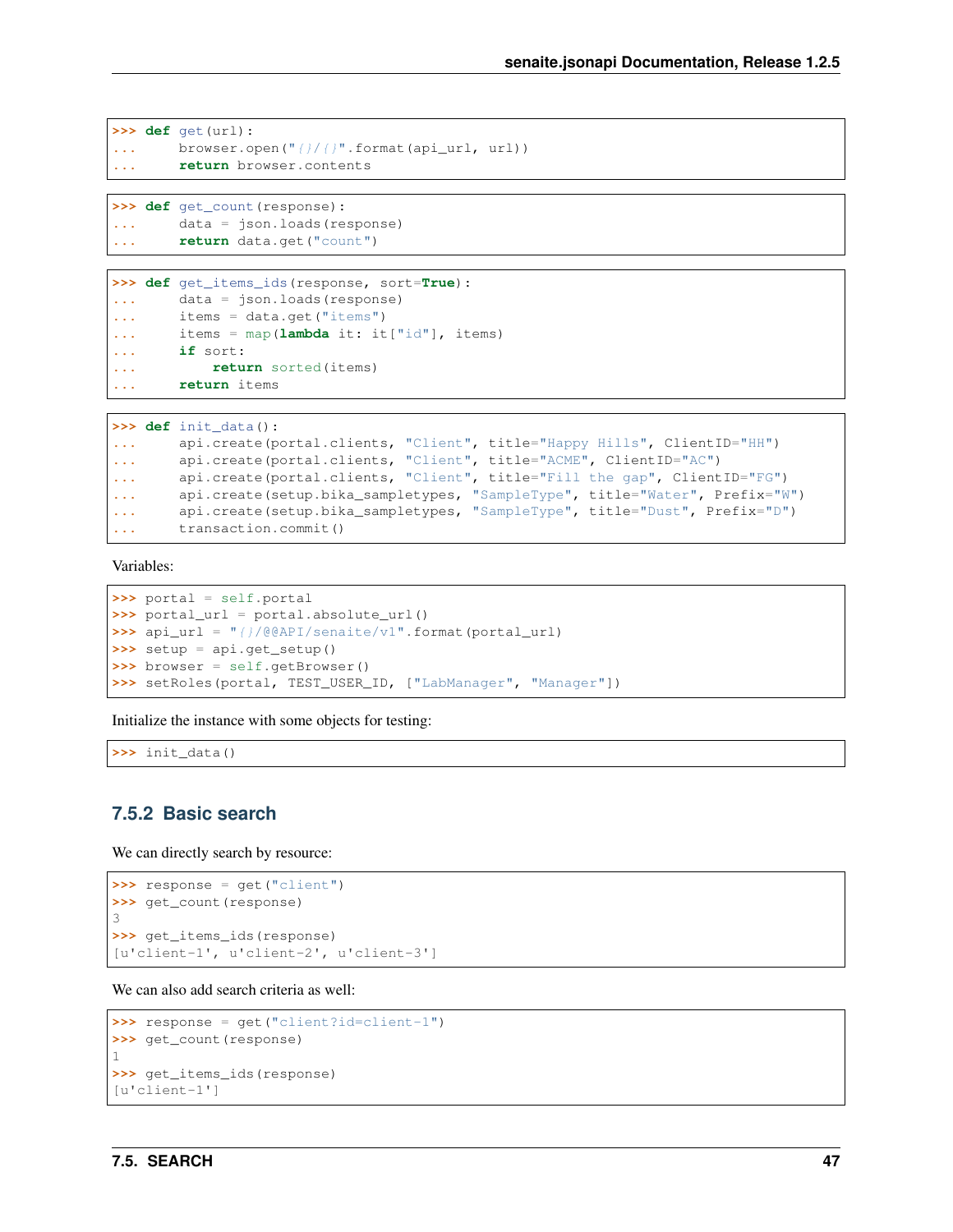```
>>> response = get("client?getName=ACME")
>>> get_count(response)
1
>>> get_items_ids(response)
[u'client-2']
```
### **7.5.3 Sort and limit**

We can use sort and limit too:

```
>>> response = get("client?sort_on=id&sort_order=asc")
>>> get_items_ids(response, sort=False)
[u'client-1', u'client-2', u'client-3']
```

```
>>> response = get("client?sort_on=id&sort_order=desc")
>>> get_items_ids(response, sort=False)
[u'client-3', u'client-2', u'client-1']
```

```
>>> response = get("client?sort_on=id&sort_order=desc&limit=2")
>>> get_items_ids(response, sort=False)
[u'client-3', u'client-2']
```
### **7.5.4 Search without resource**

We can also omit the resource and search directly by portal\_type:

```
>>> response = get("search?portal_type=Client")
>>> get_items_ids(response)
[u'client-1', u'client-2', u'client-3']
```
Additional search criteria and sorting works as well:

```
>>> response = get("search?portal_type=Client&getName=ACME")
>>> get_items_ids(response)
[u'client-2']
```

```
>>> response = get("search?portal_type=Client&sort_on=id&sort_order=desc&limit=2")
>>> get_items_ids(response, sort=False)
[u'client-3', u'client-2']
```
### **7.5.5 Catalog search**

We can specify the catalog to use in searches. Sample Types are stored in both portal\_catalog and setup\_catalog:

```
>>> response = get("sampletype")
>>> get_items_ids(response)
[u'sampletype-1', u'sampletype-2']
>>> response = get("sampletype?catalog=portal_catalog")
>>> get_items_ids(response)
[u'sampletype-1', u'sampletype-2']
```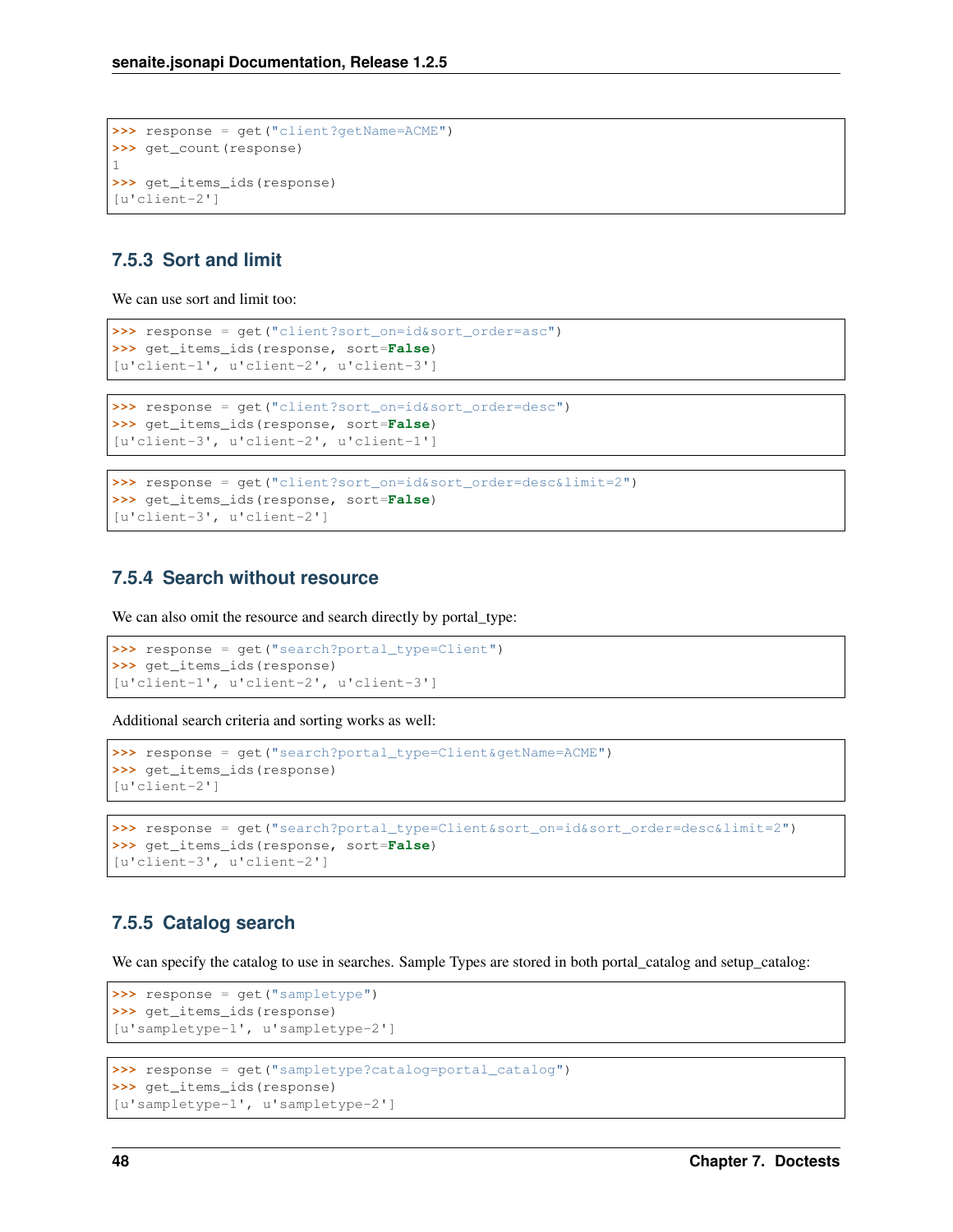```
>>> response = get("sampletype?catalog=bika_setup_catalog")
>>> get_items_ids(response)
[u'sampletype-1', u'sampletype-2']
```
But Sample Types are not stored in "bika\_catalog":

```
>>> response = get("sampletype?catalog=bika_catalog")
>>> get_items_ids(response)
[]
```
## <span id="page-52-0"></span>**7.6 CREATE**

Running this test from the buildout directory:

bin/test test\_doctests -t create

#### **7.6.1 Test Setup**

Needed Imports:

```
>>> import json
>>> import transaction
>>> import urllib
>>> from DateTime import DateTime
>>> from plone.app.testing import setRoles
>>> from plone.app.testing import TEST_USER_ID
>>> from plone.app.testing import TEST_USER_PASSWORD
```
**>>> from bika.lims import** api

Functional Helpers:

```
>>> def get(url):
... browser.open("{}/{}".format(api_url, url))
... return browser.contents
```

```
>>> def post(url, data):
\dots url = ''(})/()''. format (api_url, url)
... browser.post(url, urllib.urlencode(data, doseq=True))
... return browser.contents
```

```
>>> def create(data):
... response = post("create", data)
... assert("items" in response)
... response = json.loads(response)
... items = response.get("items")
... assert(len(items)==1)
... item = response.get("items")[0]
... assert("uid" in item)
... return api.get_object(item["uid"])
```
Variables: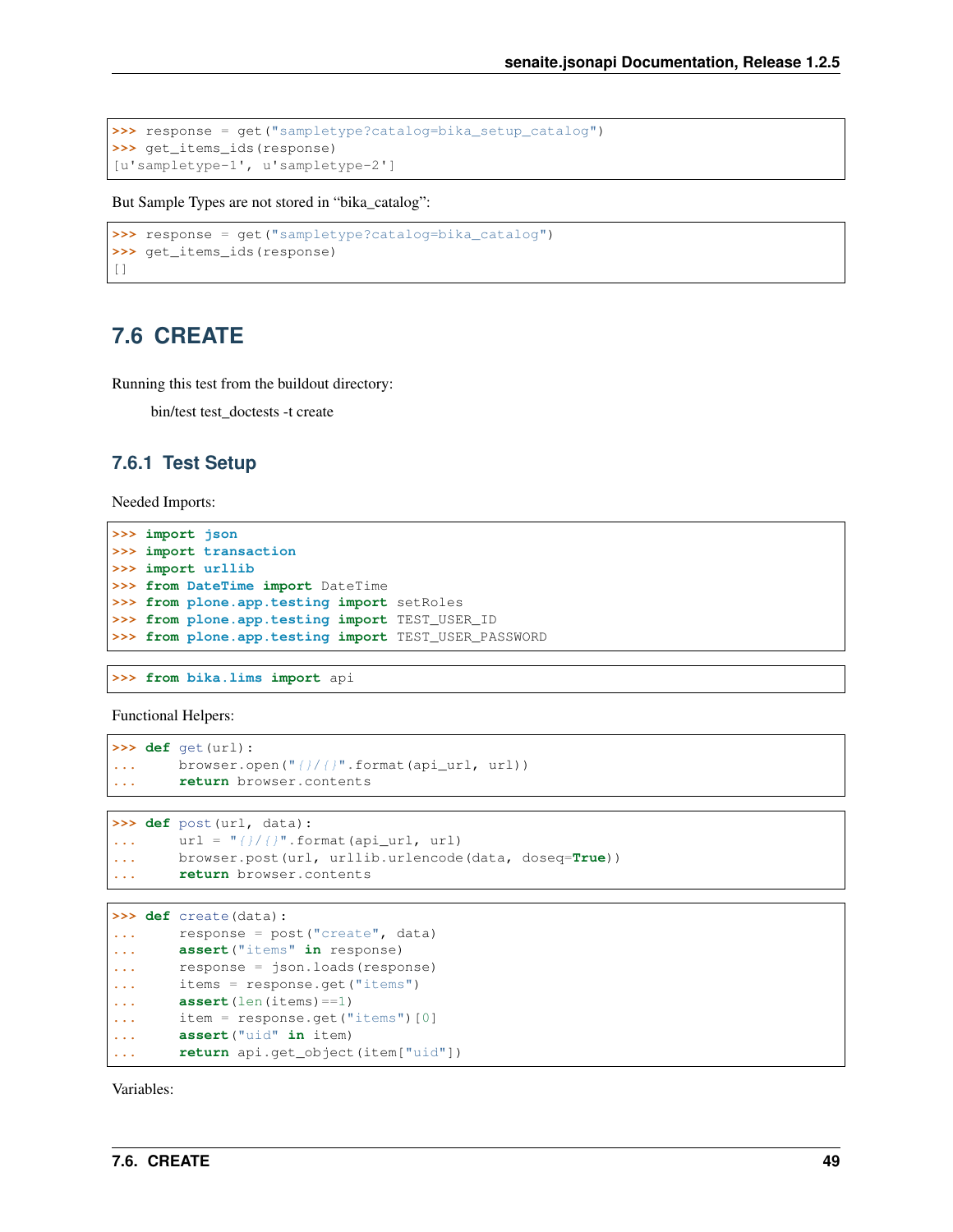```
>>> portal = self.portal
>>> portal_url = portal.absolute_url()
>>> api_url = "{}/@@API/senaite/v1".format(portal_url)
>>> setup = api.get_setup()
>>> browser = self.getBrowser()
>>> setRoles(portal, TEST_USER_ID, ["LabManager", "Manager"])
>>> transaction.commit()
```
### **7.6.2 Create with resource**

We can create an object by providing the resource and the parent uid directly in the request:

```
>>> clients = portal.clients
>>> clients_uid = api.get_uid(clients)
>>> url = "client/create/{}".format(clients_uid)
>>> data = {"title": "Test client 1",
... "ClientID": "TC1"}
>>> post(url, data)
'...clients/client-1"...'
```
We can also omit the parent uid while defining the resource, but passing the uid of the container via post:

```
>>> data = {"title": "Test client 2",
... "ClientID": "TC2",
... "parent_uid": clients_uid}
>>> post("client/create", data)
'...clients/client-2"...'
```
We can use *parent\_path* instead of *parent\_uid*:

```
>>> data = {"title": "Test client 3",
... "ClientID": "TC3",
... "parent_path": api.get_path(clients)}
>>> post("client/create", data)
'...clients/client-3"...'
```
### **7.6.3 Create without resource**

Or we can create an object without the resource, but with the parent uid and defining the portal\_type via post:

```
>>> url = "create/{}".format(clients_uid)
>>> data = {"title": "Test client 4",
... "ClientID": "TC4",
... "portal_type": "Client"}
>>> post(url, data)
'...clients/client-4"...'
```
### **7.6.4 Create via post only**

We can omit both the resource and container uid and pass everything via post: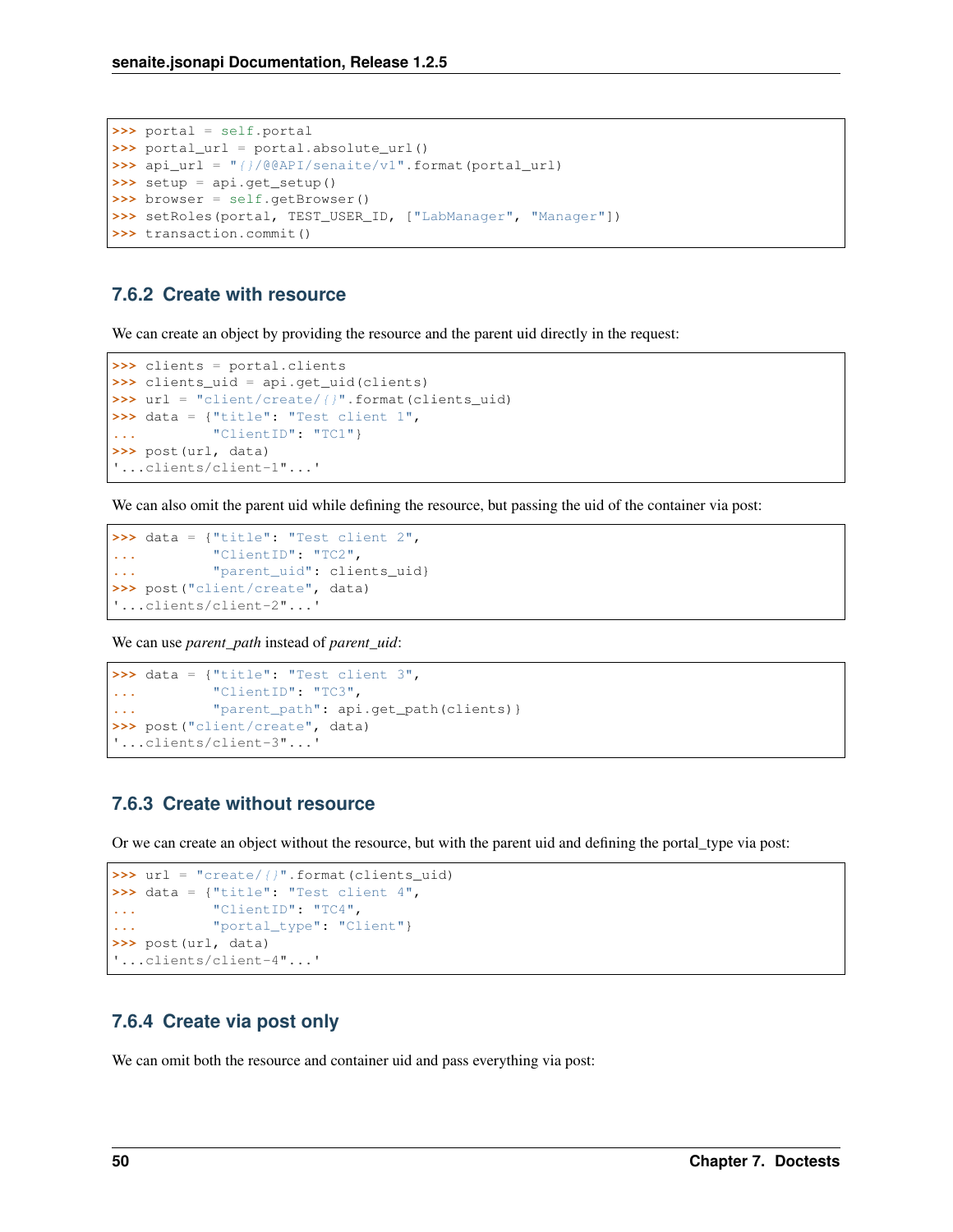```
>>> data = {"title": "Test client 5",
... "ClientID": "TC5",
... "portal_type": "Client",
... "parent_path": api.get_path(clients)}
>>> post("create", data)
'...clients/client-5"...'
```

```
>>> data = {"title": "Test client 6",
... "ClientID": "TC6",
... "portal_type": "Client",
... "parent_uid": clients_uid}
>>> post("create", data)
'...clients/client-6"...'
```
If we do a search now for clients, we will get all them:

```
>>> output = get("client")
>>> output = json.loads(output)
>>> items = output.get("items")
>>> items = map(lambda it: it.get("getClientID"), items)
>>> sorted(items)
[u'TC1', u'TC2', u'TC3', u'TC4', u'TC5', u'TC6']
```
### **7.6.5 Required fields**

System will fail with a 400 error when trying to create an object without a required attribute:

```
>>> data = {"portal_type": "SampleType",
... "parent_path": api.get_path(setup.bika_sampletypes),
... "title": "Fresh Egg",
... "Prefix": "FE"}
>>> post("create", data)
Traceback (most recent call last):
[...]
HTTPError: HTTP Error 400: Bad Request
```
### **7.6.6 Create a Client**

```
>>> data = {"portal_type": "Client",
... "parent_path": api.get_path(clients),
... "title": "Omelette corp",
... "ClientID": "EC"}
>>> client = create(data)
>>> client.getClientID()
'EC'
>>> api.get_parent(client)
<ClientFolder at /plone/clients>
```
### **7.6.7 Create a Client Contact**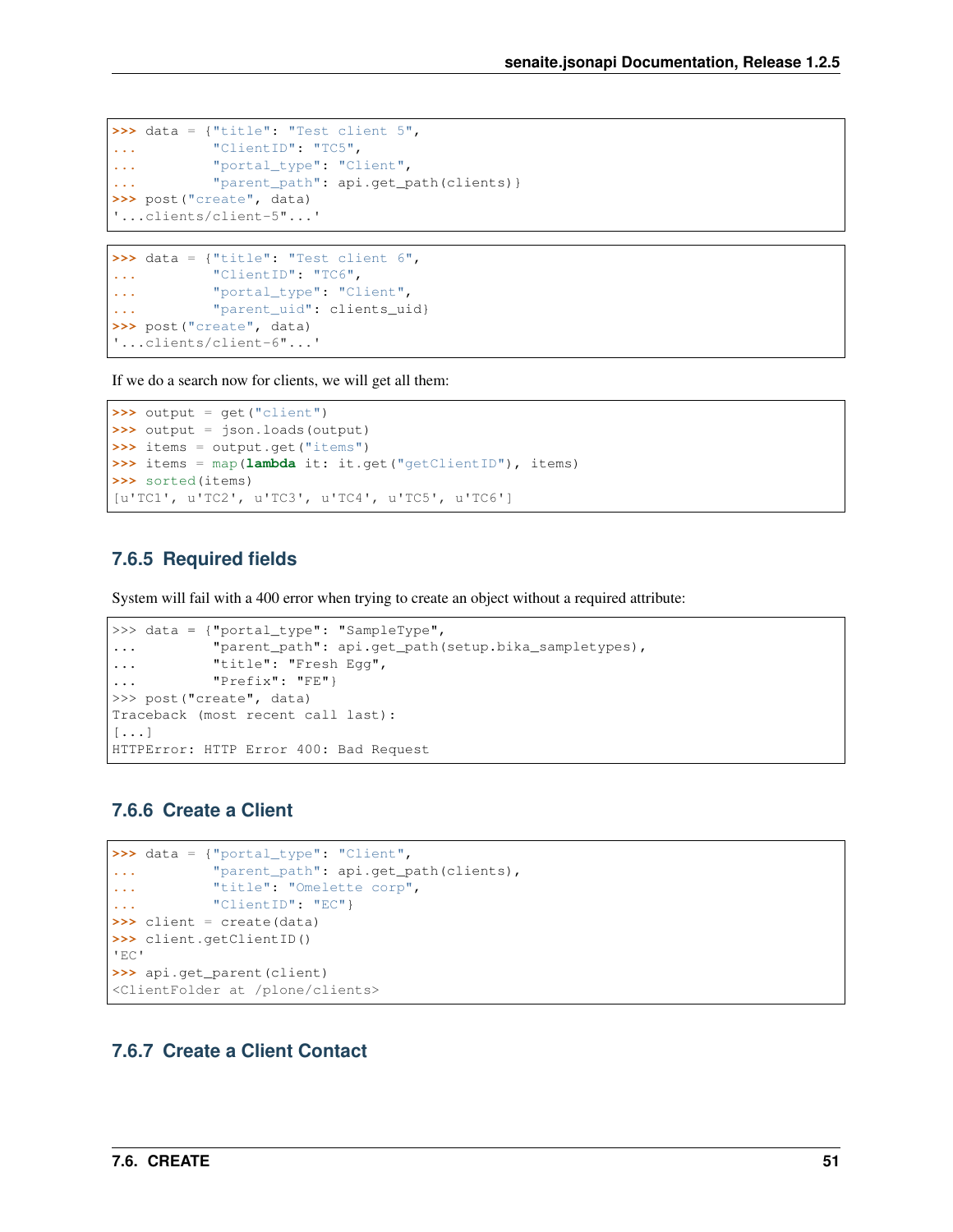```
>>> data = {"portal_type": "Contact",
... "parent_path": api.get_path(client),
... "Firstname": "Proud",
... "Surname": "Hen"}
>>> contact = create(data)
>>> contact.getFullname()
'Proud Hen'
>>> api.get_parent(contact)
<Client at /plone/clients/client-7>
```
### **7.6.8 Create a Sample Type**

```
>>> data = {"portal_type": "SampleType",
... "parent_path": api.get_path(setup.bika_sampletypes),
... "title": "Fresh Egg",
... "MinimumVolume": "10 gr",
... "Prefix": "FE"}
>>> sample_type = create(data)
>>> sample_type.Title()
'Fresh Egg'
>>> sample_type.getPrefix()
'FE'
>>> api.get_parent(sample_type)
<SampleTypes at /plone/bika_setup/bika_sampletypes>
```
### **7.6.9 Create a Laboratory Contact**

```
>>> data = {"portal_type": "LabContact",
... "parent_path": api.get_path(setup.bika_labcontacts),
... "Firstname": "Lab",
... "Surname": "Chicken"}
>>> lab_contact = create(data)
>>> lab_contact.getFullname()
'Lab Chicken'
>>> api.get_parent(lab_contact)
<LabContacts at /plone/bika_setup/bika_labcontacts>
```
### **7.6.10 Create a Department**

```
>>> data = {"portal_type": "Department",
... "parent_path": api.get_path(setup.bika_departments),
... "title": "Microbiology",
... "Manager": api.get_uid(lab_contact)}
>>> department = create(data)
>>> department.Title()
'Microbiology'
>>> api.get_parent(department)
<Departments at /plone/bika_setup/bika_departments>
```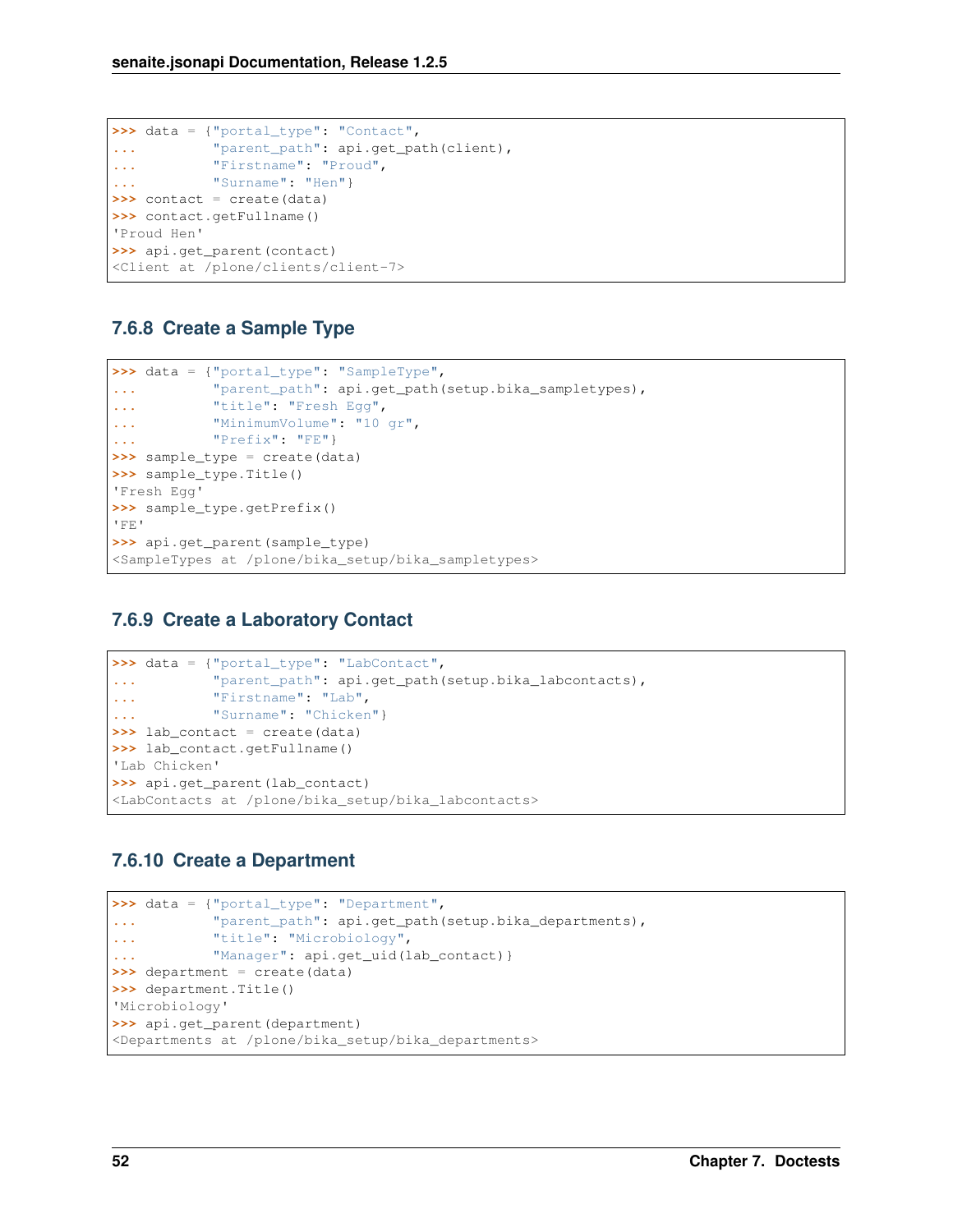### **7.6.11 Create an Analysis Category**

```
>>> data = {"portal_type": "AnalysisCategory",
... "parent_path": api.get_path(setup.bika_analysiscategories),
... "title": "Microbiology identification",
... "Department": api.get_uid(department)}
>>> category = create(data)
>>> category.Title()
'Microbiology identification'
>>> api.get_parent(category)
<AnalysisCategories at /plone/bika_setup/bika_analysiscategories>
>>> category.getDepartment()
<Department at /plone/bika_setup/bika_departments/department-1>
```
### **7.6.12 Create an Analysis Service**

```
>>> data = {"portal_type": "AnalysisService",
... "parent_path": api.get_path(setup.bika_analysisservices),
... "title": "Salmonella",
... "Keyword": "Sal",
... "ScientificName": True,
... "Price": 15,
... "Category": api.get_uid(category),
... "Accredited": True}
>>> sal = create(data)
>>> sal.Title()
'Salmonella'
>>> sal.getKeyword()
'Sal'
>>> sal.getScientificName()
True
>>> sal.getAccredited()
True
>>> sal.getCategory()
<AnalysisCategory at /plone/bika_setup/bika_analysiscategories/analysiscategory-1>
```

```
>>> data = {"portal_type": "AnalysisService",
... "parent_path": api.get_path(setup.bika_analysisservices),
... "title": "Escherichia coli",
... "Keyword": "Ecoli",
... "ScientificName": True,
... "Price": 15,
... "Category": api.get_uid(category)}
>>> ecoli = create(data)
>>> ecoli.Title()
'Escherichia coli'
>>> ecoli.getKeyword()
'Ecoli'
>>> ecoli.getScientificName()
True
>>> ecoli.getPrice()
'15.00'
>>> ecoli.getCategory()
<AnalysisCategory at /plone/bika_setup/bika_analysiscategories/analysiscategory-1>
```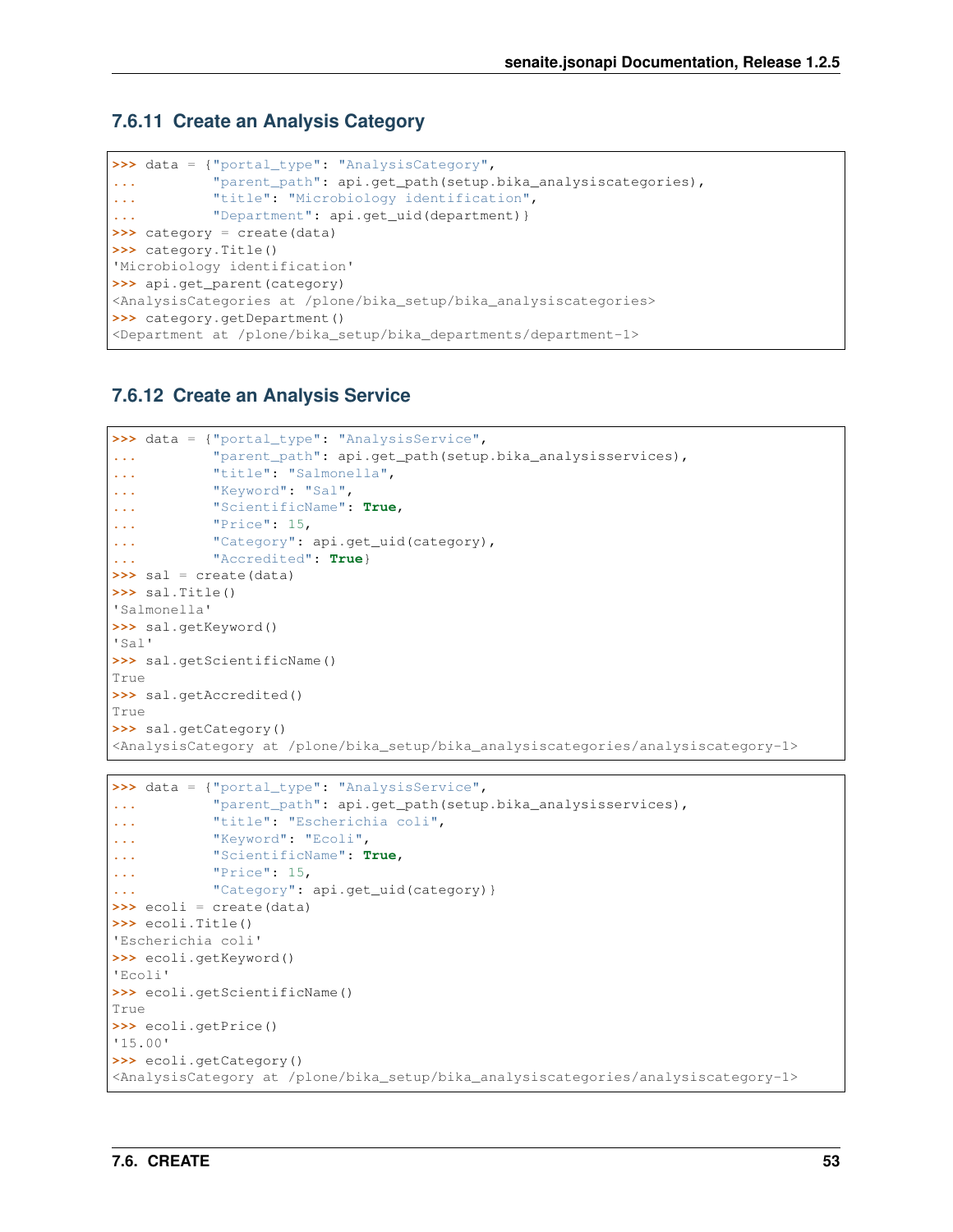### **7.6.13 Creating a Sample**

The creation of a Sample (*AnalysisRequest* portal type) is handled differently from the rest of objects, an specific function in *senaite.core* must be used instead of the plone's default creation.

```
>>> data = {"portal_type": "AnalysisRequest",
... "parent_uid": api.get_uid(client),
... "Contact": api.get_uid(contact),
... "DateSampled": DateTime().ISO8601(),
... "SampleType": api.get_uid(sample_type),
... "Analyses": map(api.get_uid, [sal, ecoli]) }
>>> sample = create(data)
>>> sample
<AnalysisRequest at /plone/clients/client-7/FE-0001>
```

```
>>> analyses = sample.getAnalyses(full_objects=True)
>>> sorted(map(lambda an: an.getKeyword(), analyses))
['Ecoli', 'Sal']
```

```
>>> sample.getSampleType()
<SampleType at /plone/bika_setup/bika_sampletypes/sampletype-2>
```

```
>>> sample.getClient()
<Client at /plone/clients/client-7>
```

```
>>> sample.getContact()
<Contact at /plone/clients/client-7/contact-1>
```
#### **7.6.14 Creation restrictions**

We get a 401 error if we try to create an object inside portal root:

```
>>> data = {"title": "My clients folder",
... "portal_type": "ClientsFolder",
... "parent_path": api.get_path(portal)}
>>> post("create", data)
Traceback (most recent call last):
[...]
HTTPError: HTTP Error 401: Unauthorized
```
We get a 401 error if we try to create an object inside setup folder:

```
>>> data = {"title": "My Analysis Categories folder",
... "portal_type": "AnalysisCategories",
... "parent_path": api.get_path(setup)}
>>> post("create", data)
Traceback (most recent call last):
[...]
HTTPError: HTTP Error 401: Unauthorized
```
We get a 401 error when we try to create an object from a type that is not allowed by the container:

```
>>> data = {"title": "My Method",
... "portal_type": "Method",
```
(continues on next page)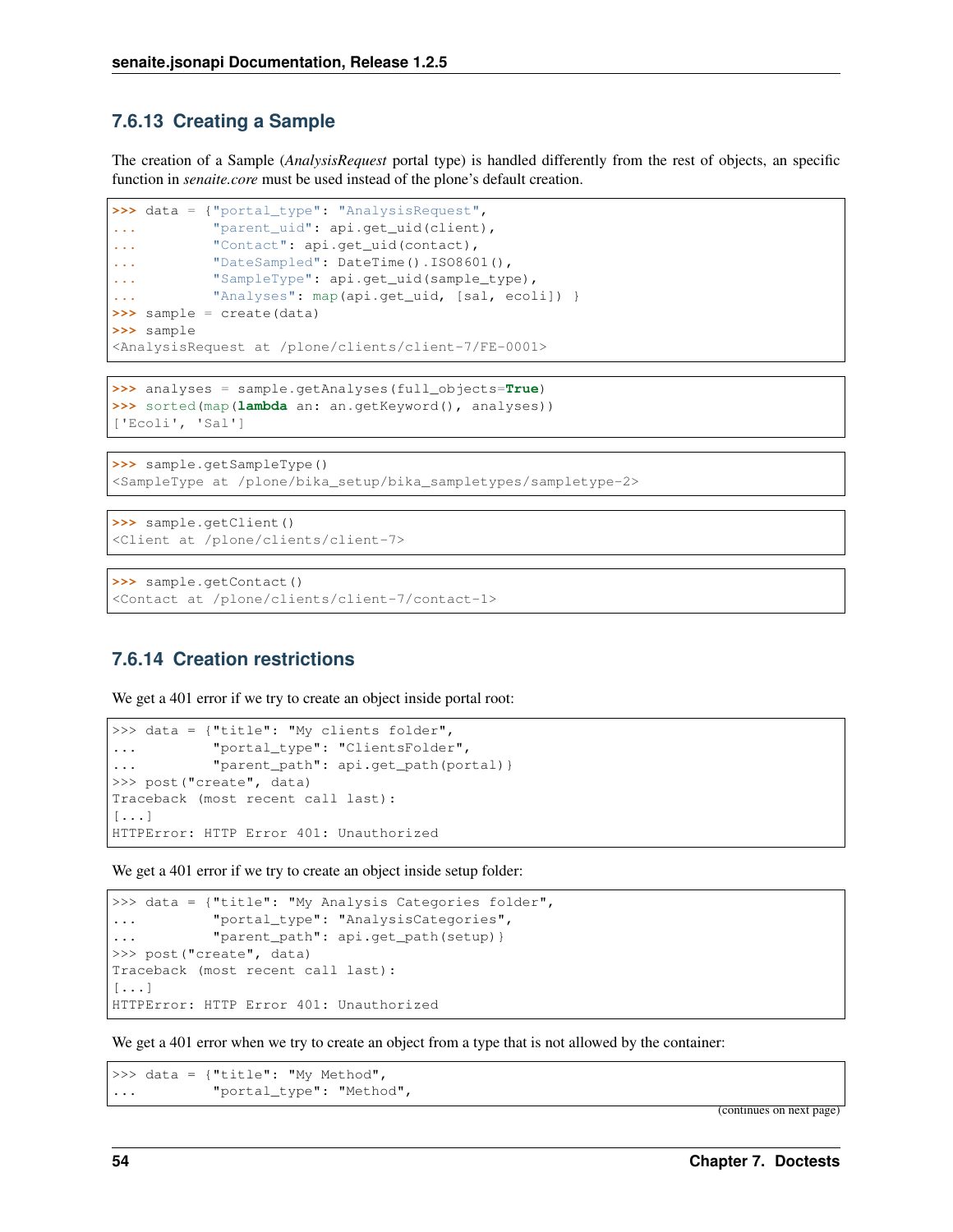(continued from previous page)

```
... "parent_path": api.get_path(clients)}
>>> post("create", data)
Traceback (most recent call last):
[\ldots]HTTPError: HTTP Error 401: Unauthorized
```
## <span id="page-58-0"></span>**7.7 READ**

Running this test from the buildout directory:

bin/test test\_doctests -t read

#### **7.7.1 Test Setup**

Needed Imports:

```
>>> import json
>>> import transaction
>>> from plone.app.testing import setRoles
>>> from plone.app.testing import TEST_USER_ID
>>> from plone.app.testing import TEST_USER_PASSWORD
```
**>>> from bika.lims import** api

Functional Helpers:

```
>>> def get(url):
... browser.open("{}/{}".format(api_url, url))
... return browser.contents
```

```
>>> def get_count(response):
... data = json.loads(response)
... return data.get("count")
```

```
>>> def get_items_ids(response, sort=True):
... data = json.loads(response)
... items = data.get("items")
... items = map(lambda it: it["id"], items)
... if sort:
... return sorted(items)
... return items
```

```
>>> def init_data():
... api.create(portal.clients, "Client", title="Happy Hills", ClientID="HH")
... api.create(portal.clients, "Client", title="ACME", ClientID="AC")
... api.create(portal.clients, "Client", title="Fill the gap", ClientID="FG")
... transaction.commit()
```
Variables: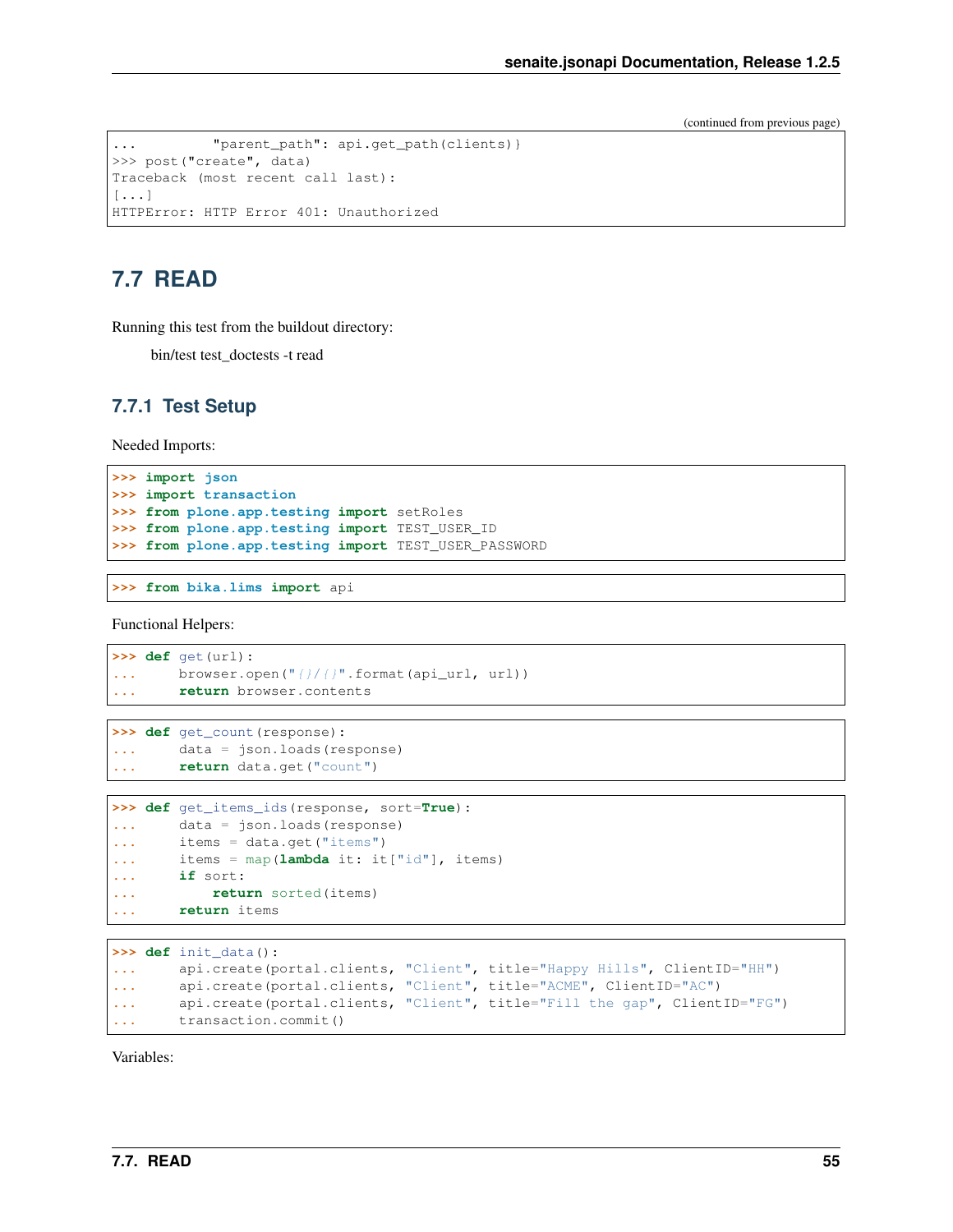```
>>> portal = self.portal
>>> portal_url = portal.absolute_url()
>>> api_url = "{}/@@API/senaite/v1".format(portal_url)
>>> browser = self.getBrowser()
>>> setRoles(portal, TEST_USER_ID, ["LabManager", "Manager"])
>>> transaction.commit()
```
Initialize the instance with some objects for testing:

**>>>** init\_data()

### **7.7.2 Get resource objects**

We can get the objects from a resource type:

```
>>> response = get("client")
>>> get_count(response)
3
>>> get_items_ids(response)
[u'client-1', u'client-2', u'client-3']
```
### **7.7.3 Get by uid**

We can directly fetch a given object by it's UID and resource:

```
>>> client = api.create(portal.clients, "Client", title="Woow", ClientID="WO")
>>> uid = api.get_uid(client)
>>> transaction.commit()
\rightarrow\rightarrow response = get("client/{}".format(uid))
>>> get_count(response)
1
>>> response
'..."title": "Woow"...'
```
Even with only the uid:

```
>>> response = get(uid)
>>> response
'..."title": "Woow"...'
```
but with no items in the response:

```
>>> "items" in response
False
```

```
>>> sorted(json.loads(response).keys())
[u'AccountName', u'AccountNumber', u'AccountType',...]
```
## <span id="page-59-0"></span>**7.8 UPDATE**

Running this test from the buildout directory: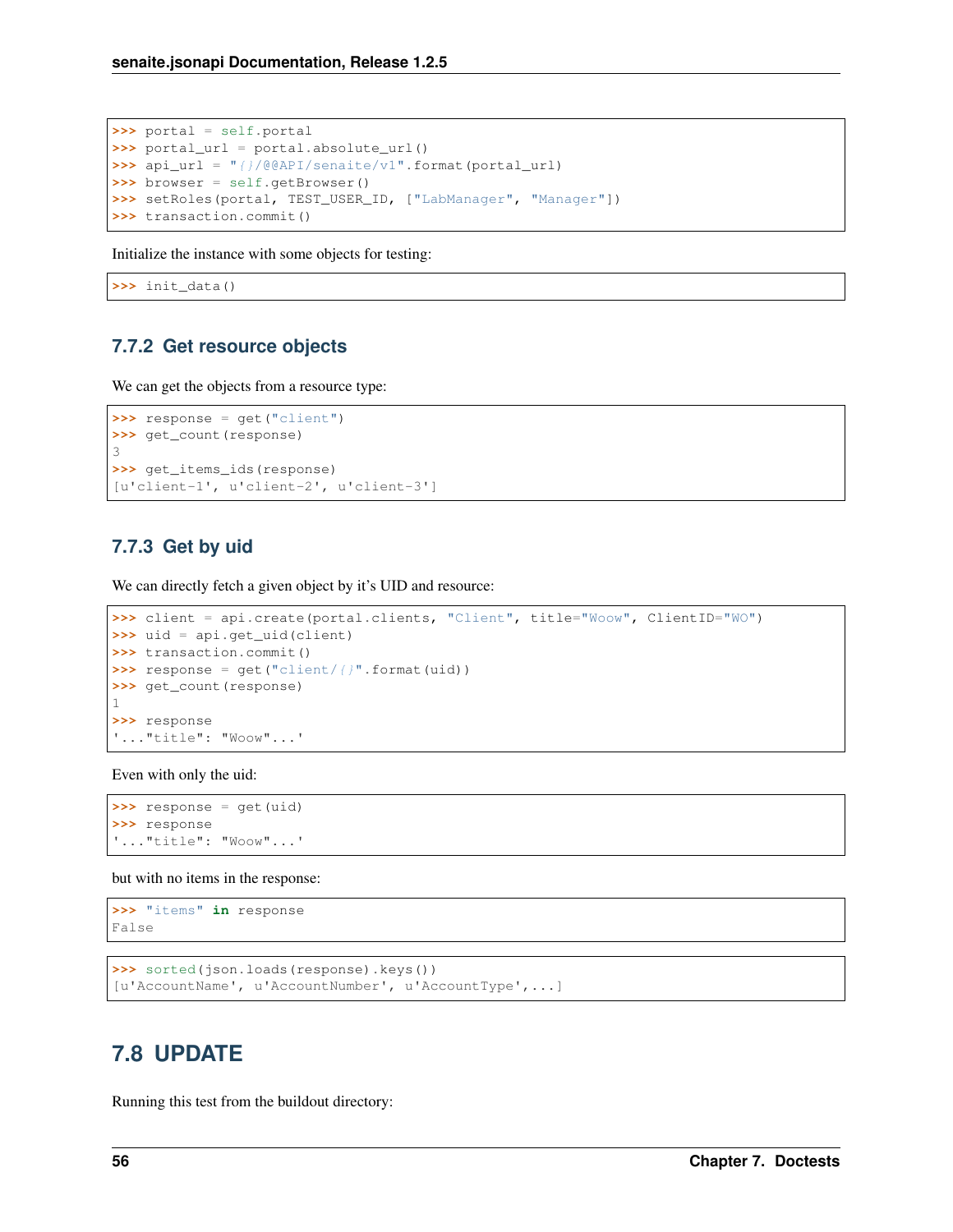bin/test test doctests -t update

#### **7.8.1 Test Setup**

Needed Imports:

```
>>> import json
>>> import transaction
>>> import urllib
>>> from plone.app.testing import setRoles
>>> from plone.app.testing import TEST_USER_ID
>>> from plone.app.testing import TEST_USER_PASSWORD
```
**>>> from bika.lims import** api

Functional Helpers:

```
>>> def get(url):
... browser.open("{}/{}".format(api_url, url))
... return browser.contents
```

```
>>> def post(url, data):
\dots url = ''( }/()''. format (api_url, url)
... browser.post(url, urllib.urlencode(data, doseq=True))
... return browser.contents
```

```
>>> def get_item_object(response):
... assert("items" in response)
... response = json.loads(response)
... items = response.get("items")
... assert(len(items)==1)
... item = response.get("items")[0]
... assert("uid" in item)
... return api.get_object(item["uid"])
```
**>>> def** create(data): **...** response = post("create", data) **... return** get\_item\_object(response)

Variables:

```
>>> portal = self.portal
>>> portal_url = portal.absolute_url()
>>> api_url = "{}/@@API/senaite/v1".format(portal_url)
>>> setup = api.get_setup()
>>> browser = self.getBrowser()
>>> setRoles(portal, TEST_USER_ID, ["LabManager", "Manager"])
>>> transaction.commit()
```
Initialize the instance with some objects for testing:

```
>>> clients = api.get_portal().clients
>>> data = {"portal_type": "Client",
... "parent_path": api.get_path(clients),
... "title": "Chicken corp",
```
(continues on next page)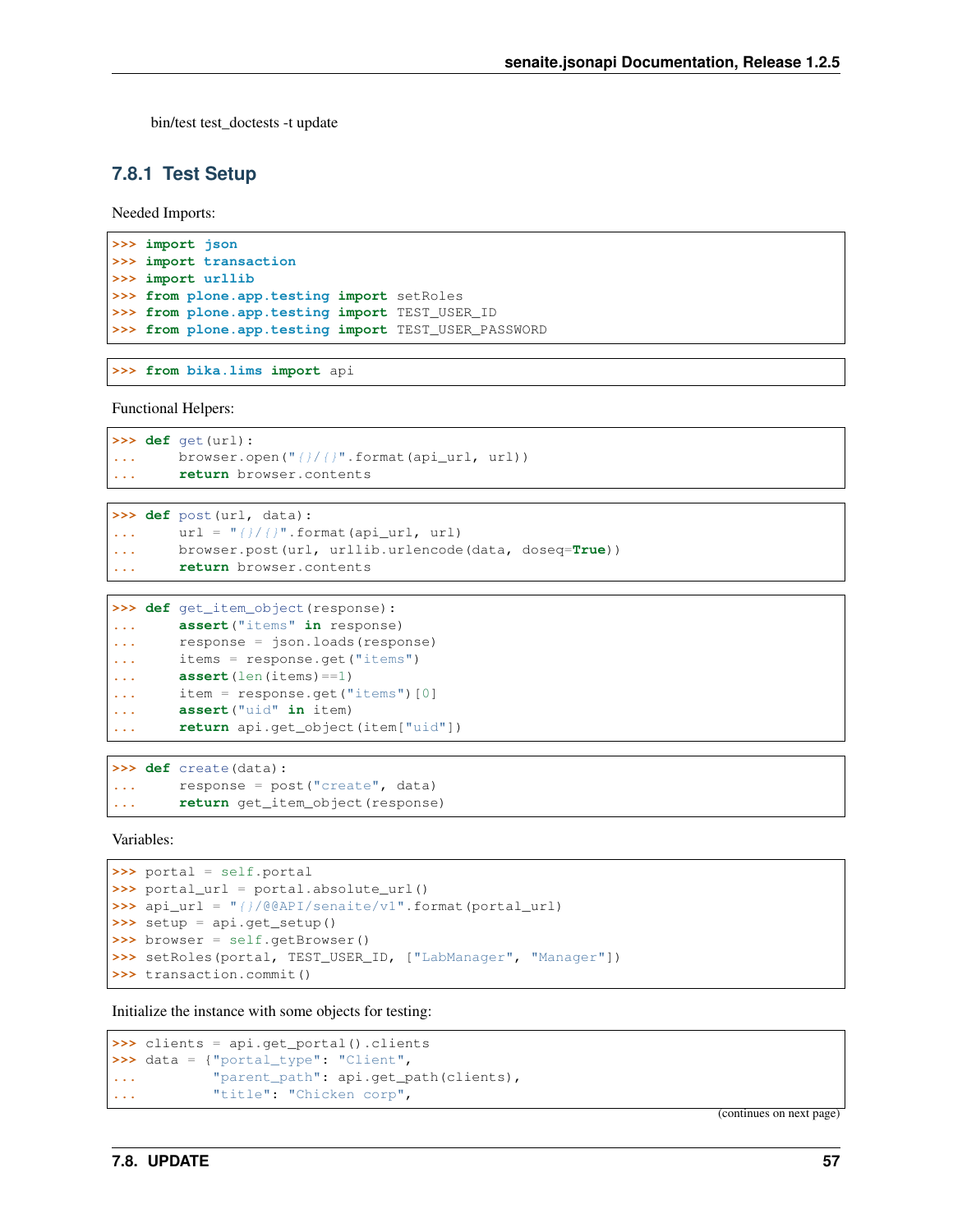(continued from previous page)

```
... "ClientID": "CC"}
>>> client1 = create(data)
```

```
>>> data = {"portal_type": "Client",
... "parent_path": api.get_path(clients),
... "title": "Beef Corp",
... "ClientID": "BC"}
>>> client2 = create(data)
```

```
>>> data = {"portal_type": "Client",
... "parent_path": api.get_path(clients),
... "title": "Octopus Corp",
... "ClientID": "OC"}
>>> client3 = create(data)
```
### **7.8.2 Update by resource and uid**

We can update an object by providing the resource and the uid of the object:

```
>>> client_uid = api.get_uid(client1)
>>> data = {"ClientID": "CC1"}
>>> response = post("client/update/{}".format(client_uid), data)
>>> obj = get_item_object(response)
>>> obj.getClientID()
'CC1'
```
### **7.8.3 Update by uid without resource**

Even easier, we can update with only the uid:

```
>>> data = {"ClientID": "CC2"}
>>> response = post("update/{}".format(client_uid), data)
>>> obj = get_item_object(response)
>>> obj.getClientID()
'CC2'
```
### **7.8.4 Update via post only**

When updating by resource (without an UID explicitly set), the system expects a the data to passed via POST to contain the item to be updated.

The object to be updated can be send in the HTTP POST body by using the *uid*:

```
>>> data = {"uid": client_uid,
... "ClientID": "CC3"}
>>> response = post("update", data)
>>> obj = get_item_object(response)
>>> obj.getClientID()
'CC3'
```
By using the *path*, as the physical path of the object: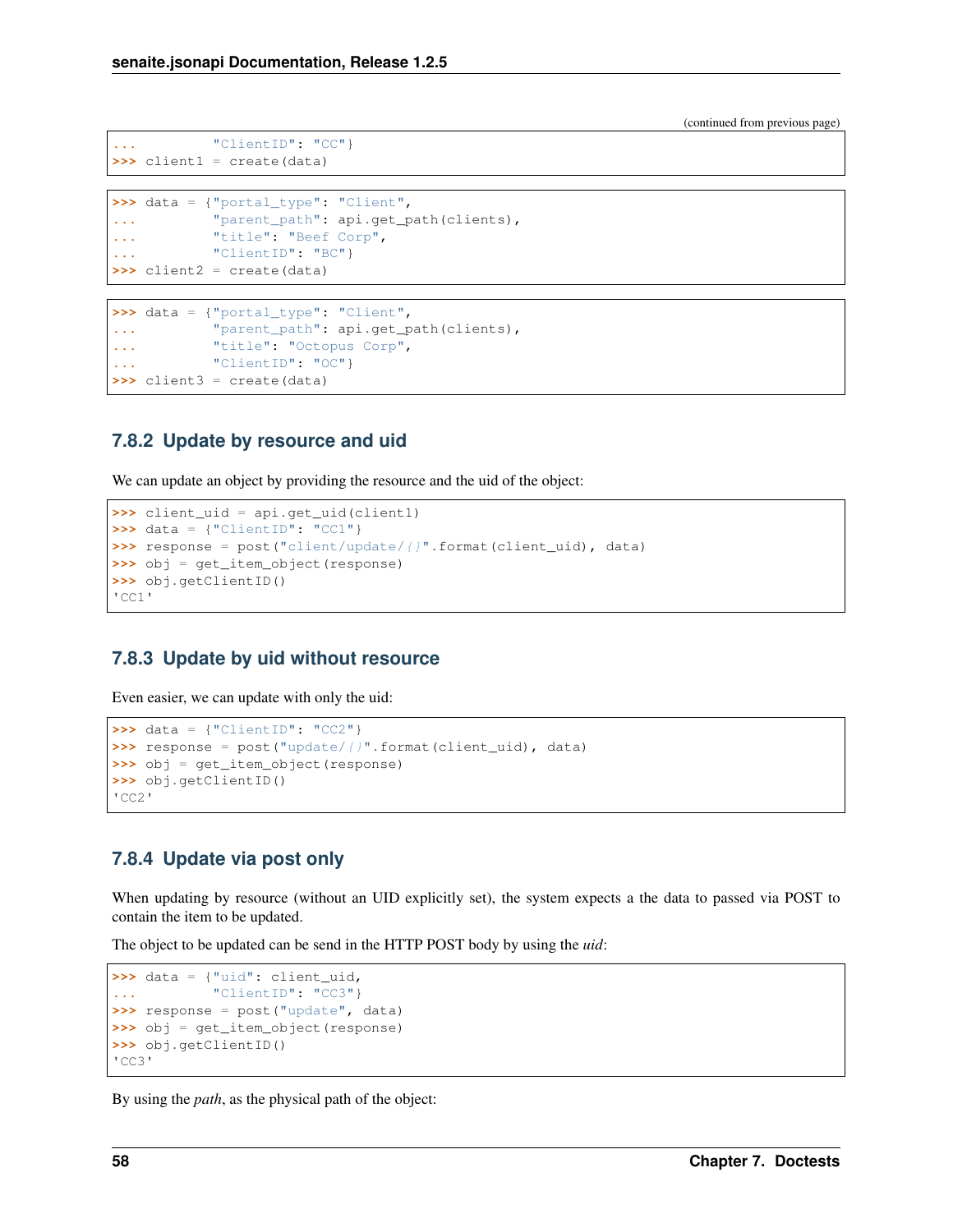```
>>> data = {"path": api.get_path(client1),
... "ClientID": "CC4"}
>>> response = post("update", data)
>>> obj = get_item_object(response)
>>> obj.getClientID()
'CC4'
```
Or by using the *id* of the object together with *parent\_path*, as the physical path of the container object:

```
>>> data = {"id": api.get_id(client1),
... "parent_path": api.get_path(clients),
... "ClientID": "CC5"}
>>> response = post("update", data)
>>> obj = get_item_object(response)
>>> obj.getClientID()
' CC5'
```
### **7.8.5 Do a transition**

We can transition the objects by using the keyord *transition* in the data sent via POST:

```
>>> api.is_active(client1)
True
>>> data = {"uid": api.get_uid(client1),
... "transition": "deactivate"}
>>> response = post("update", data)
>>> obj = get_item_object(response)
>>> api.is_active(obj)
False
```
We can update and transition at same time:

```
>>> data = {"uid": api.get_uid(client1),
... "ClientID": "CC6",
... "transition": "activate"}
>>> response = post("update", data)
>>> obj = get_item_object(response)
>>> api.is_active(obj)
True
>>> obj.getClientID()
'CC6'
```
### **7.8.6 Update restrictions**

We get a 401 error if we try to update an object from inside portal root:

```
>>> data = {"title": "My clients folder",
... "uid": api.get_uid(clients),}
>>> post("update", data)
Traceback (most recent call last):
[...]
HTTPError: HTTP Error 401: Unauthorized
```
We get a 401 error if we try to update an object from inside setup folder: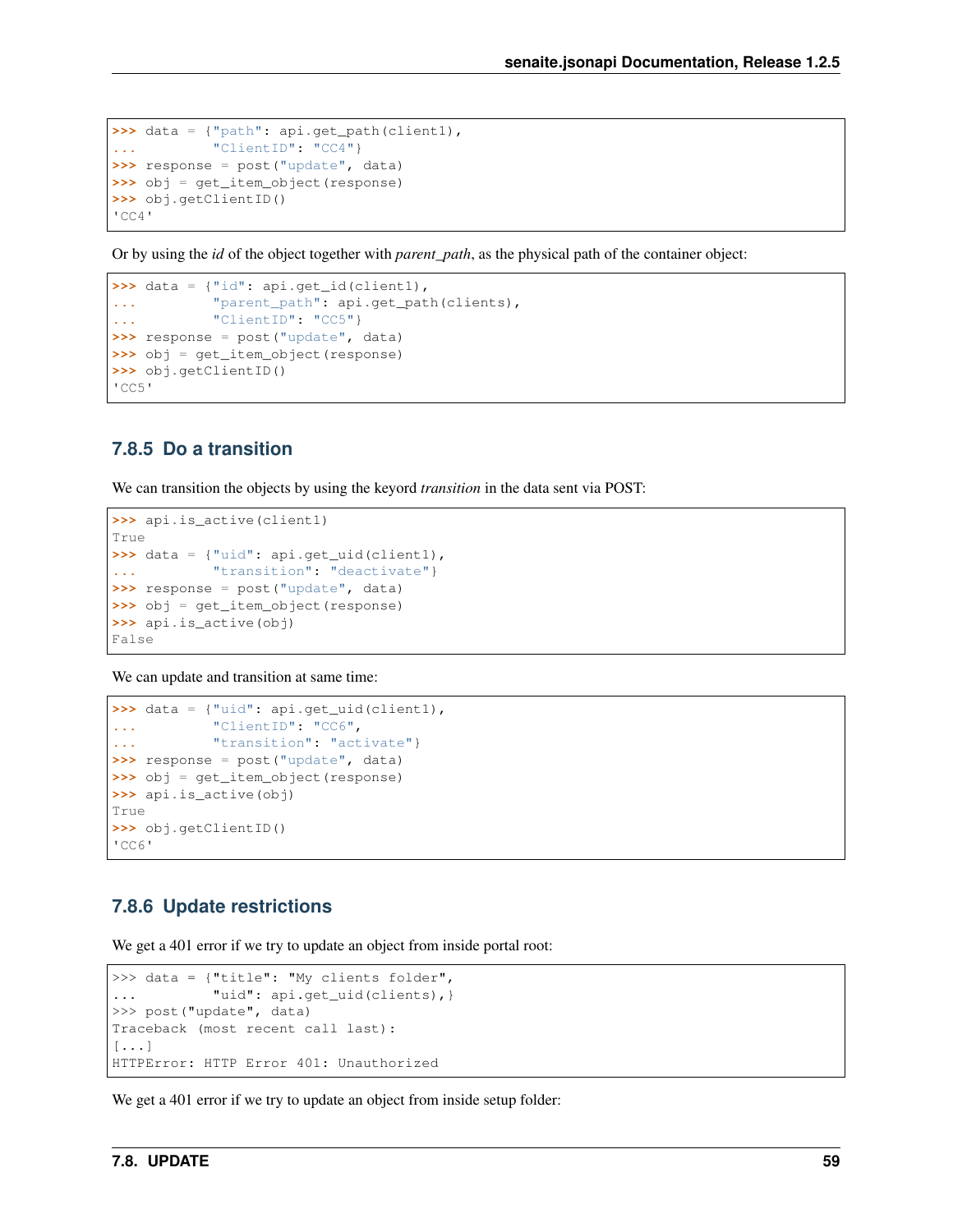```
>>> cats_uid = api.get_uid(api.get_setup().bika_analysiscategories)
>>> data = {"title": "My Analysis Categories folder",
... "uid": cats_uid, }
>>> post("update", data)
Traceback (most recent call last):
[\ldots]HTTPError: HTTP Error 401: Unauthorized
```
We cannot update the *id* of an object:

```
>>> original_id = api.get_id(client1)
>>> data = {"id": "client-123123",
... "uid": client_uid }
>>> response = post("update", data)
>>> obj = get_item_object(response)
>>> api.get_id(obj) == original_id
True
```
## <span id="page-63-0"></span>**7.9 PUSH**

Running this test from the buildout directory:

bin/test test\_doctests -t push

## <span id="page-63-1"></span>**7.10 Test Setup**

Needed Imports:

```
>>> import json
>>> import transaction
>>> import urllib
>>> from plone.app.testing import setRoles
>>> from plone.app.testing import TEST_USER_ID
>>> from plone.app.testing import TEST_USER_PASSWORD
>>> from senaite.jsonapi.interfaces import IPushConsumer
>>> from zope.component import getGlobalSiteManager
>>> from zope.interface import implements
```
Functional Helpers:

```
>>> def post(url, data):
\ldots url = \sqrt[n]{(} format(api_url, url)
... browser.post(url, urllib.urlencode(data, doseq=True))
... return browser.contents
```
Variables:

```
>>> portal = self.portal
>>> portal_url = portal.absolute_url()
>>> api_url = "{}/@@API/senaite/v1".format(portal_url)
>>> browser = self.getBrowser()
>>> setRoles(portal, TEST_USER_ID, ["LabManager", "Manager"])
>>> transaction.commit()
```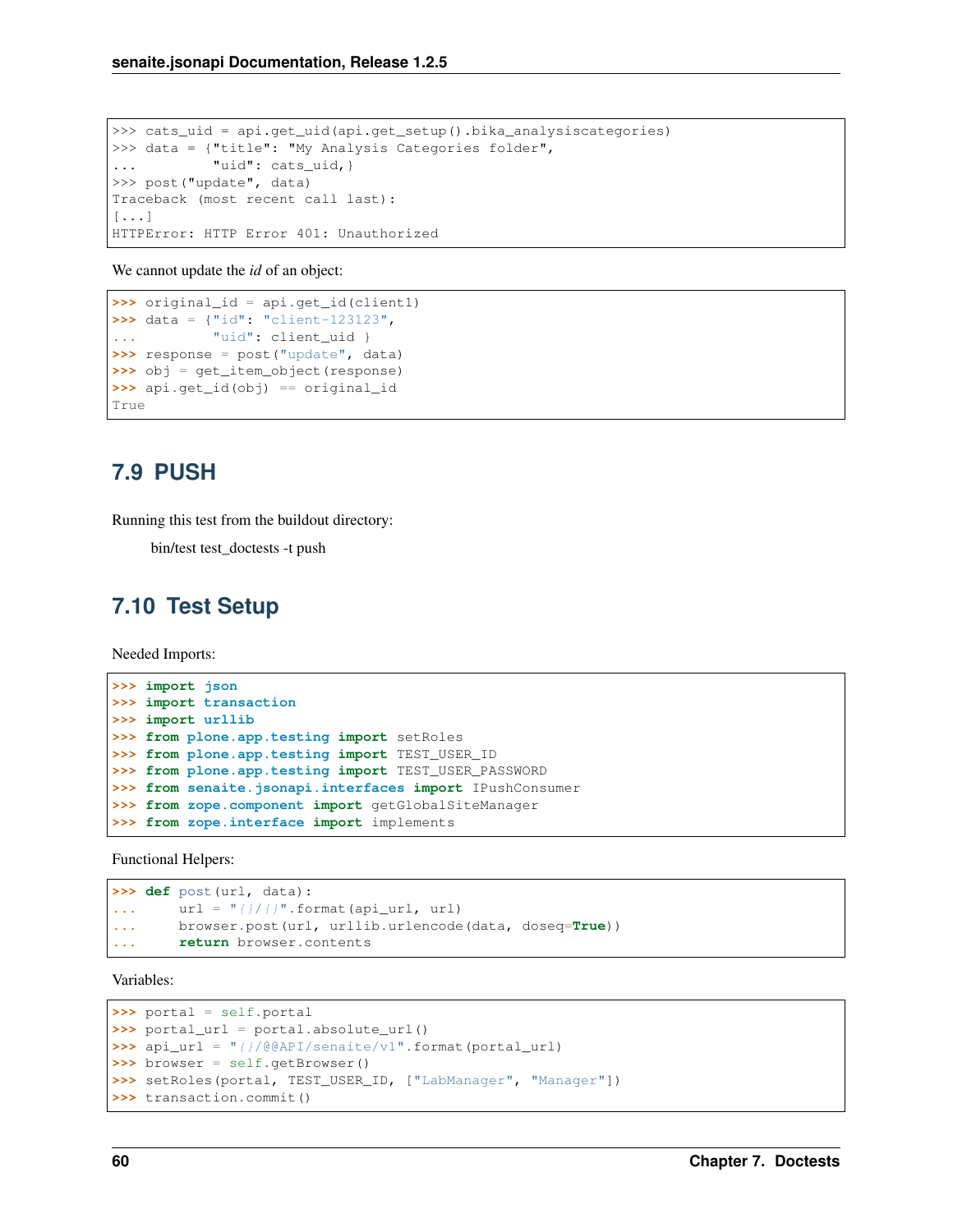Create a dummy *IPushConsumer* adapter:

```
>>> class DummyConsumerAdapter(object):
... implements(IPushConsumer)
...
... def __init__(self, record):
... self.record = record
...
... def process(self):
... if not self.record.get("target"):
... return False
... return True
```
**>>>** sm = getGlobalSiteManager() **>>>** sm.registerAdapter(DummyConsumerAdapter, (dict,), IPushConsumer, name="dummy") **>>>** transaction.commit()

### **7.10.1 Push with success**

```
>>> post("push", {"consumer": "dummy", "target": "defined"})
'..."success": true...'
```
### **7.10.2 Push without success**

If an adapter is registered, but it rises an exception, the outcome is failed:

```
>>> post("push", {"consumer": "dummy"})
'..."success": false...'
```
### **7.10.3 Non-registered adapter**

```
>>> post("push", {"consumer": "zummy"})
Traceback (most recent call last):
[\ldots]HTTPError: HTTP Error 500: Internal Server Error
```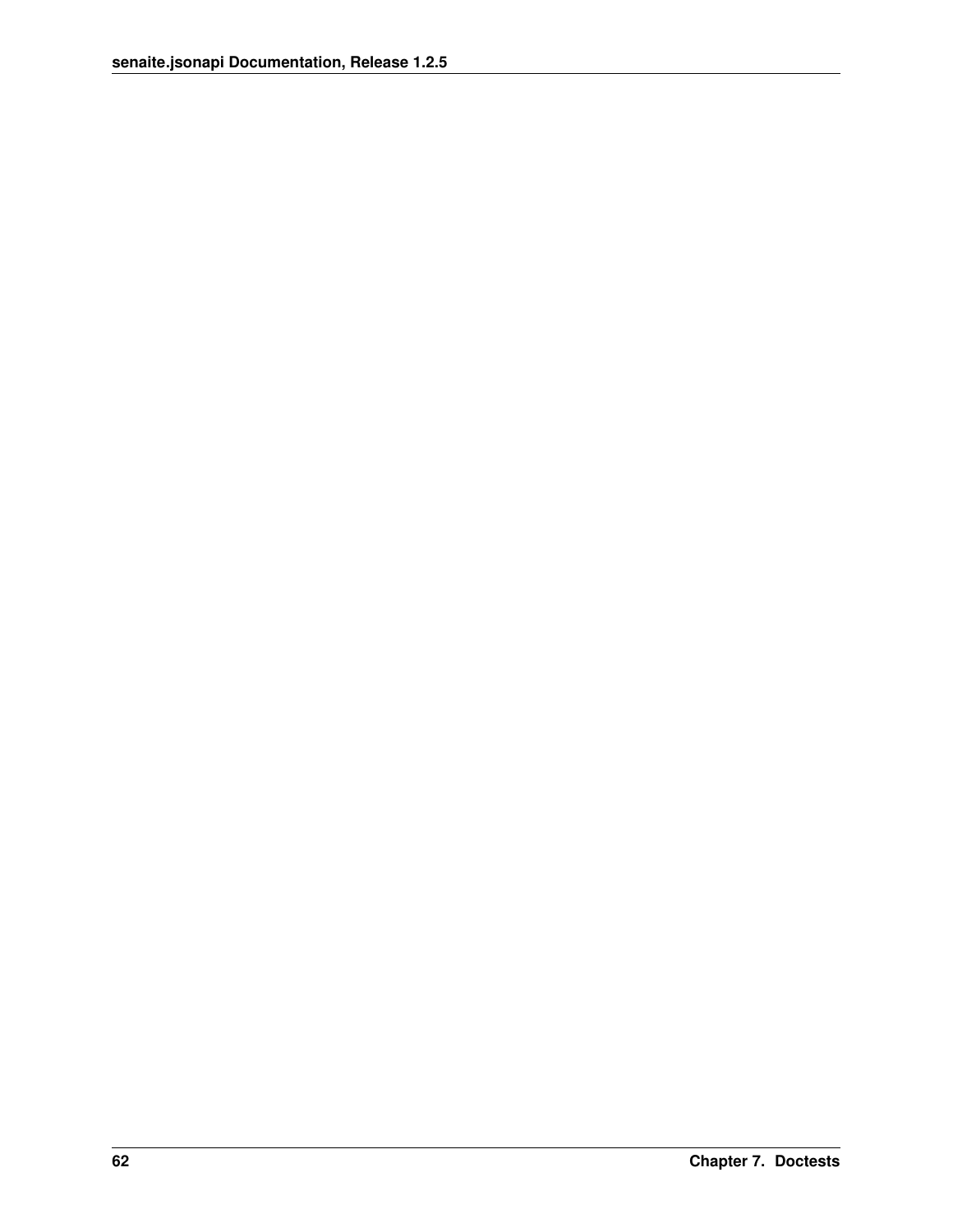# CHAPTER 8

## Changelog

## <span id="page-66-1"></span><span id="page-66-0"></span>**8.1 1.2.5 (unreleased)**

## <span id="page-66-2"></span>**8.2 1.2.4 (2021-07-23)**

• #41 Push endpoint for custom jobs

## <span id="page-66-3"></span>**8.3 1.2.3 (2020-08-05)**

- #40 Prevent the id of objects of being accidentally updated
- #40 Do not allow to update objects from setup folder
- #40 Do not allow to update objects from portal root
- #40 Fix upgrade does not work on post-only mode
- #40 Adapter for custom handling of *update* operation
- #37 Do not allow to create objects in setup folder
- #37 Do not allow to create objects in portal root
- #37 Adapter for custom handling of *create* operation
- #37 Make the creation operation to be portal\_type-naive
- #35 Added *catalogs* route
- #34 Make senaite.jsonapi catalog-agnostic on searches